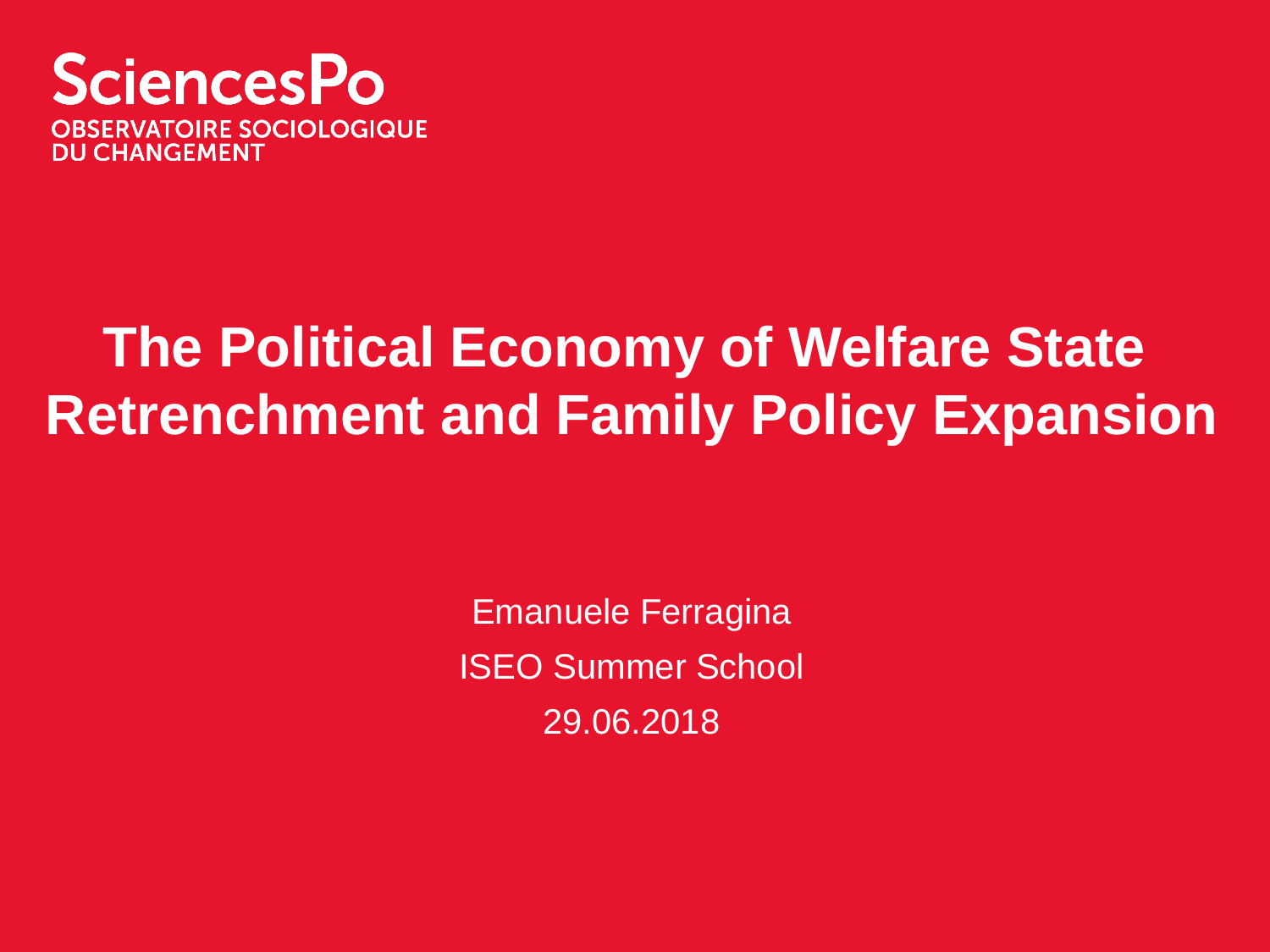

# **ACADEMIC PROFILE (1/3)**

- Comparative Research
- Interests: welfare regimes, family policy, social capital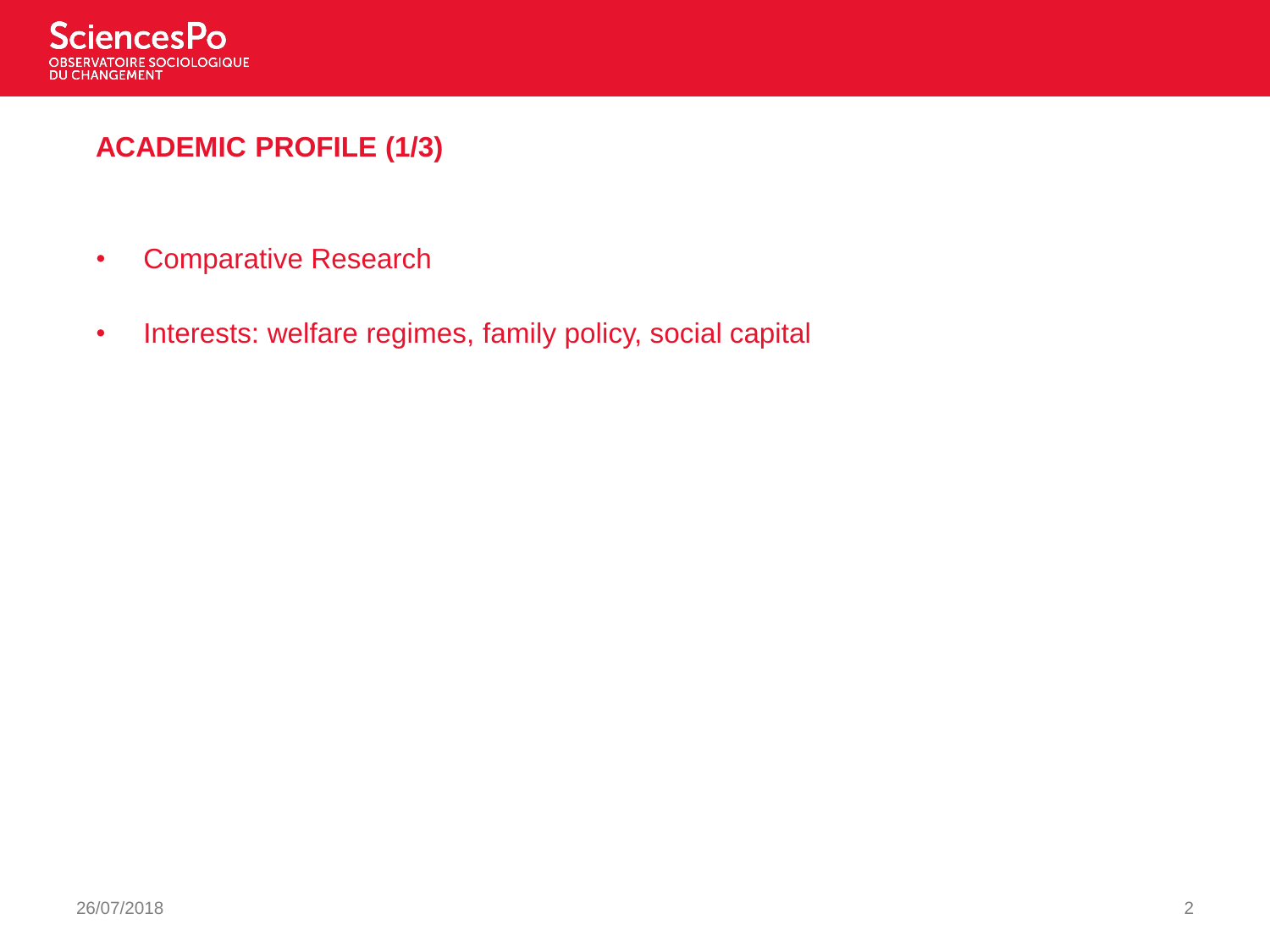

### **ACADEMIC PROFILE (2/3)**

#### **Comparative Social Policy**

Welfare Regimes

- ➢ Systematisation of previous research and ideal types (*Policy & Politics* 2011)
- ➢ Dynamic outlook & MCA (*Social Policy & Administration* 2013)
- ➢ Welfare regimes outcomes (*Social Policy & Society* 2015)

Family Policy

- ➢ Determinants of family policy expansion (*Social Politics* 2015)
- ➢ Fifty years of family policy development (*Journal of European Social Policy* 2017)
- ➢ Family policy outcomes (*Political Studies Review* 2017)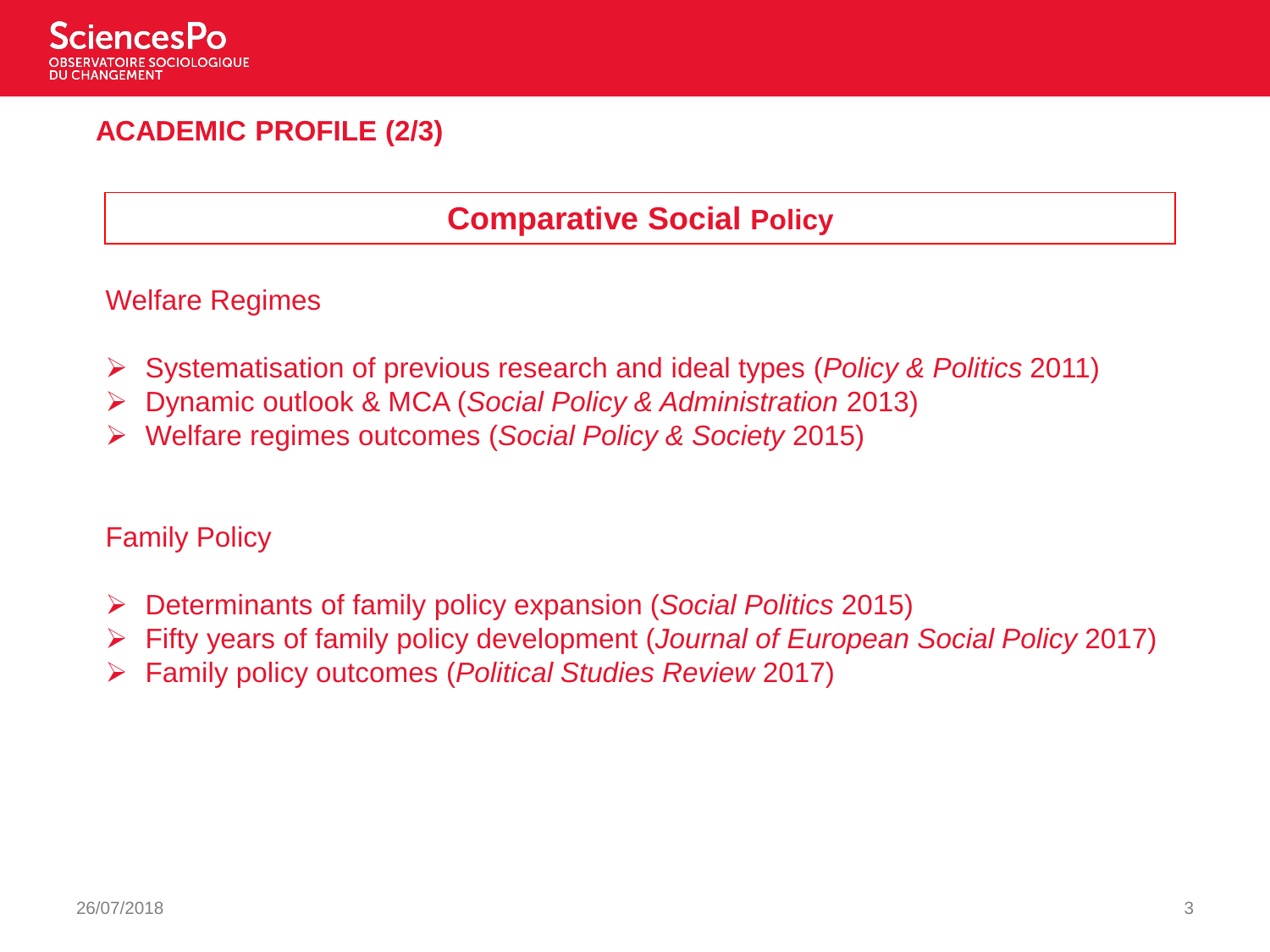

#### **ACADEMIC PROFILE (3/3)**

#### **Social Capital**

**Theory** 

- ➢ Amoral Familism (*JASO* 2009; *Stato & Mercato* 2011)
- ➢ Inequality & Tocqueville (*Tocqueville Review* 2010)
- ➢ Critique to Social Innovation (*Salute & Societá* 2015)
- ➢ Social Capital and Neoliberalism (*Political Studies Review* 2017)

#### Empirical work

- ➢ Social capital in European regions (book, *International Journal of Comparative Sociology* 2012-2013)
- ➢ Welfare state & social capital (*International Journal of Comparative Sociology*  2017)
- ➢ Revisiting Townsend (UK) (USoc, Report JRF, *Social Policy & Society* 2011- 2017)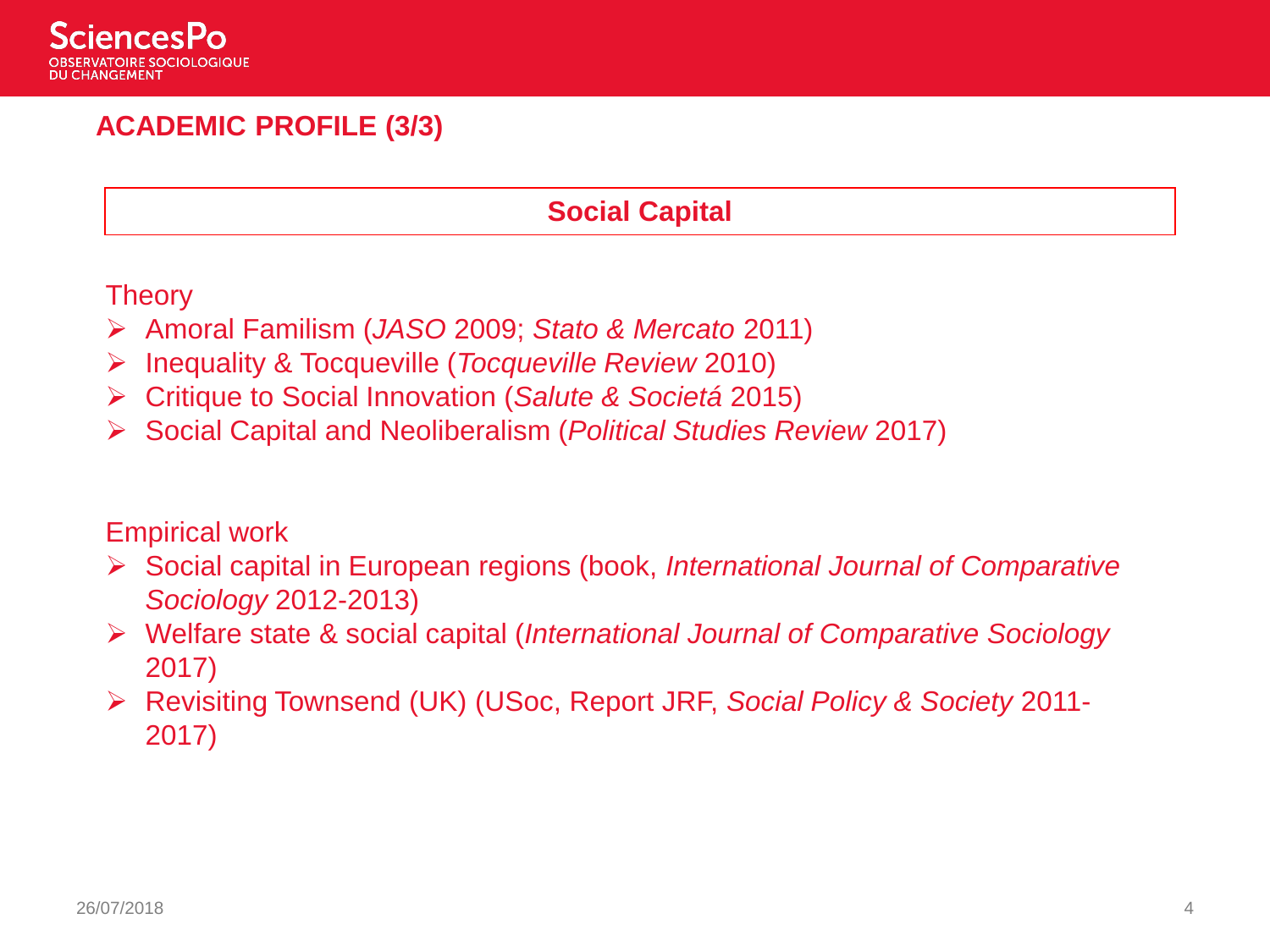

#### **BEYOND ACADEMIA**

#### Books general public

- *Chi Troppo, Chi Niente* (Who gets too much, who gets nothing 2013)
- *La Maggioranza Invisibile* (The invisible majority 2014)
- *Senso Comune* (Common sense, forthcoming 2019)

#### National newspapers & TV

- Equality
- Welfare state & work
- Politics
- Lower league football

Fonderia Oxford & Key note public events

- Confindustria, trade unions, major political parties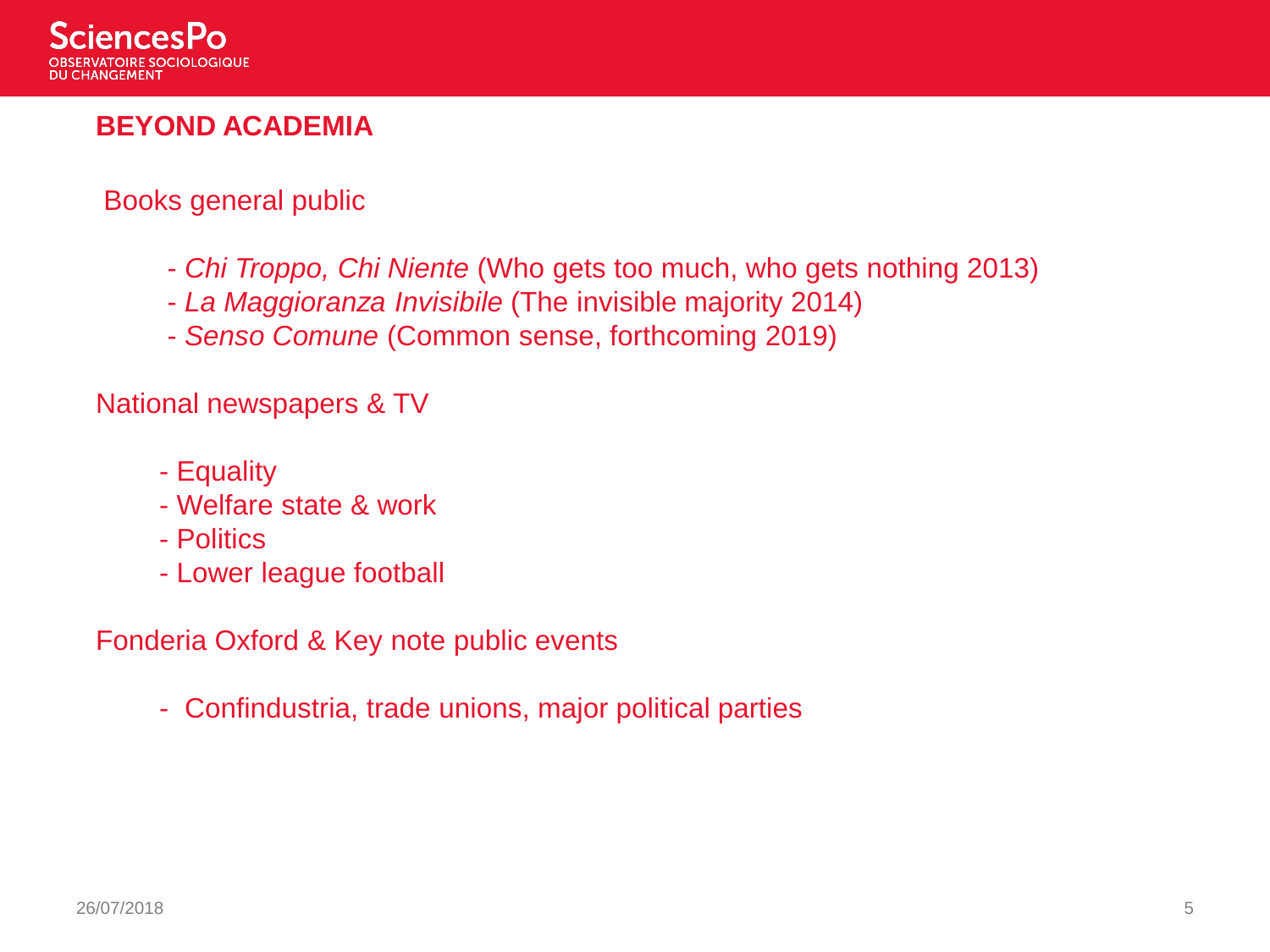

#### **AGENDA**

Introduction

Definitions and Context

Describing Family Policy Expansion and Convergence

A Critical Interpretation of Family Policy Expansion

**Conclusion**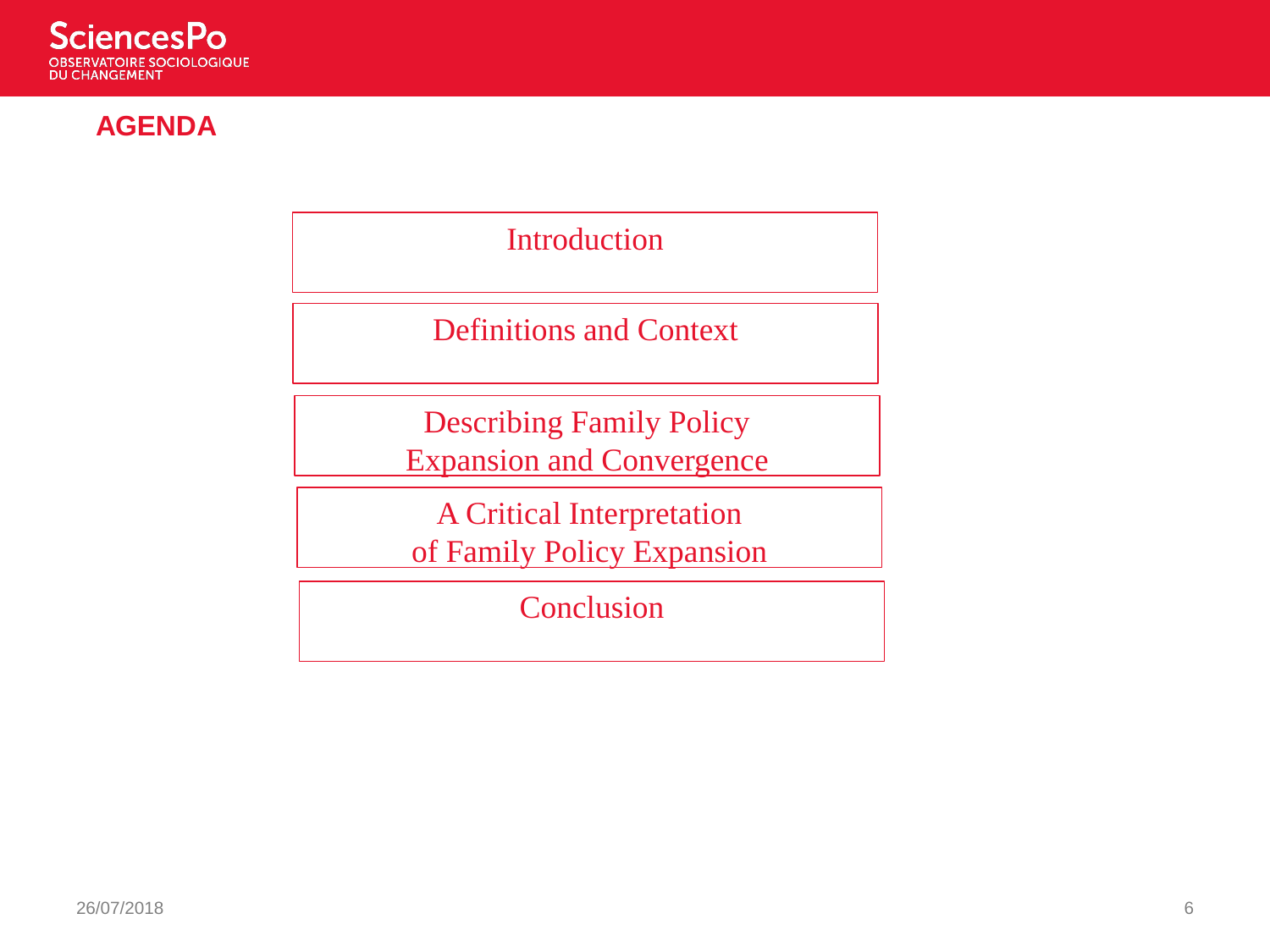

#### **AGENDA**

Introduction

Definitions and Context

Describing Family Policy Expansion and Convergence

A Critical Interpretation of Family Policy Expansion

**Conclusion**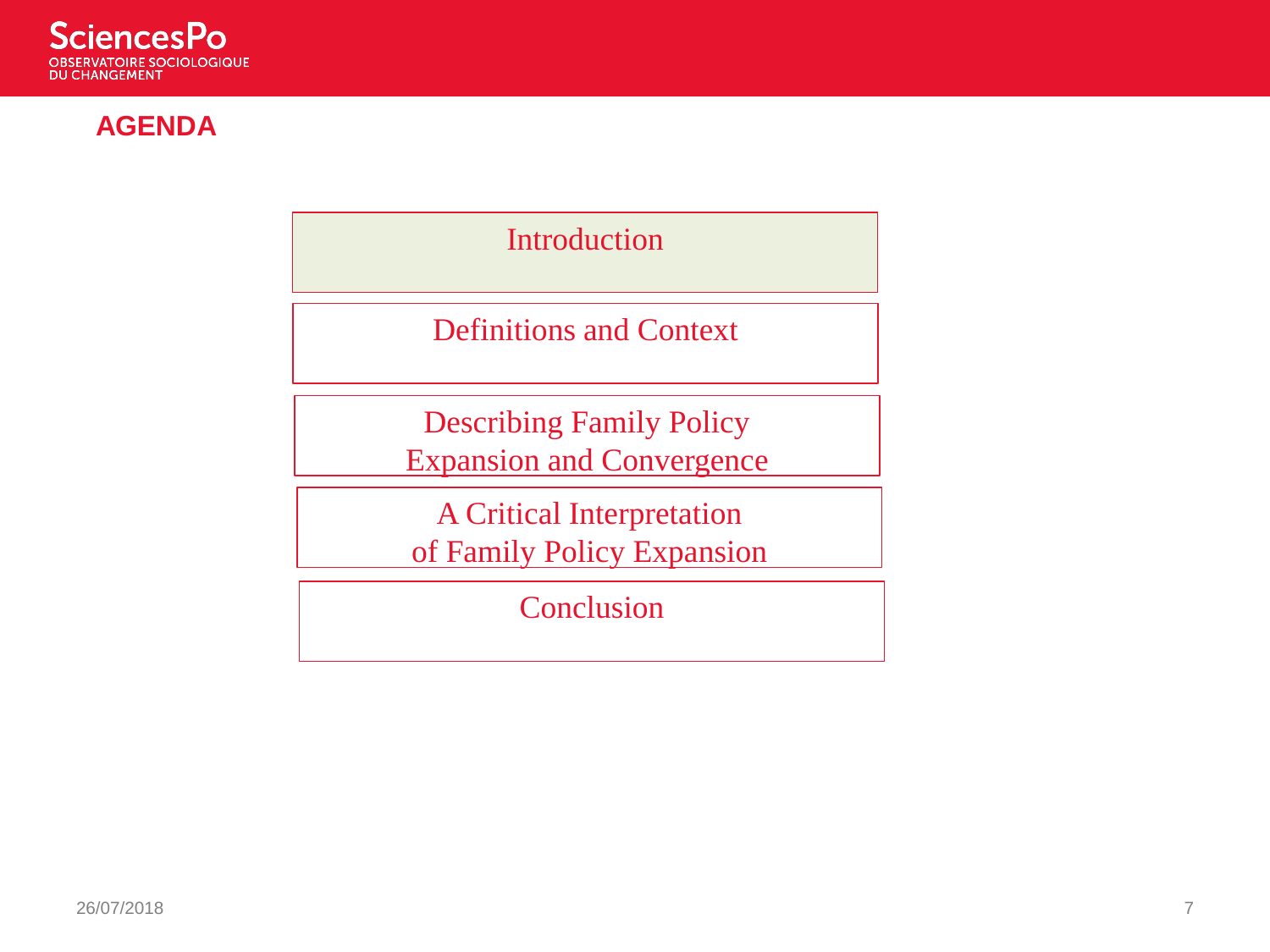

#### **WHY SHOULD WE CARE ?**

- We entered an "era of permanent austerity" (Pierson)
- The economic crisis has exacerbated pressures on social policies
- The expansion and maintenance of many programs have been made more difficult
- However, family policies significantly expanded in OECD countries
	- Despite cross-country variation in the degree of "generosity" and duration of parental leaves and childcare services, women's increased labour force participation has been facilitated by improved public support even in those countries that have previously been identified as featuring a 'strong male breadwinner model'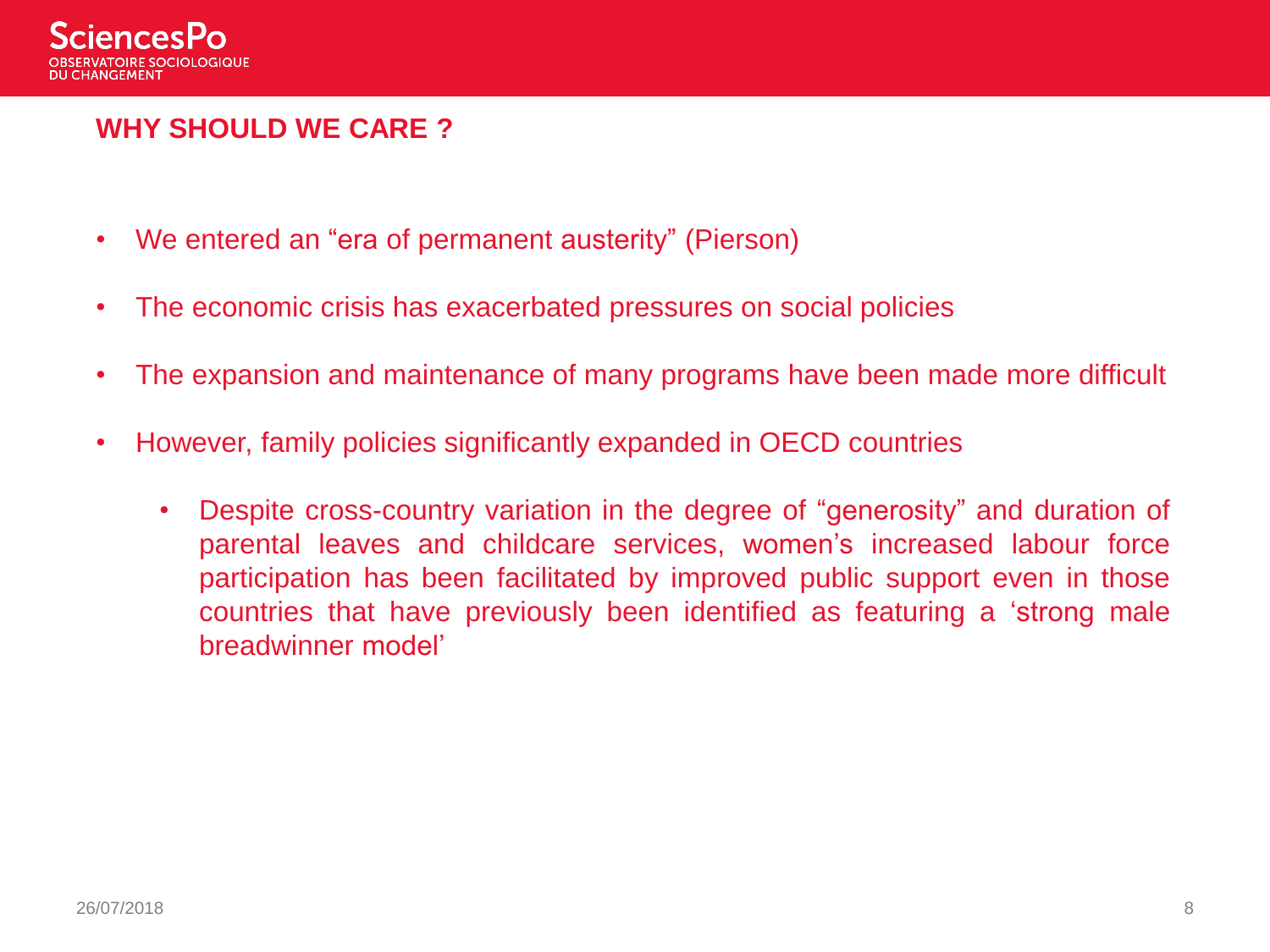

#### **INTRODUCTION TO THE PARADOX OF FAMILY POLICY EXPANSION (1/5)**

- Family policy expansion is an emblematic facet of institutional change
- Theories of institutional change are deployed to explain the disruptive effects of incremental labour market reforms but not to explain family policy change
- When documenting the drivers behind this expansion, comparative social policy scholars tend to focus on the role of socio-demographic change, labour market pressures, party politics and more recently on public preferences but surprisingly do not connect it to welfare state retrenchment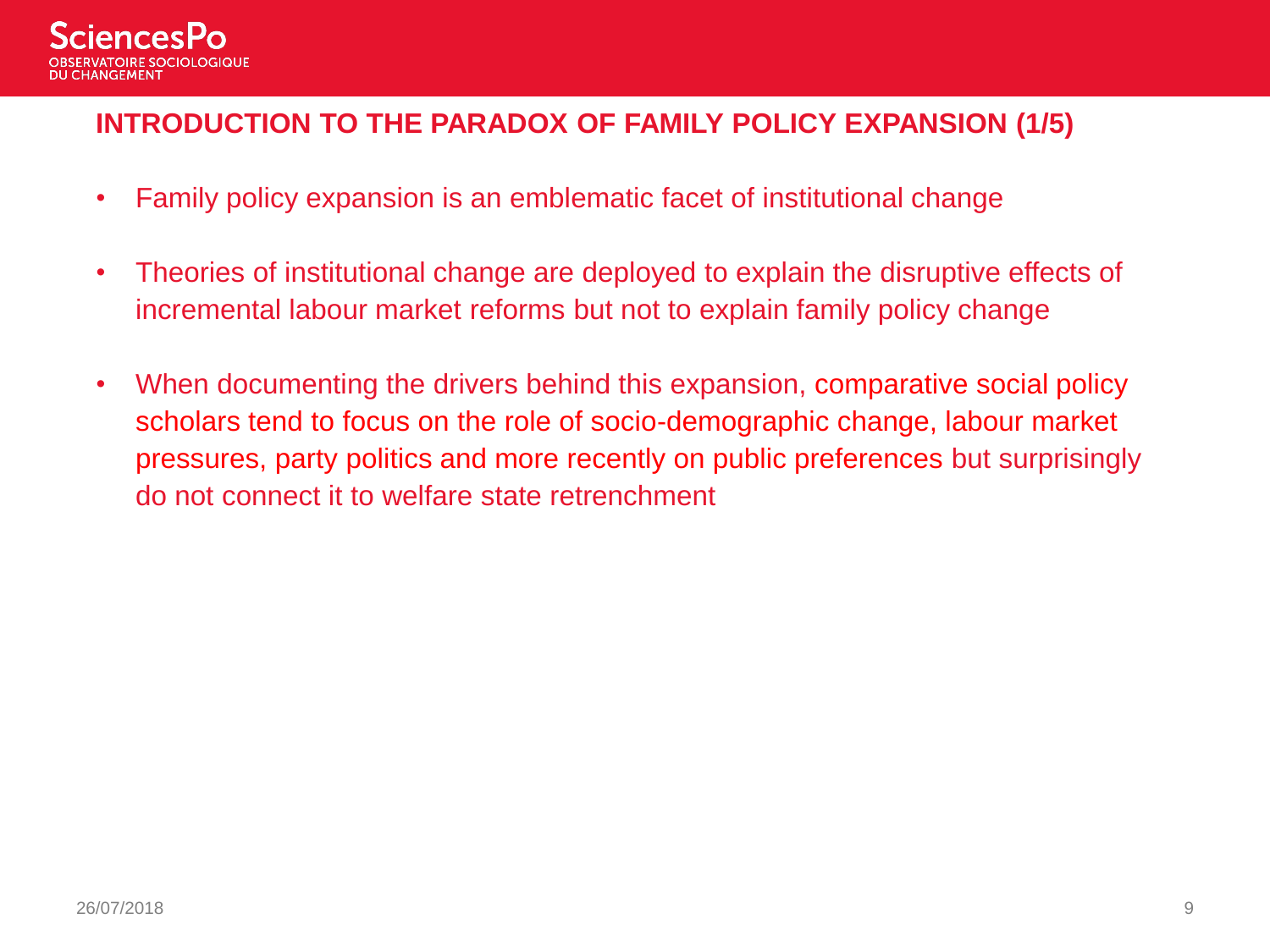

#### **INTRODUCTION TO THE PARADOX OF FAMILY POLICY EXPANSION (2/5)**

- The analysis of family policy expansion is an interesting case to understand the political economy of welfare state change.
- It simultaneously impacts on:
	- The work-welfare nexus
	- Care-welfare arrangements (new social risks and gender)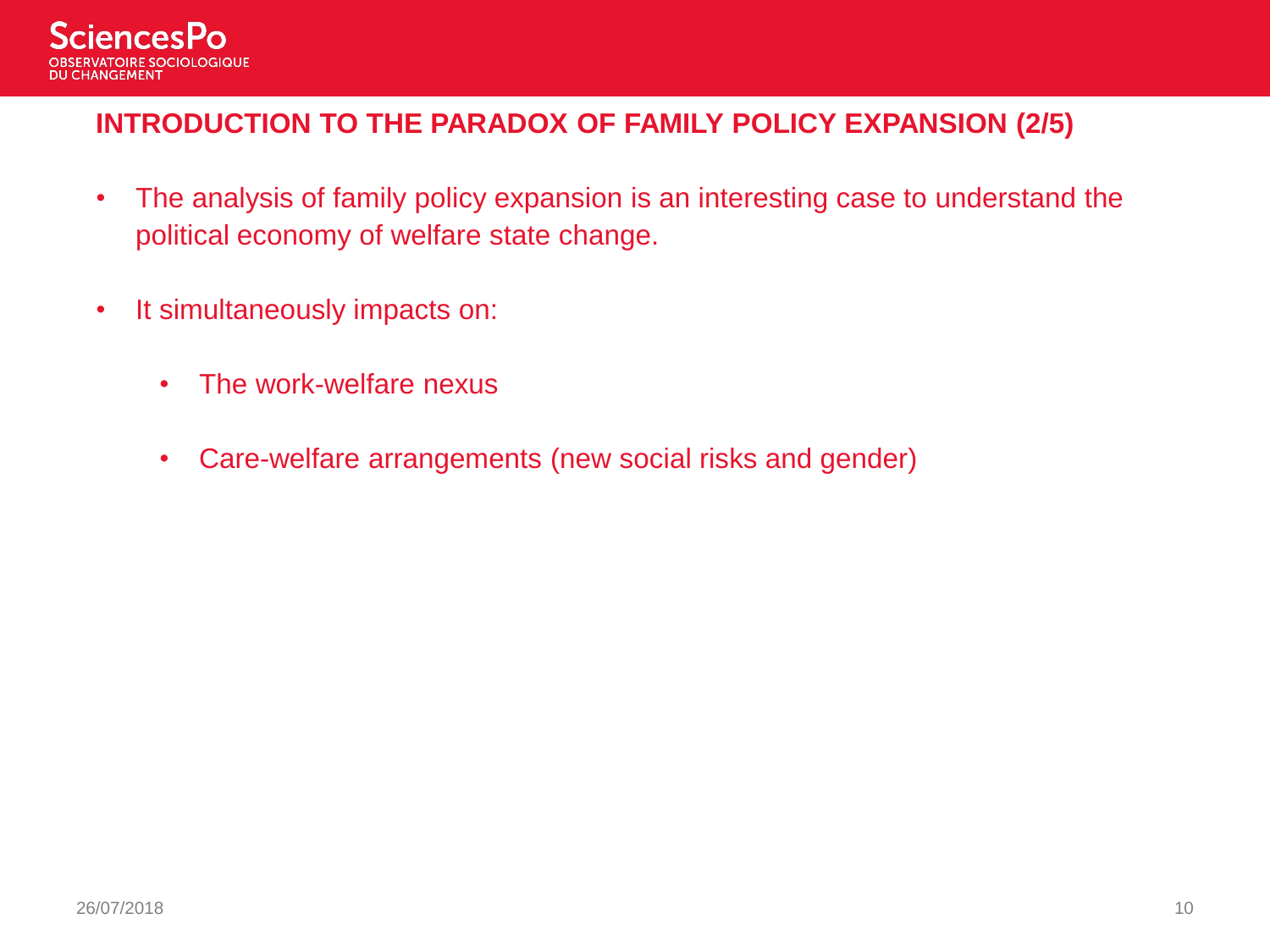

#### **INTRODUCTION TO THE PARADOX OF FAMILY POLICY EXPANSION (3/5)**

- Family policy expansion mediates two conflicts traversing high-income countries
- 1. The relation between capital and labour
	- It plays a pivotal role for societal adaptation to a service-based economy
- 2. The gender conflict (from male breadwinner to adult worker model)
	- It influences the forms that patriarchy assumes in societies characterized by the increasing commodification of social reproduction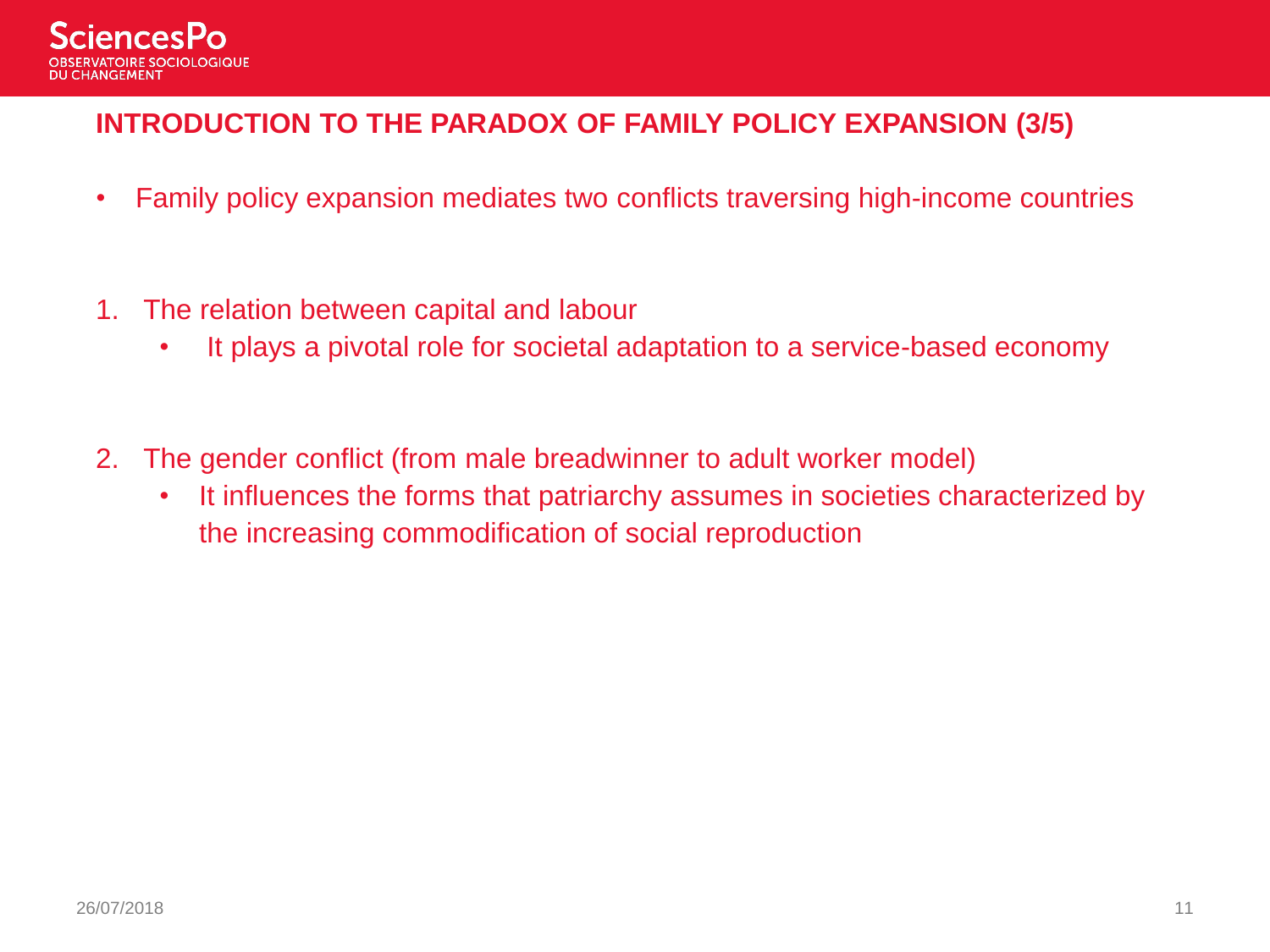

#### **INTRODUCTION TO THE PARADOX OF FAMILY POLICY EXPANSION (4/5)**

- Family policy expansion relates to the extension of market logic to different institutional and social spheres
- The expansion of capitalism commodifies new aspects of social life, boosting parents' activity rates and reducing the time they can devote to family care
- Governments have to replace broken communitarian ties with public services (a Durkhemian interpretation)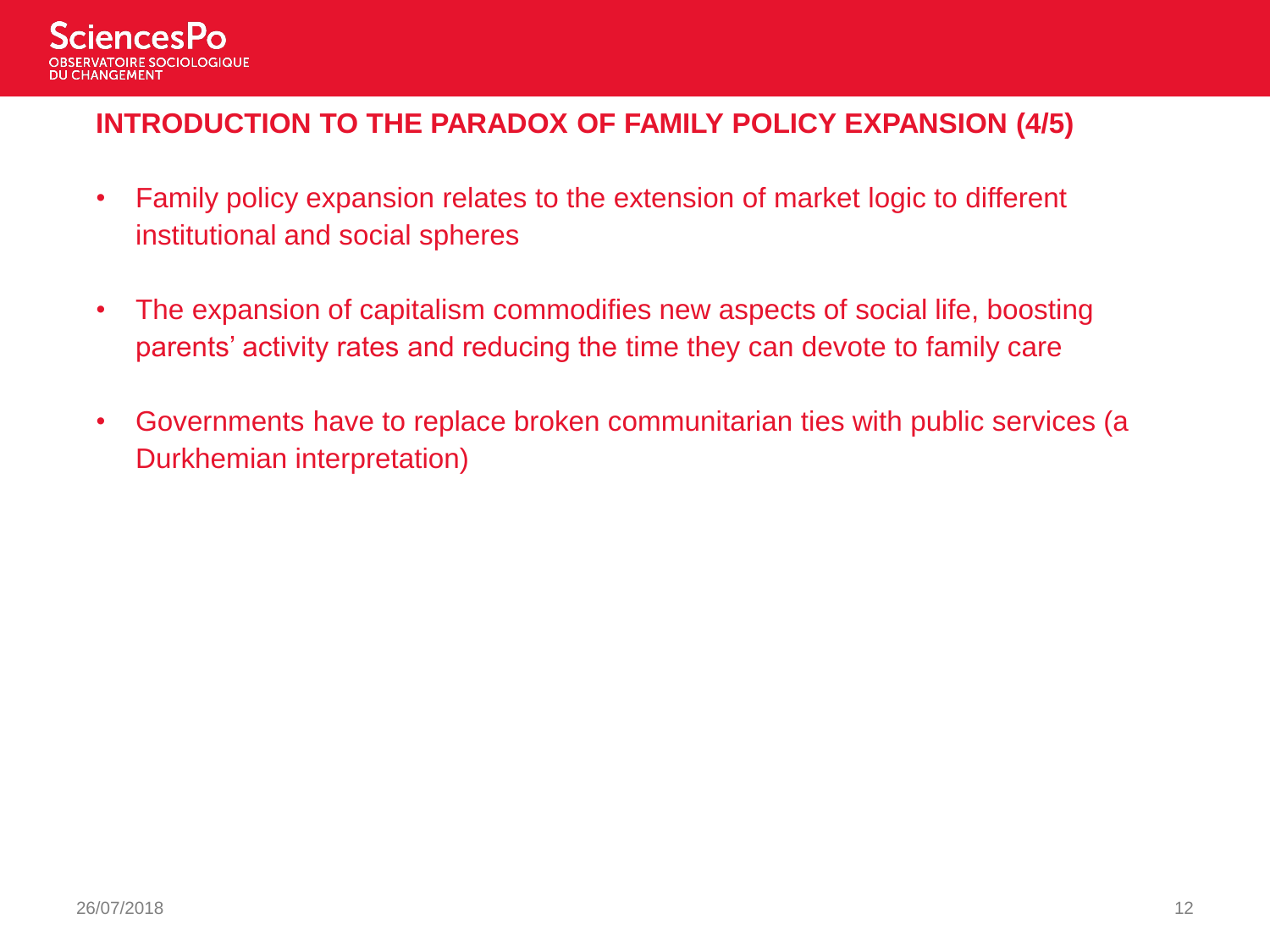

#### **INTRODUCTION TO THE PARADOX OF FAMILY POLICY EXPANSION (5/5)**

- This 'solidarity replacement' has a high cost in a time of competitive austerity
	- Reduction of overall social spending
	- Minimum income guarantees for families with children a market breaker policy – is retrenched, while childcare expands in response to market and parents' need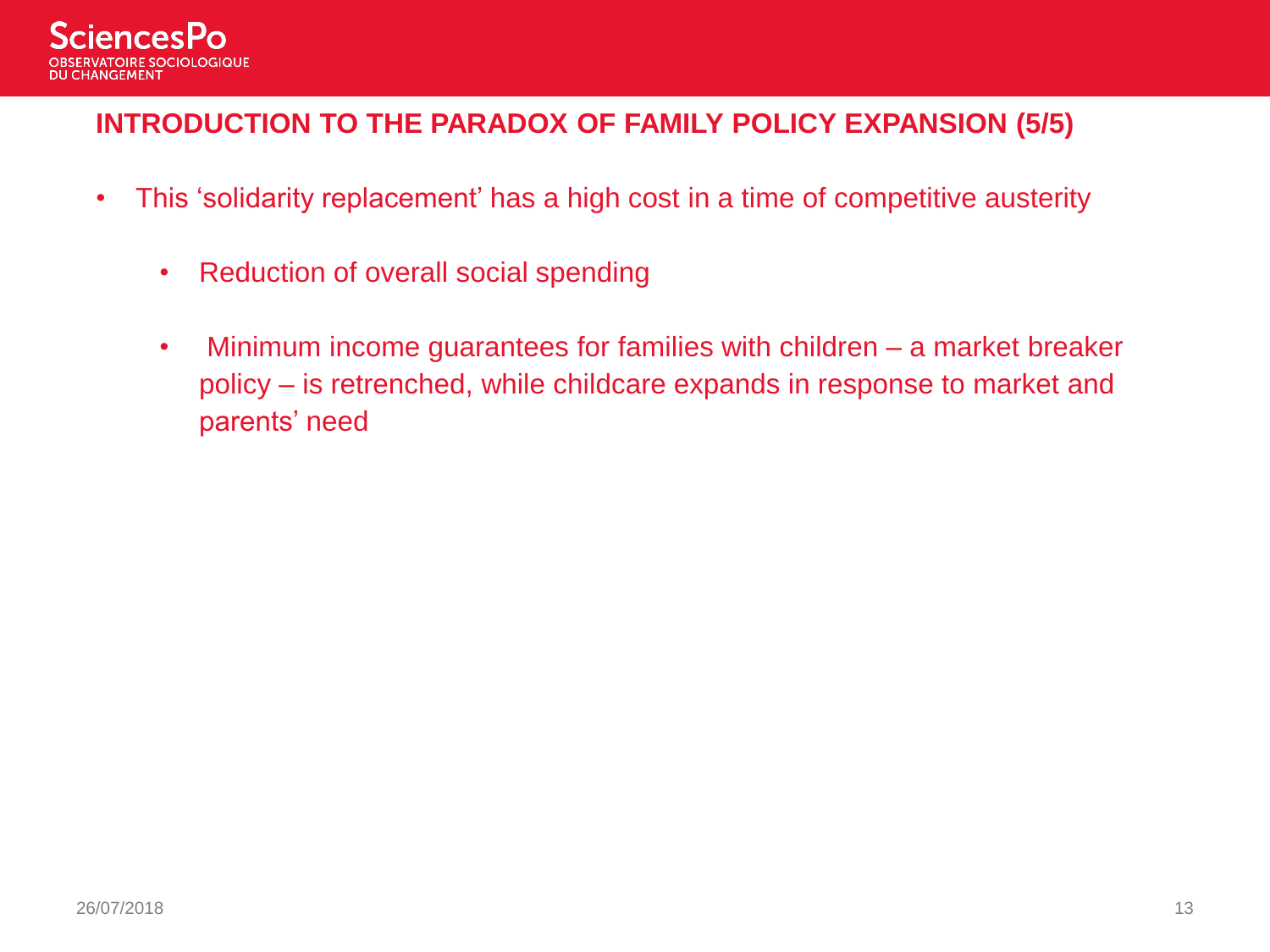

#### **RESEARCH QUESTION**

# What are the characteristics of family policy expansion and how they relate to the political economy of welfare state retrenchment in different high-income countries?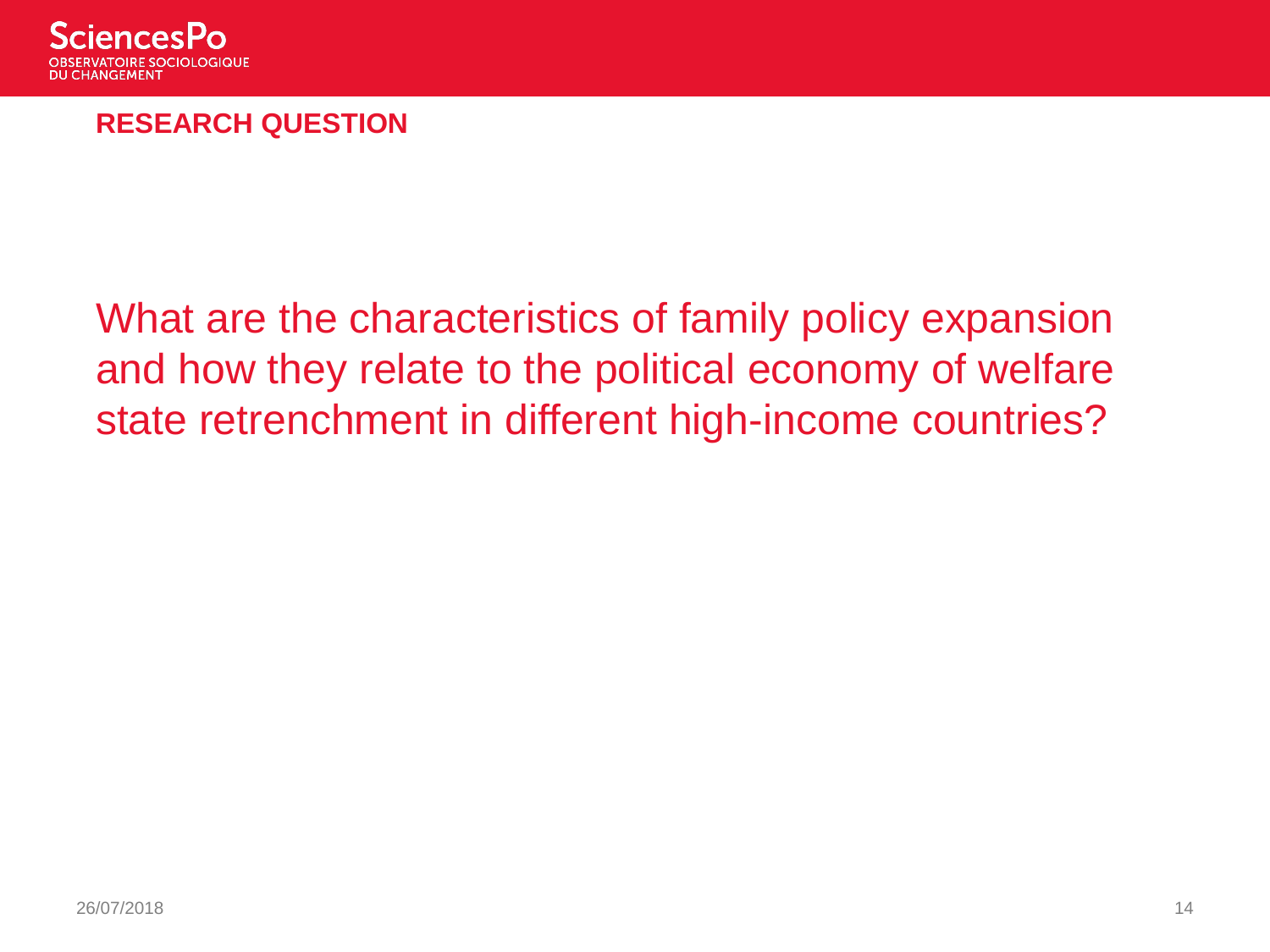

#### **AGENDA**

Introduction

Definitions and Context

Describing Family Policy Expansion and Convergence

A Critical Interpretation of Family Policy Expansion

**Conclusion**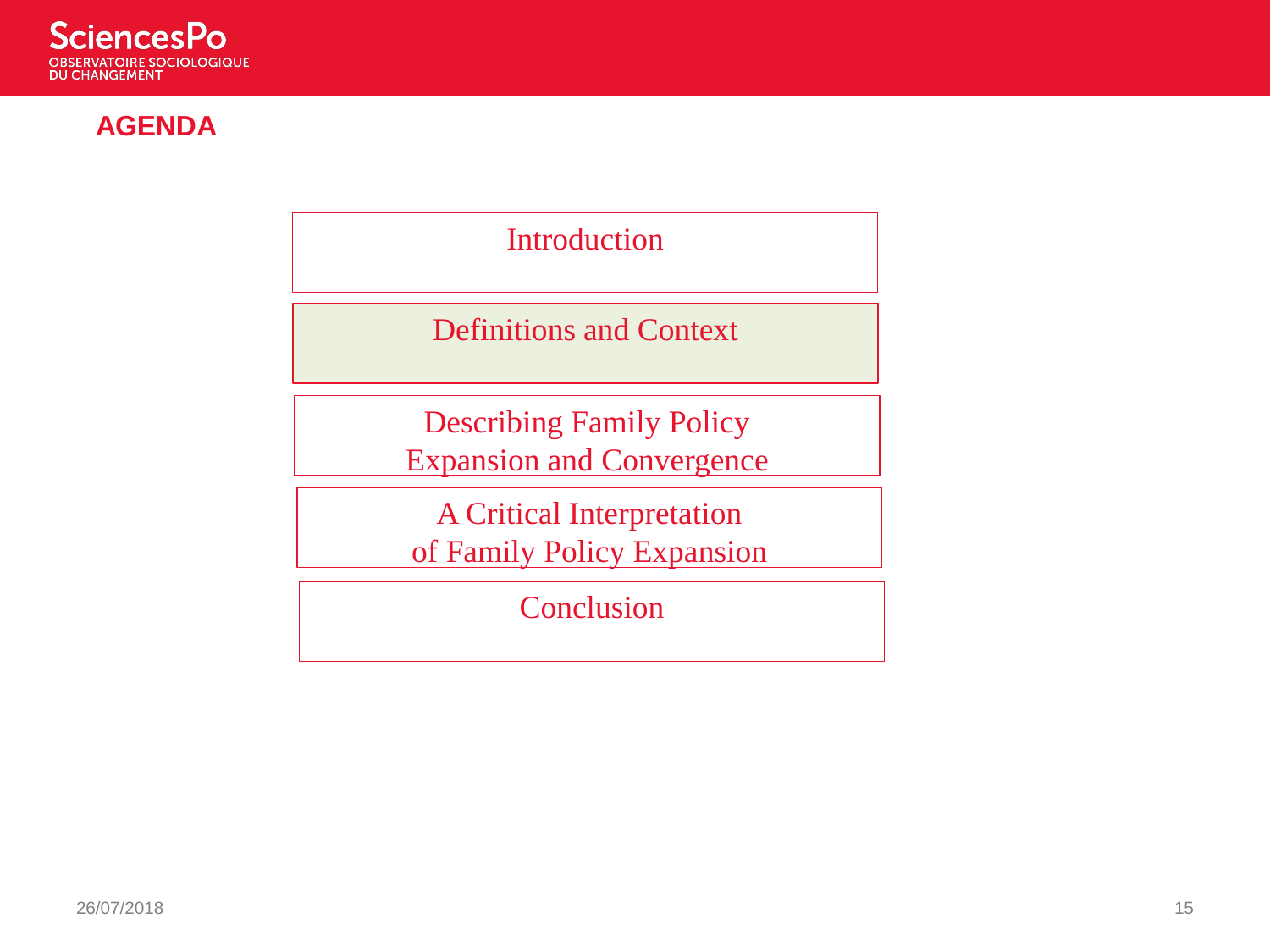

#### **DEFINITIONS AND CONTEXT (1/6)**

- Explicit family policy vs. Implicit family policy
- Explicit family policies are those supporting families with young children through:
	- Child income support (via cash or tax deductions),
	- Employment-related leaves
	- Childcare
- The idea that family policy moves in a contrary motion to the welfare state rests upon this definition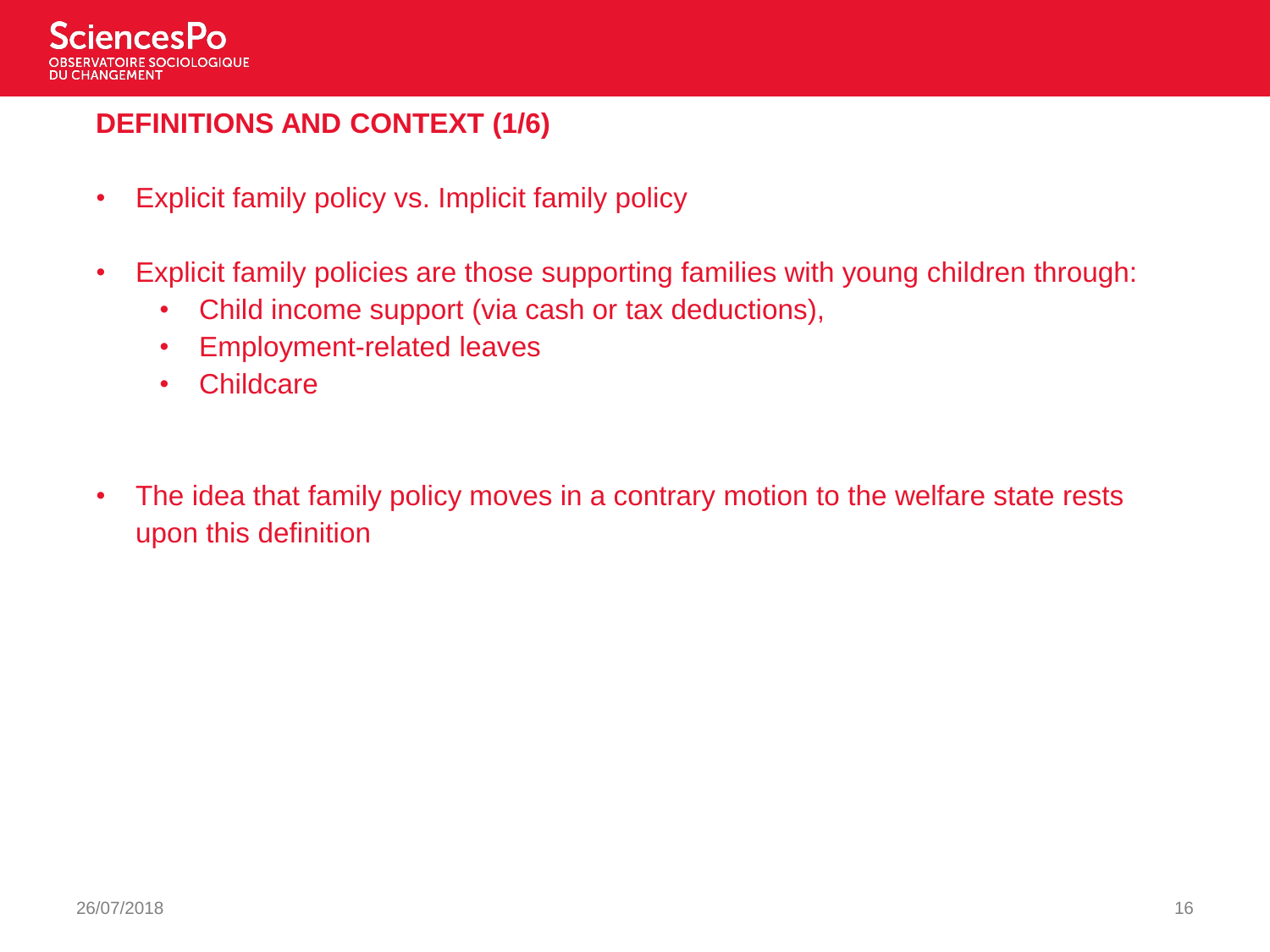

#### **DEFINITIONS AND CONTEXT (2/6)**

- Family policy expansion as a 'revolutionary change':
	- A quiet revolution: radical transformation of women's role within the market and the family (Golding)
	- An incomplete revolution: to avoid the widening of inequalities, changes in women's role should be accompanied by redistributive policies rather than welfare state retrenchment (Esping-Andersen)
	- A silent revolution: rapid institutional change without notice (Ferragina and Seeleib-Kaiser)
- Importance of family policy expansion in weakening the male breadwinner model and moving toward an adult worker model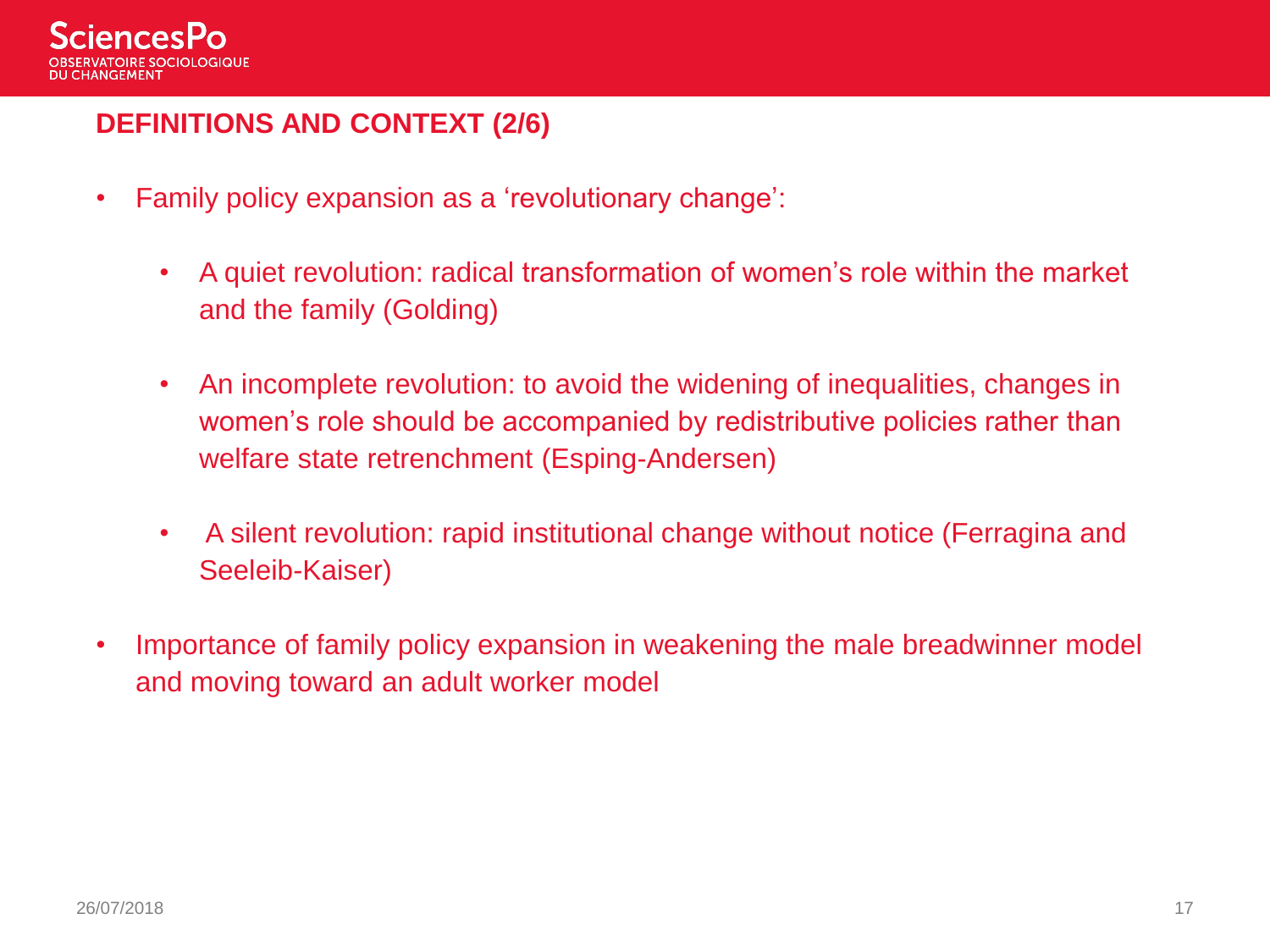

#### **DEFINITIONS AND CONTEXT (3/6)**

- The male breadwinner model (inherently linked to Fordism) was based on:
	- The provision of a family wage
	- The social norm of a rigid separation between formal and household/carework
	- Considerable institutional support for the traditional heterosexual couple with children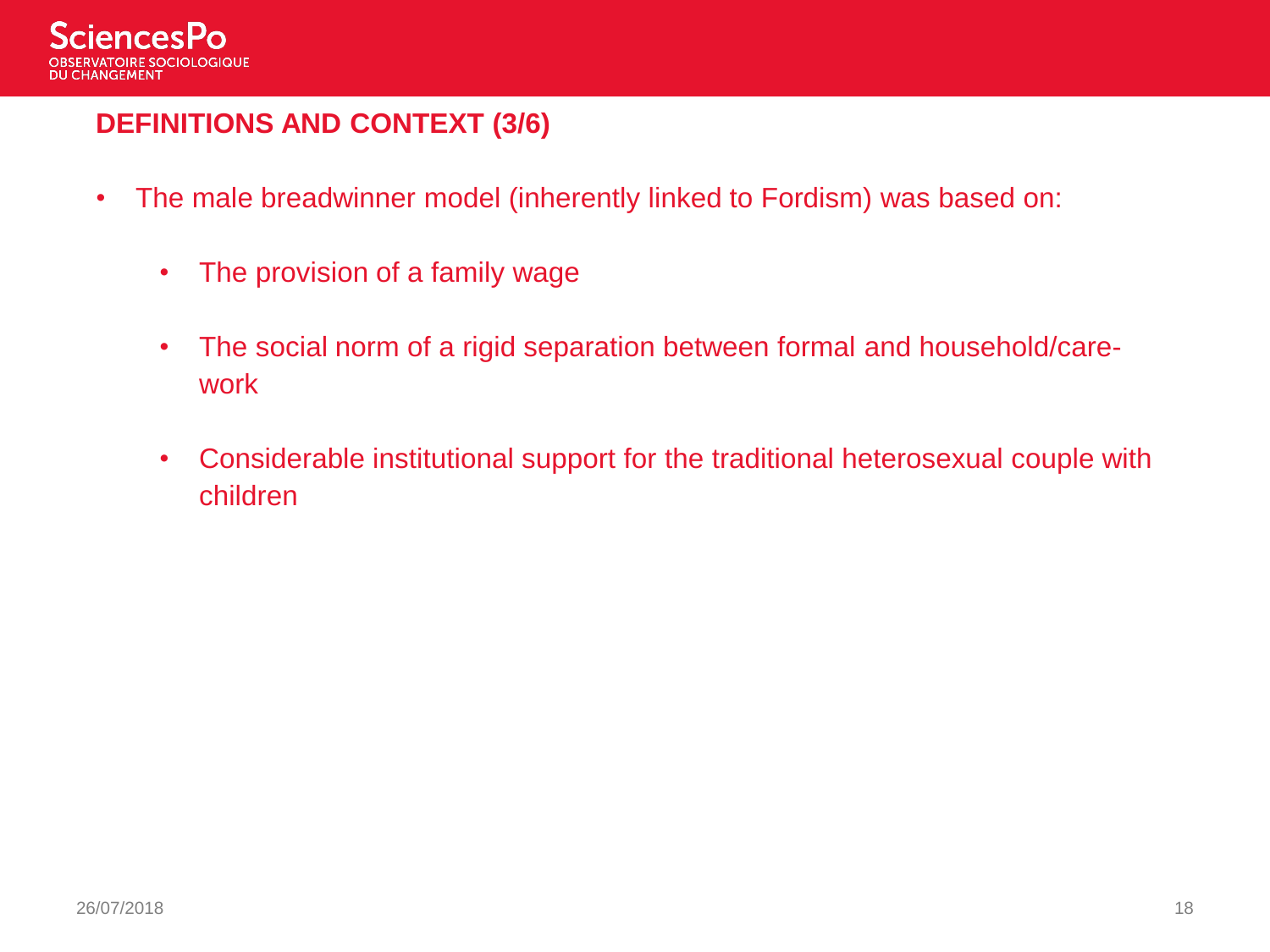

#### **DEFINITIONS AND CONTEXT (4/6)**

- Family policy model based on generous child-benefits and the generalization of maternity leave
- The organization of capitalism and the welfare state supported a mutually reinforcing process linking standard employment to the durability of nuclear family
- The fordist family became the cornerstone of post-war western societies
- From a feminist perspective: "the family wage cemented the partnership between patriarchy and capital"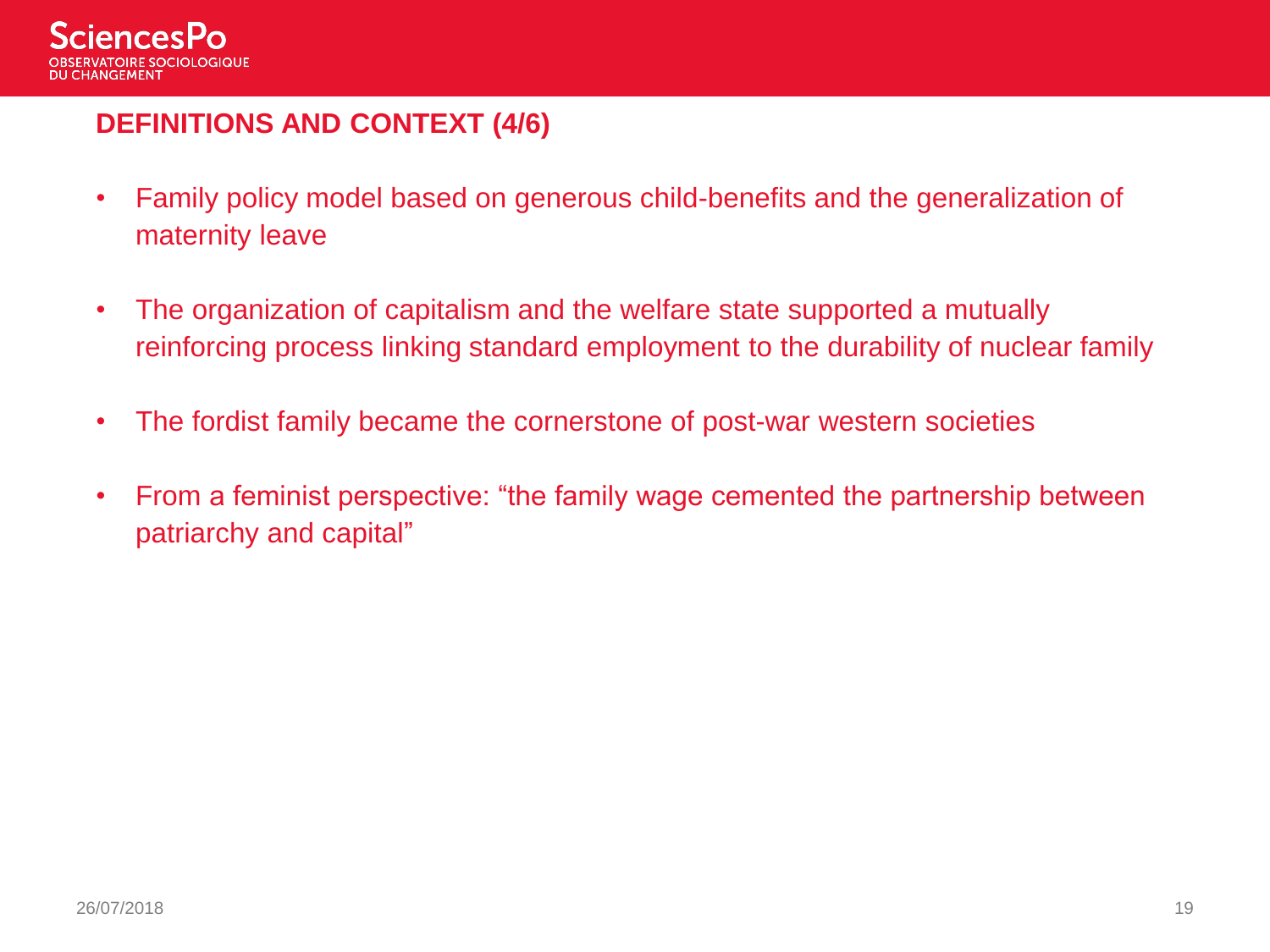

#### **DEFINITIONS AND CONTEXT (5/6)**

- The dissolution of this social model in parallel to the shift from Fordism to a service based economy contributed to the rise of the adult worker model
- With the declining growth of productivity and the stagnation of salaries, the family wage earned by the male breadwinner is not sufficient to guarantee family stability
- Women entered en masse the labour market to compensate this gap, blurring gender differences in the provision of formal work and care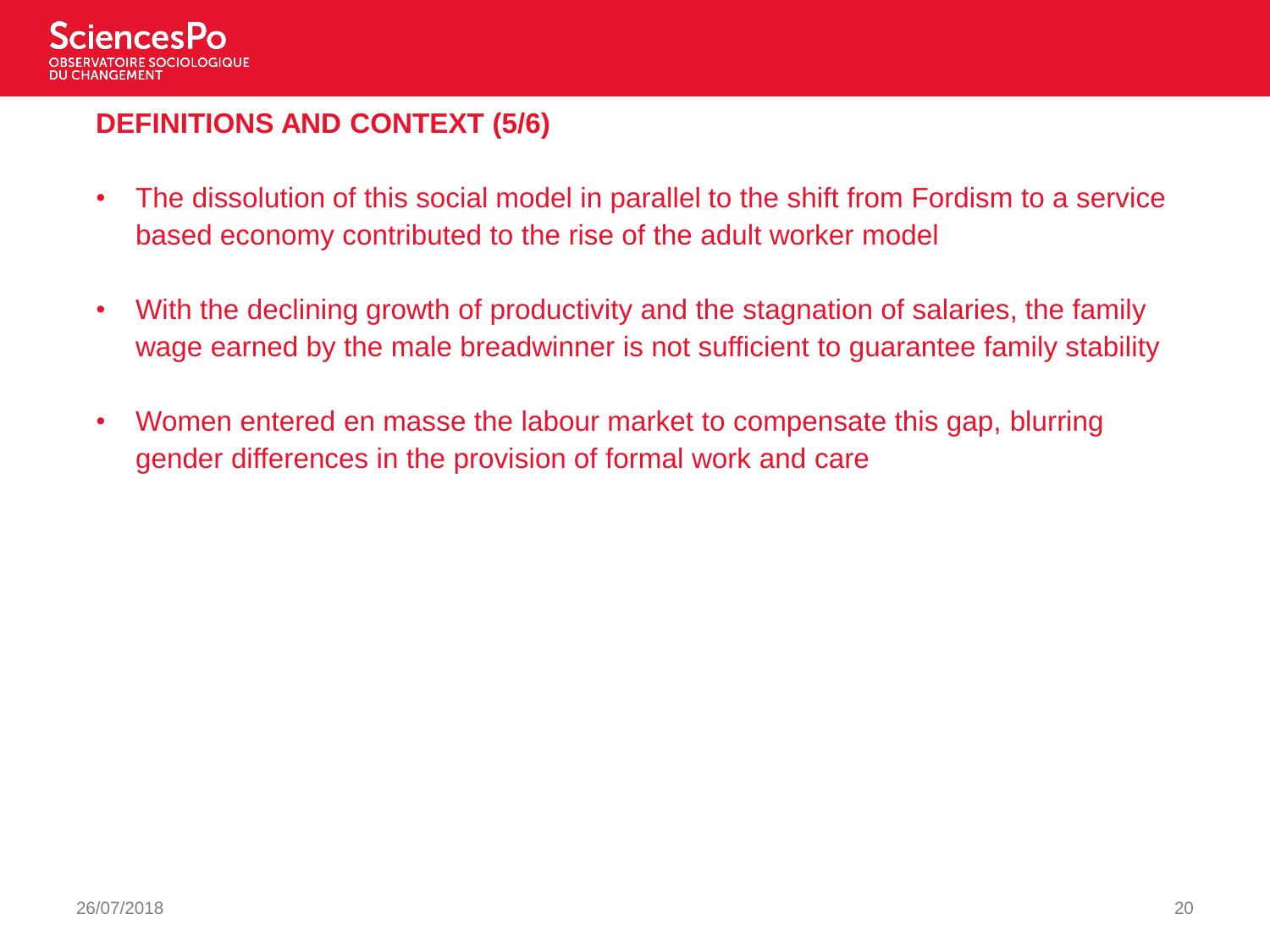

#### **DEFINITIONS AND CONTEXT (6/6)**

- While this shift took place and intensified over the last decades, family policy expanded in all high-income countries
- With this expansion, family policy assumed a new central role in mediating and exacerbating the conflict between capital and labour and between men and women
- The centrality of family policy can be understood situating its expansion within the historical evolution of the welfare state and political economy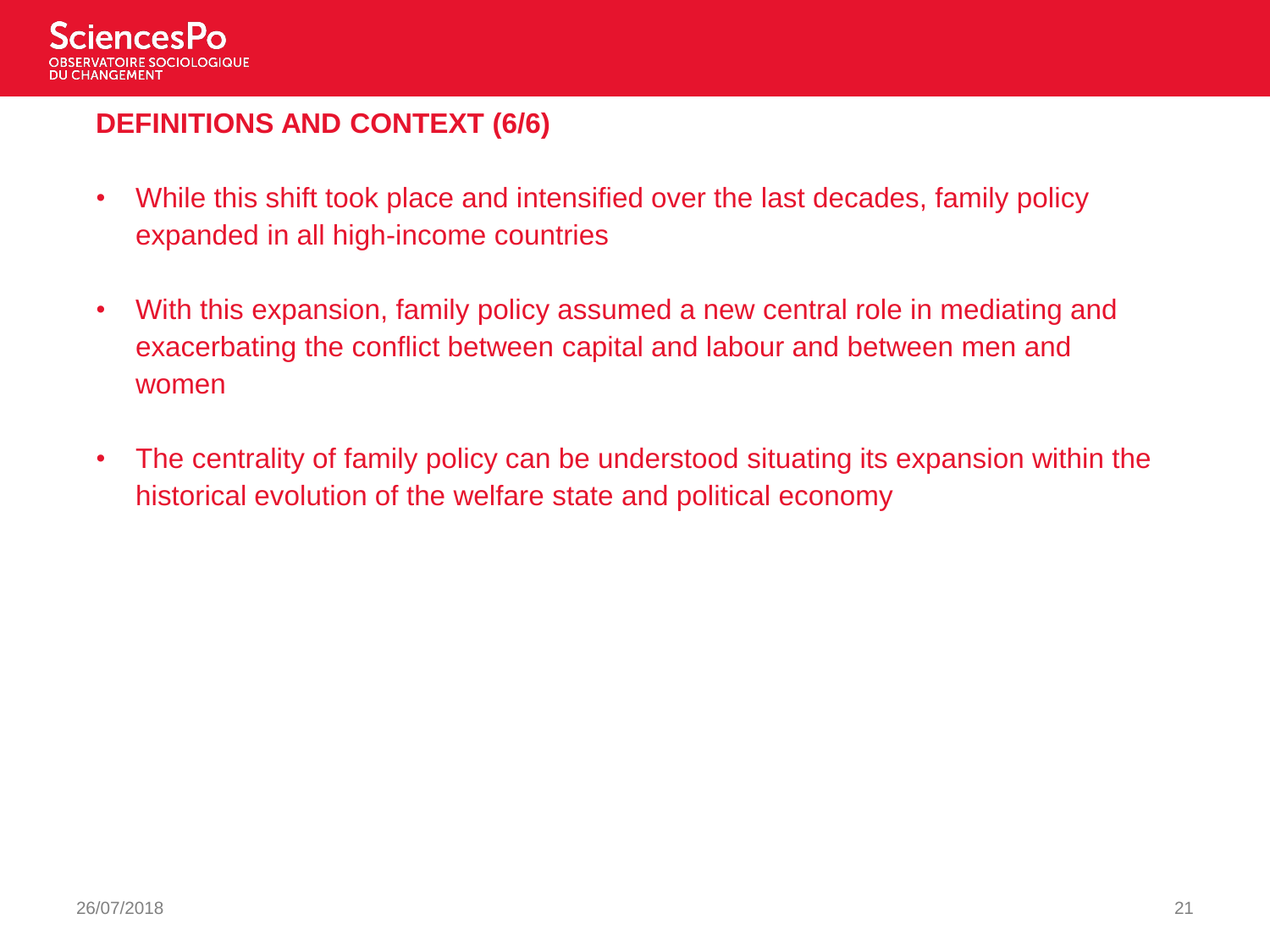

#### **AGENDA**

Introduction

Definitions and Context

Describing Family Policy Expansion and Convergence

A Critical Interpretation of Family Policy Expansion

**Conclusion**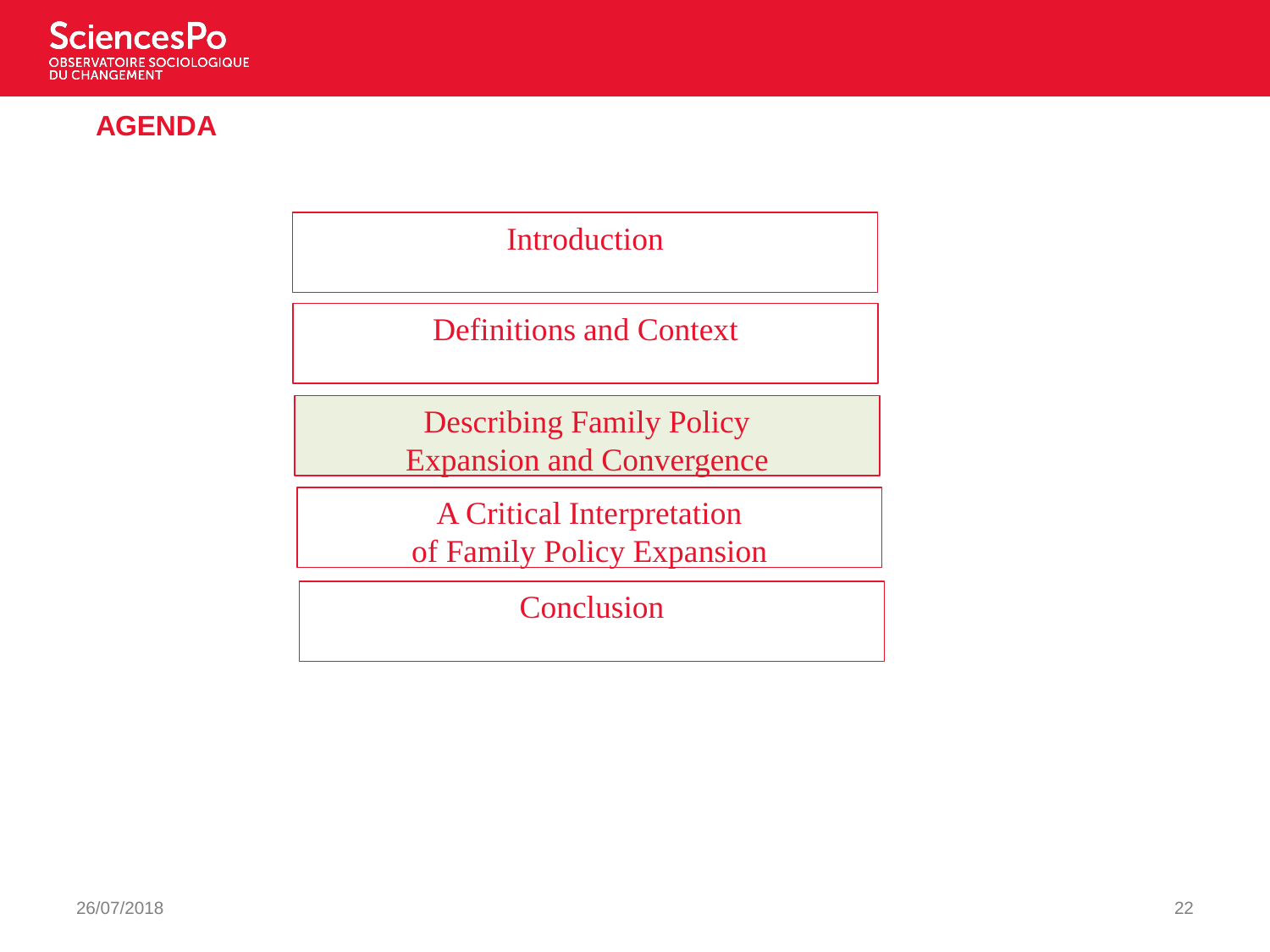

#### **DESCRIBING FAMILY POLICY EXPANSION AND CONVERGENCE (1/2)**

- We empirically traces trends in family policy in 23 high-income countries since the 1960s
- A range of data on income supports for families with children, family-related leave and early childhood education and care are brought together and analysed
- Family policy has developed by layering, in terms of both content and time period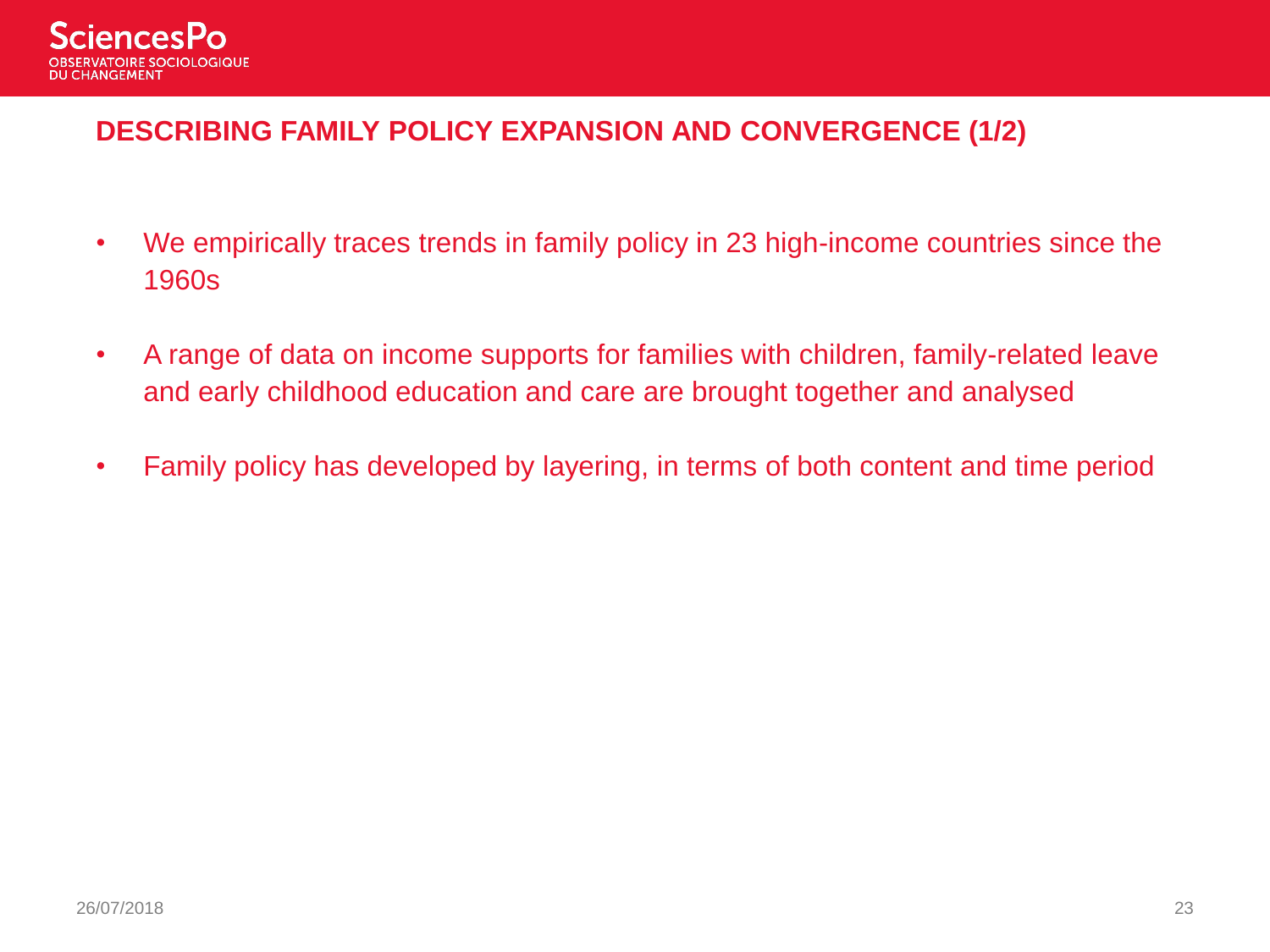

#### **DESCRIBING FAMILY POLICY EXPANSION AND CONVERGENCE (2/2)**

- A 'foundational phase' is characterised by investment in cash and tax allowances for families and employment leave for mothers
- While, a 'consolidation phase' sees states adding to their family policy portfolio, through the diversification of family-related leaves and augmentation of childrelated care services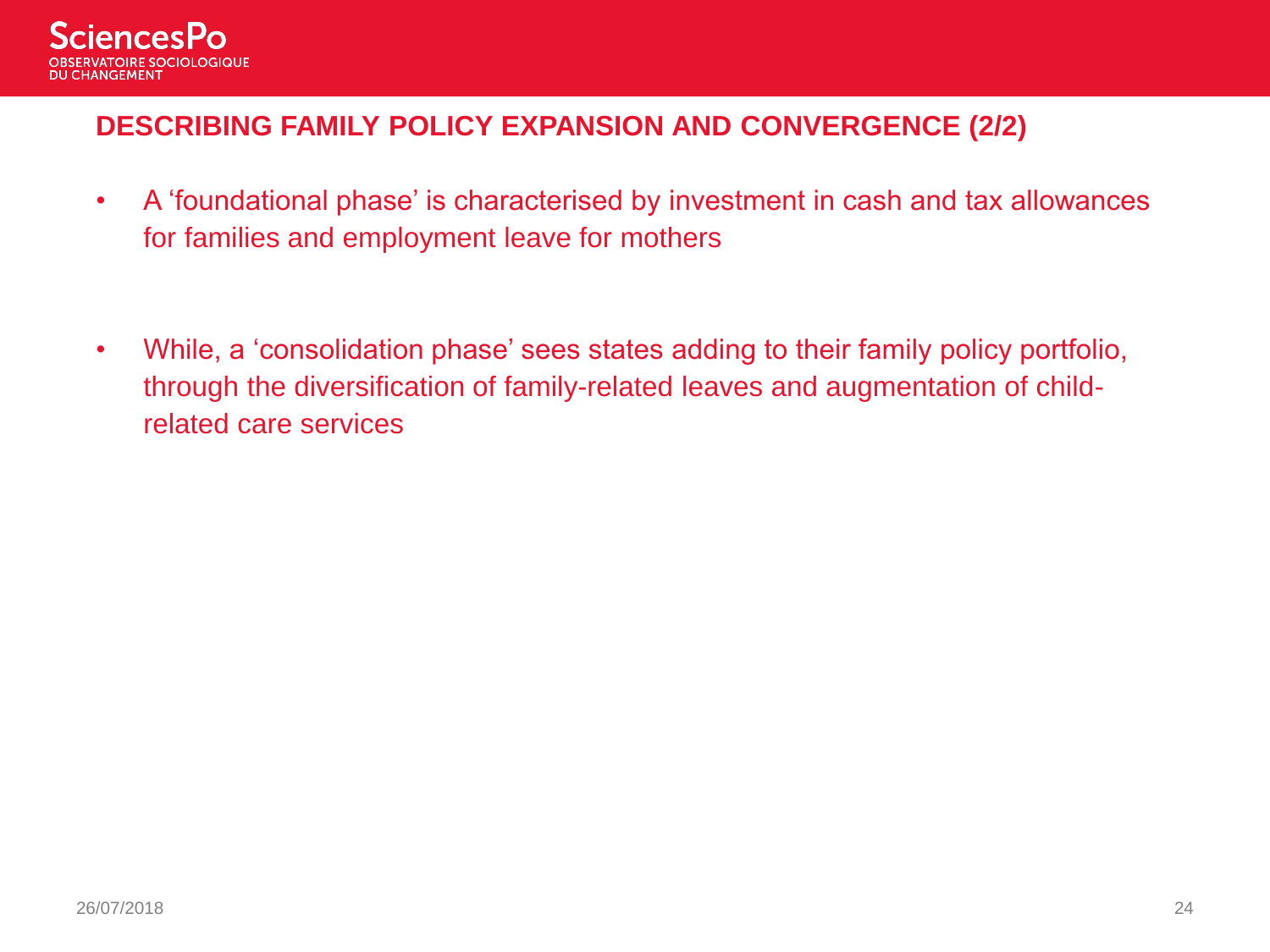

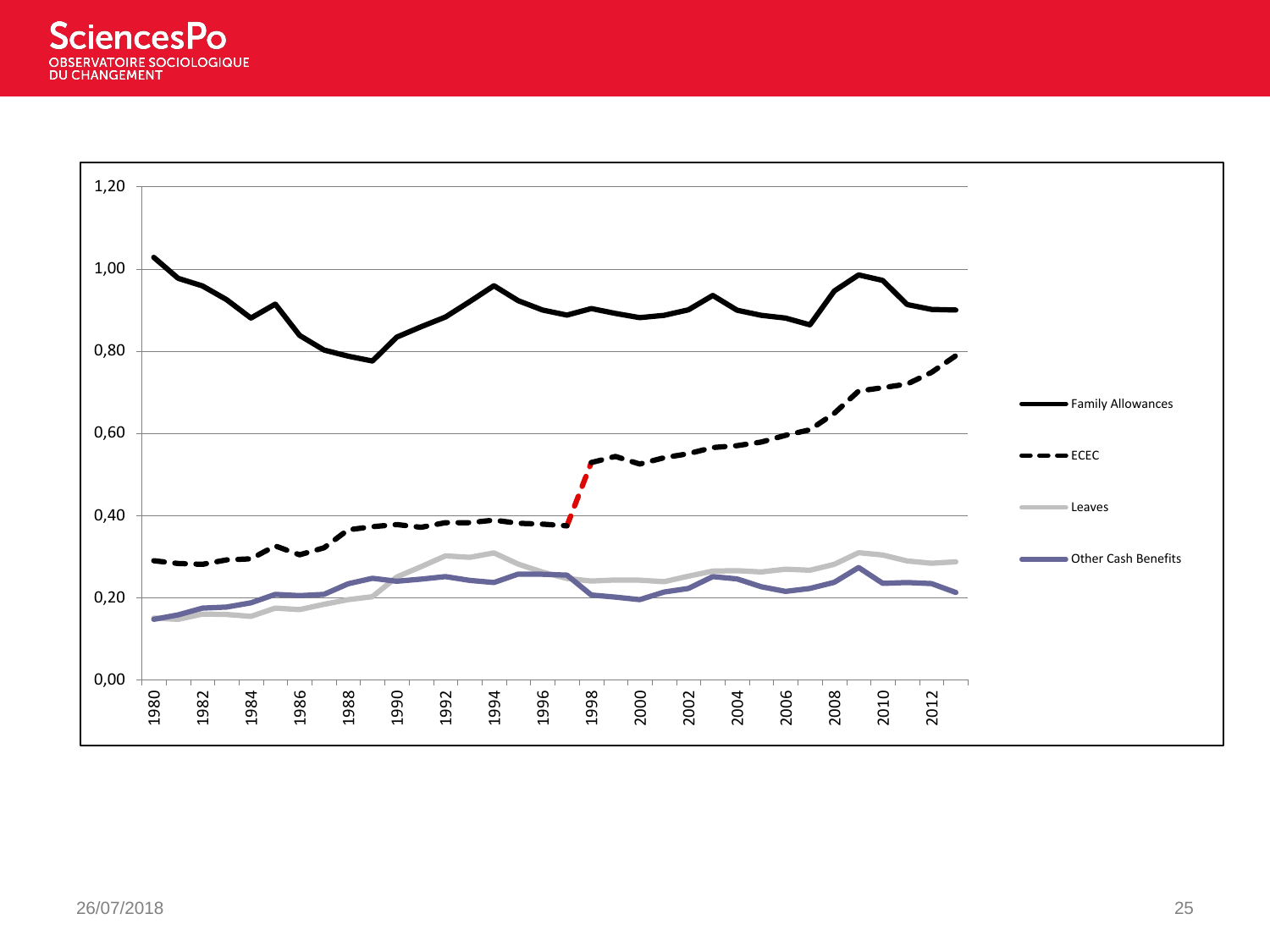

#### **DATA**

| Type                                           | <b>Indicators</b>                                                                                                | Measure                                                                                                                                                                                | <b>Sources</b>                                                                                                                                                                                                                                                                                                                                    |  |  |  |  |
|------------------------------------------------|------------------------------------------------------------------------------------------------------------------|----------------------------------------------------------------------------------------------------------------------------------------------------------------------------------------|---------------------------------------------------------------------------------------------------------------------------------------------------------------------------------------------------------------------------------------------------------------------------------------------------------------------------------------------------|--|--|--|--|
| <b>Child income</b><br>supports to<br>families | Replacement Rate of Total, Universal,<br>Employment Based, Income Tested and<br><b>Tax Based Income Supports</b> | Measured as % of the Average Production<br>Worker's Wage (net replacement rate of various<br>child income supports for a model family<br>earning an average production worker's wage). | The Child Benefit Dataset (1960-2010).<br>The indicators are retrieved from variables: 'Rr Total Child<br>Benefit (apw)', 'Rr Universal Child Benefit (apw)', 'Rr<br>Child Tax Allowance (apw)', 'Rr Child Tax Credit (apw)',<br>'Rr Child Tax Rebate (apw)', 'Rr Employment-based Child<br>Benefit (apw), 'Rr Income-tested Child Benefit (apw)' |  |  |  |  |
| <b>Family-related</b><br>leaves                | <b>Maternity and Parental Leave</b>                                                                              | Measured as Number of Weeks and Average<br>Replacement Rate (as % of the Average<br>Production Worker's Wage)                                                                          | Comparative Family Policy Database (Gauthier, 1960-<br>2010).<br>The indicators are retrieved from variables: ML WKS,<br>ML PAY. PL WKS. PL PAY                                                                                                                                                                                                   |  |  |  |  |
|                                                | <b>Paternity Leave</b>                                                                                           | Measured as Total Number of Weeks and Paid<br>Weeks                                                                                                                                    | Family Database (OECD, 1970-2015).<br>The indicator is retrieved from Table PF2.5                                                                                                                                                                                                                                                                 |  |  |  |  |
|                                                | Weeks of Paid Leave (Parental, Paternity<br>and Childcare) Reserved for Exclusive<br>Use by the Father           | Measured as Total Number of Paid Weeks<br><b>Reserved for Father</b>                                                                                                                   | Family Database (OECD, 1970-2015).<br>The indicator is retrieved from Table PF2.5                                                                                                                                                                                                                                                                 |  |  |  |  |
| ECEC                                           | Spending on Early Childhood Education<br>and Care (ECEC) for children up to 5<br>years of age                    | Measured as % of the GDP                                                                                                                                                               | Social Expenditure Database (OECD, 1980-2013). The<br>indicator is retrieved from the variable 'ECEC Spending'                                                                                                                                                                                                                                    |  |  |  |  |
|                                                | Children in Formal<br>Enrolment of<br>Childeare and Pre-school Institutions<br>$(age 0-2)$                       | Measured as % of the Total Age Cohort 0-2<br>vears                                                                                                                                     | Gauthier (1999: 958) for the period 1988-1993 and OECD<br>$(2003 - 2014)$ .<br>The OECD data are retrieved from Table PF3.2                                                                                                                                                                                                                       |  |  |  |  |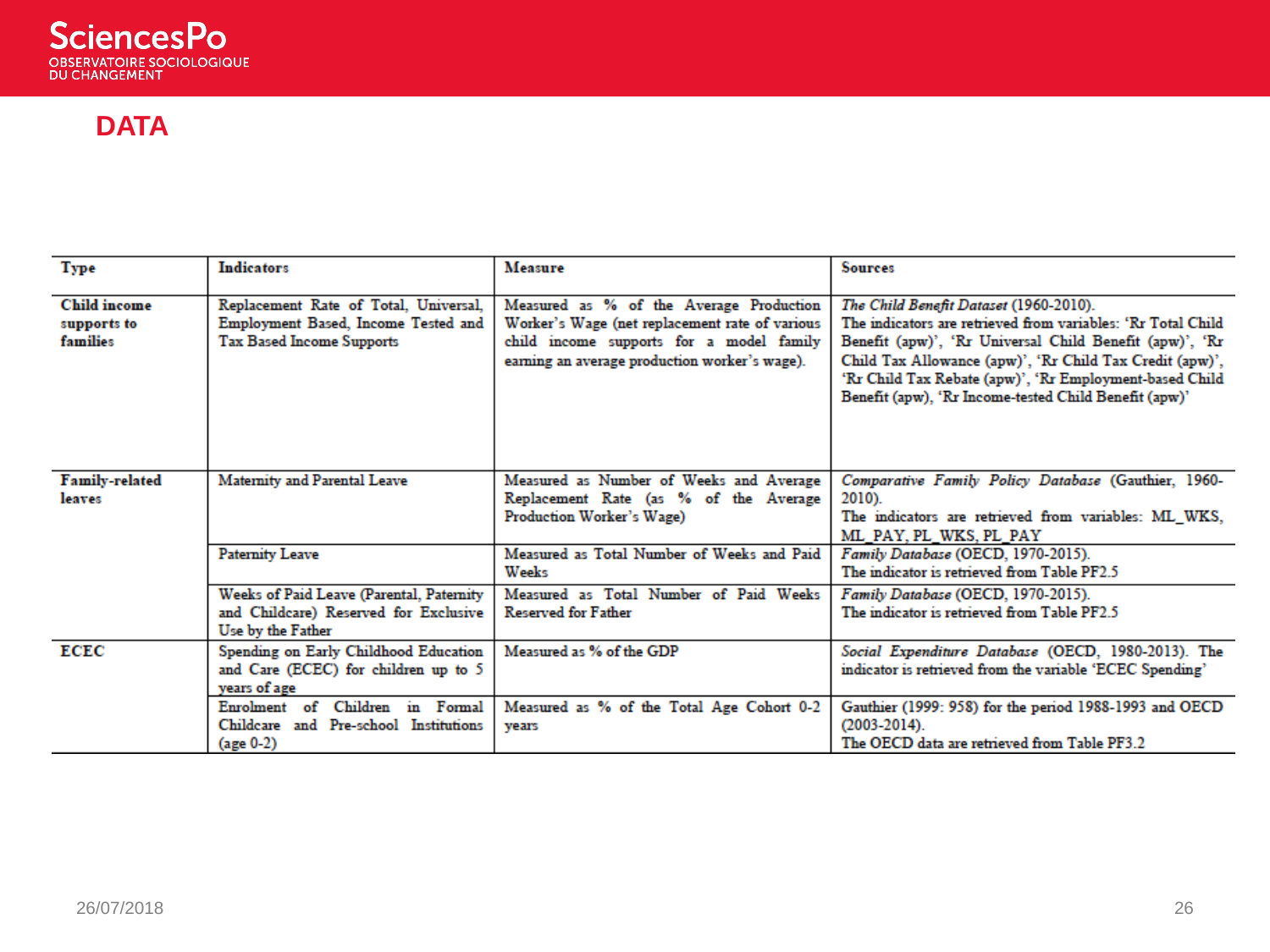#### **CHILD-RELATED INCOME SUPPORTS TO FAMILIES**

#### Table 2 Replacement Rate of Child Income Supports (Universal, Tax Based, Total), 1960-2010 (Measured as a Percentage of the Average Production Worker's Wage)

|                       |      | <b>Universal Cash Transfers</b> |      |      |         | <b>Child Tax Allowance + Tax</b><br><b>Credit + Tax Rebate</b> |      |      | Total Child Income Supports* |      |      |      |
|-----------------------|------|---------------------------------|------|------|---------|----------------------------------------------------------------|------|------|------------------------------|------|------|------|
| Country               | 1960 | 1980                            | 1990 | 2010 | 1960    | 1980                                                           | 1990 | 2010 | 1960                         | 1980 | 1990 | 2010 |
| Australia             | 1.8  | 4.1                             | 4.2  | 0    | 2.7     | 0                                                              | 0    | 15.5 | 4.5                          | 4.1  | 4.2  | 14.4 |
| Austria               | 0    | 16.4                            | 14.1 | 10.6 | 0       | 0                                                              | 0    | 6.1  | 11.6                         | 16.4 | 14.1 | 17.7 |
| Belgium               | 0    | 0                               | 0    | 0    | 0       | 2.4                                                            | 3.8  | 3.7  | 15.6                         | 16.1 | 18   | 15.6 |
| Canada                | 4.1  | 3.4                             | 2.7  | 2.9  | 1.9     | 4.2                                                            | 4.8  | 9.5  | 5.9                          | 7.7  | 7.5  | 12.8 |
| Denmark               | 0    | 5.4                             | 9    | 10.3 | 0       | 0                                                              | 0    | 0    | 2.5                          | 5.4  | 9    | 10.5 |
| Finland               | 6.4  | 10.3                            | 10.7 | 9.6  | 3.2     | 4                                                              | 8.8  | 0    | 9.6                          | 14.3 | 19.5 | 9.6  |
| France                | 0    | 6.8                             | 8.3  | 7    | 0       | 2.7                                                            | 1.3  | 0.4  | 8.5                          | 9.5  | 9.6  | 7.4  |
| Germany               | 0    | 8.3                             | 6    | 0    | 4.3     | 0.1                                                            | 3.8  | 13.3 | 4.3                          | 8.4  | 9.9  | 14.3 |
| Greece                | NA   | NA                              | NA   | NA   | NA      | NA                                                             | NA   | NA   | NA                           | NA   | NA   | NA   |
| Iceland               | NA   | NA                              | NA   | 1.6  | NA      | NA                                                             | NA   | 0    | NA                           | NA   | NA   | 9.6  |
| Ireland               | 2.3  | 3.2                             | 4.2  | 10.6 | 0       | 2.7                                                            | 0    | 0    | 2.3                          | 6    | 4.2  | 14.4 |
| Italy                 | 0    | 0                               | 0    | 0    | 0       | 0.7                                                            | 1.5  | 6.8  | 17.8                         | 7.1  | 8.3  | 13.2 |
| Japan                 | 0    | 0                               | 0    | 7.4  | 1.4     | 4.2                                                            | 3.1  | 3.2  | 1.4                          | 4.2  | 5    | 8.4  |
| Luxembourg            | NA   | NA                              | NA   | NA   | NA      | NA                                                             | NA   | NA   | NA                           | NA   | NA   | NA   |
| Netherlands           | 0    | 10.2                            | 9.5  | 6.2  | 0       | 0                                                              | 0    | 3.8  | 10.6                         | 10.2 | 9.5  | 9.2  |
| New Zealand           | 4.8  | 6.8                             | 0    | 0    | 2.8     | 5.1                                                            | 3.2  | 6.3  | 7.6                          | 12   | 3.2  | 16.4 |
| Norway                | 2.8  | 7.3                             | 14.4 | 6.8  | 0       | 2.7                                                            | 2.3  | 0    | 2.8                          | 10   | 16.7 | 6.8  |
| Portugal              | NA   | NA                              | NA   | NA   | NA      | NA                                                             | $NA$ | NA   | NA                           | NA   | NA   | NA   |
| Spain                 | NA   | NA                              | NA   | NA   | NA      | NA                                                             | NA   | NA   | NA                           | NA   | NA   | NA   |
| Sweden                | 8    | 10.8                            | 11.5 | 10.1 | 0       | 0                                                              | 0    | 0    | 8                            | 10.8 | 11.5 | 10.1 |
| Switzerland           | 0    | 0                               | 0    | 0    | 0.8     | 4.3                                                            | 1.2  | 3.1  | 0.8                          | 9.7  | 7.9  | 10.3 |
| <b>United Kingdom</b> | 3.1  | 10.2                            | 8.1  | 7.4  | 6.3     | 0                                                              | 0    | 9.3  | 9.4                          | 10.2 | 8.1  | 17.4 |
| <b>United States</b>  | 0    | 0                               | 0    | 0    | 5.7     | 6.4                                                            | 3.4  | 8.3  | 5.7                          | 6.4  | 3.4  | 11.7 |
| <b>Average</b>        | 1.9  | 5.7                             | 5.7  | 4.8  | $1.6\,$ | 2.2                                                            | 2.1  | 5.2  | 7.2                          | 9.4  | 9.4  | 12.1 |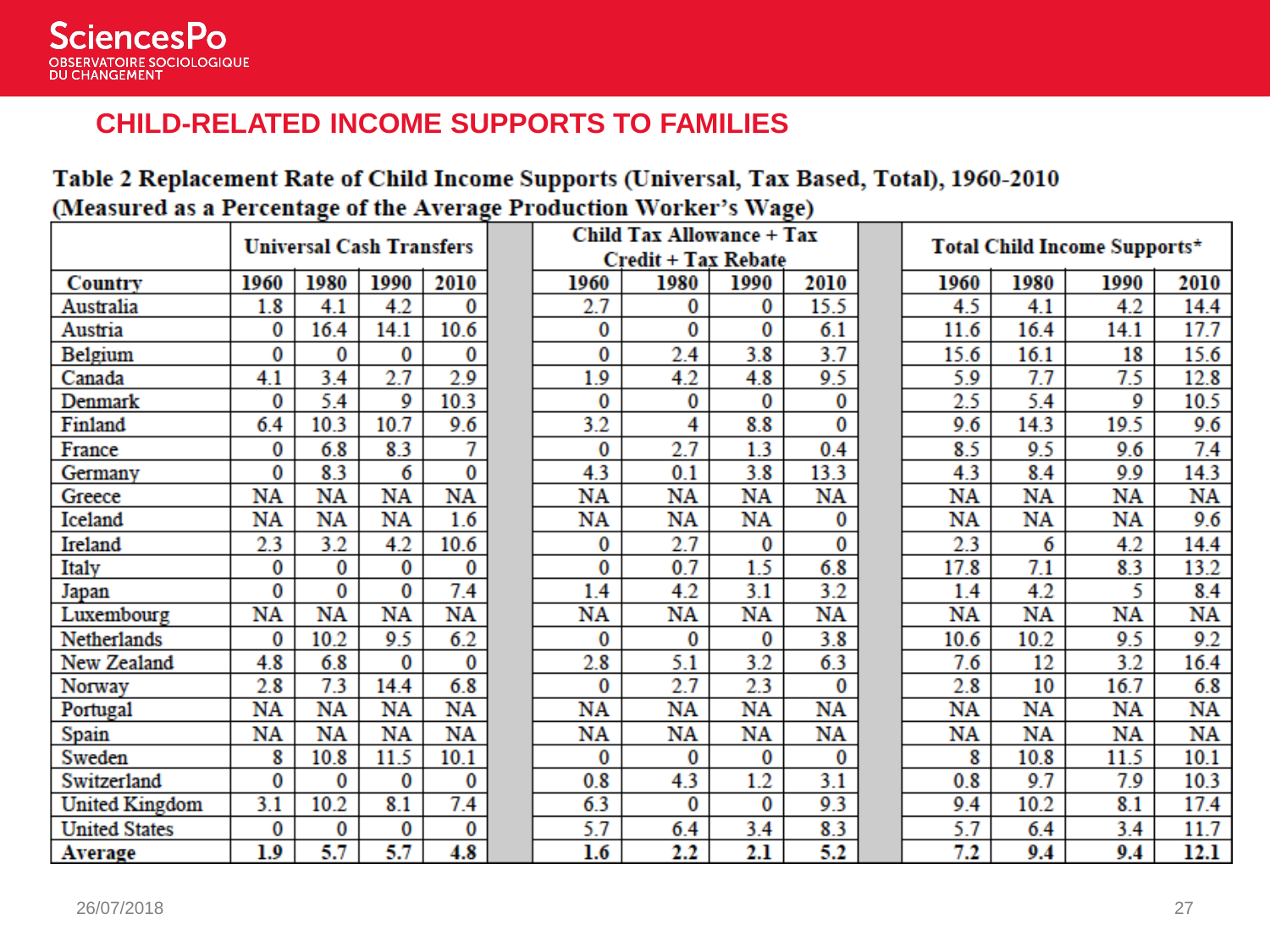#### **FAMILY-RELATED LEAVES (1/2)**

# Table 3 Maternity and Parental Leave, 1960-2010

#### (Measured as Number of Weeks and Average Replacement Rates)

|                       | <b>Maternity Leave</b> |      |      |                 |      |                 |      | <b>Parental Leave</b> |      |     |      |      |      |                |      |                |
|-----------------------|------------------------|------|------|-----------------|------|-----------------|------|-----------------------|------|-----|------|------|------|----------------|------|----------------|
|                       |                        | 1960 | 1980 |                 | 1990 |                 | 2010 |                       | 1960 |     | 1980 |      | 1990 |                | 2010 |                |
| <b>Countries</b>      | W                      | P    | W    | P               | W    | P               | W    | P                     | W    | P   | W    | P    | W    | P              | W    | P              |
| Australia             | 0                      | 0    | 0    | 0               | 0    | 0               | 0    | 0                     | 0    | 0   | 0    | 0    | 0    | 0              | 52   | 0              |
| Austria               | 12                     | 100  | 16   | 100             | 16   | 100             | 16   | 100                   | 52   | 100 | 52   | 37.6 | 104  | 37             | 104  | 17.9           |
| Belgium               | 12                     | 60   | 14   | 79.5            | 15   | 76.4            | 15   | 76.9                  | 0    | 0   | 0    | 0    | 0    | 0              | 26   | 25.2           |
| Canada                | 0                      | 0    | 15   | 60              | 15   | 60              | 15   | 55                    | 0    | 0   | 0    | 0    | 10   | 60             | 35   | 55             |
| Denmark               | 14                     | 19   | 18   | 90              | 18   | 90              | 18   | 39.1                  | 0    | 0   | 0    | 0    | 10   | 90             | 32   | 39.1           |
| Finland               | 0                      | 0    | 39   | 39              | 25.8 | 80              | 25.8 | 70                    | 0    | 0   | 0    | 0    | 31   | 80             | 31.6 | 70             |
| France                | 14                     | 50   | 16   | 90              | 16   | 90              | 16   | 100                   | 0    | 0   | 104  | 0    | 156  | 40.7           | 156  | 25.8           |
| Germany               | 12                     | 100  | 14   | 100             | 14   | 100             | 14   | 100                   | 0    | 0   | 0    | 0    | 78   | 23             | 156  | 22.3           |
| Greece                | 12                     | 50   | 12   | 50              | 12   | 50              | 17   | 50                    | 0    | 0   | 0    | 0    | 26   | 0              | 26   | 0              |
| Iceland               | NA                     | NA   | NA   | NA              | NA   | NA              | NA   | NA                    | NA   | NA  | NA   | NA   | NA   | NA             | NA   | NA             |
| Ireland               | 12                     | 34.5 | 12   | 24              | 14   | 70              | 26   | 80                    | 0    | 0   | 0    | 0    | 0    | 0              | 28   | 0              |
| Italy                 | 21                     | 80   | 23.7 | 80              | 21.5 | 80              | 21.7 | 82                    | 0    | 0   | 26   | 30   | 26   | 30             | 44   | 30             |
| Japan                 | 12                     | 60   | 12   | 60              | 14   | 60              | 14   | 60                    | 0    | 0   | 0    | 0    | 0    | 0              | 52   | 40             |
| Luxembourg            | 12                     | 75   | 16   | 100             | 16   | 100             | 16   | 100                   | 0    | 0   | 0    | 0    | 0    | 0              | 52   | 90.2           |
| Netherlands           | 12                     | 100  | 12   | 100             | 12   | 100             | 16   | 100                   | 0    | 0   | 0    | 0    | 52   | 0              | 52   | 24.6           |
| New Zealand           | 0                      | 0    | 0    | 0               | 0    | 0               | 0    | 0                     | 0    | 0   | 0    | 0    | 0    | 0              | 14   | 100            |
| Norway                | 12                     | 40   | 0    | 0               | 0    | 0               | 0    | 0                     | 0    | 0   | 18   | 100  | 24   | 100            | 56   | 100            |
| Portugal              | 4.3                    | 33   | 12.9 | 100             | 12.9 | 100             | 17.1 | 100                   | 0    | 0   | 0    | 0    | 26   | 0              | 26   | 25             |
| Spain                 | 12                     | 60   | 14   | $\overline{75}$ | 16   | $\overline{75}$ | 16   | 100                   | 0    | 0   | 156  | 0    | 156  | $\overline{0}$ | 156  | $\overline{0}$ |
| Sweden                | 12.8                   | 45   | 0    | 0               | 0    | 0               | 0    | 0                     | 0    | 0   | 39   | 82   | 64   | 70             | 68.6 | 65.1           |
| Switzerland           | 6                      | 0    | 10   | 0               | 10   | 0               | 14   | 80                    | 0    | 0   | 0    | 0    | 0    | 0              | 0    | 0              |
| <b>United Kingdom</b> | 18                     | 36.9 | 18   | 47              | 18   | 45              | 39   | 14.5                  | 0    | 0   | 0    | 0    | 0    | 0              | 26   | 0              |
| <b>United States</b>  | 0                      | 0    | 0    | 0               | 0    | 0               | 0    | 0                     | 0    | 0   | 0    | 0    | 0    | 0              | 0    | 0              |
| <b>Average</b>        | 9.5                    | 42.9 | 12.5 | 54.3            | 12.1 | 58.0            | 14.4 | 58.6                  | 2.4  | 4.5 | 18.0 | 11.3 | 34.7 | 24.2           | 54.2 | 33.2           |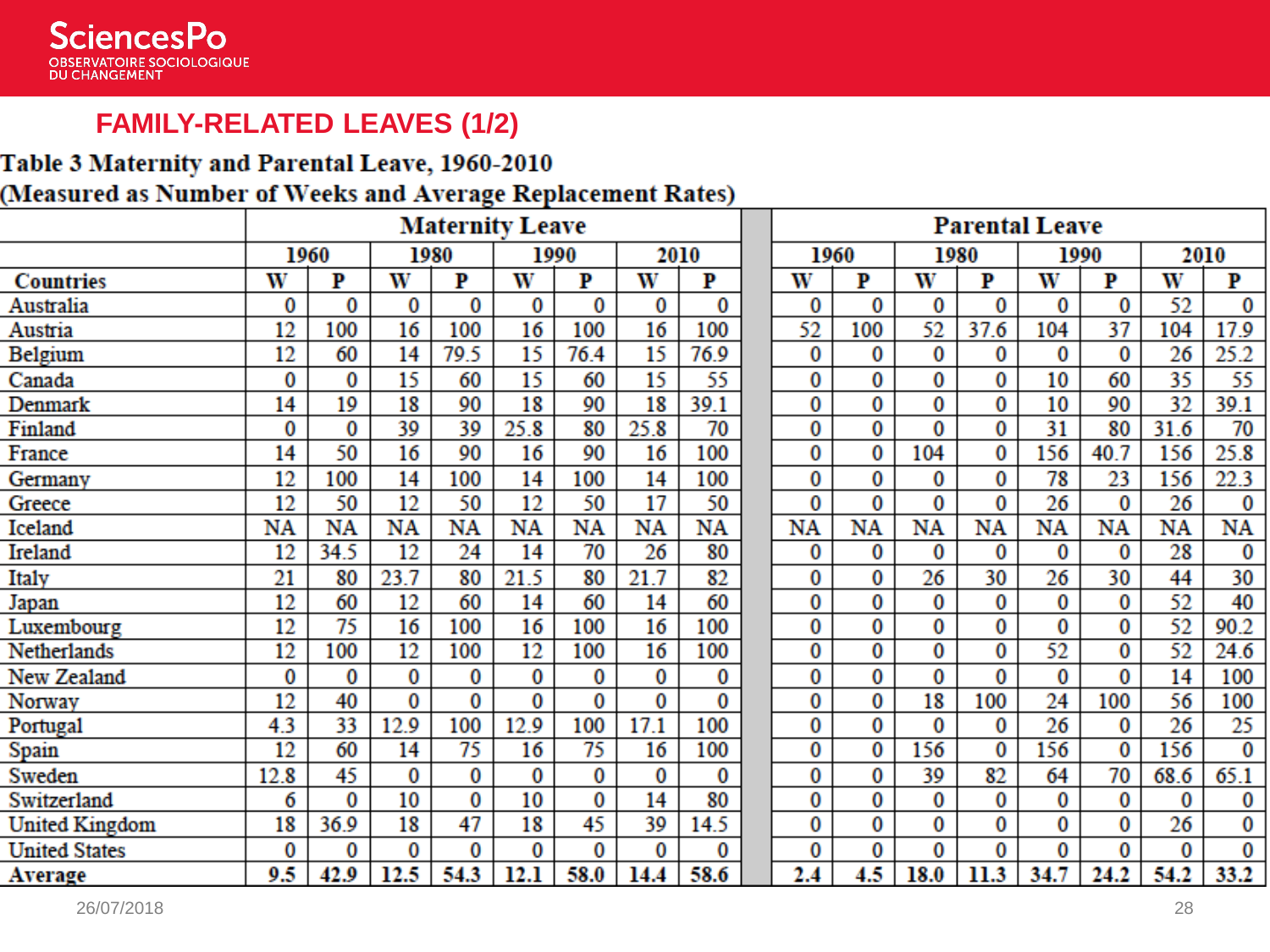

### **FAMILY-RELATED LEAVES (2/2)**

Table 4 Paternity Leave and Weeks of Leave (Parental, Paternity and Childcare) Reserved for Exclusive Use by the Fathe (Measured as Number of Weeks and Number of Paid Weeks)

|                       |                        |          |          |                |     |                | <b>Weeks of Leave for</b> |                         |  |                                    |      |      |      |  |  |
|-----------------------|------------------------|----------|----------|----------------|-----|----------------|---------------------------|-------------------------|--|------------------------------------|------|------|------|--|--|
|                       | <b>Paternity Leave</b> |          |          |                |     |                |                           |                         |  | <b>Exclusive Use of the Father</b> |      |      |      |  |  |
|                       | 1970                   |          | 1980     |                |     | 1990           | 2015                      |                         |  | 1970                               | 1980 | 1990 | 2015 |  |  |
| Country               | W                      | PW       | W        | PW             | W   | PW             | W                         | PW                      |  | PW                                 | PW   | PW   | PW   |  |  |
| Australia             | 0                      | 0        | 0        | 0              | 0   | 0              | 0                         | 0                       |  | 0                                  | 0    | 0    | 2    |  |  |
| Austria               | 0                      | 0        | $\bf{0}$ | 0              | 0   | 0              | 0                         | 0                       |  | 0                                  | 0    | 0    | 8.7  |  |  |
| Belgium               | 0.6                    | 0.6      | 0.6      | 0.6            | 0.6 | 0.6            | $\overline{2}$            | $\overline{2}$          |  | 0.6                                | 0.6  | 0.6  | 19.3 |  |  |
| Canada                | 0                      | 0        | 0        | 0              | 0   | 0              | 0                         | 0                       |  | 0                                  | 0    | 0    | 0    |  |  |
| Denmark               | 0                      | 0        | 0        | 0              | 2   | $\overline{2}$ | 2                         | $\overline{2}$          |  | 0                                  | 0    | 2    | 2    |  |  |
| Finland               | 0                      | $\bf{0}$ | $\bf{0}$ | 0              | 0   | 0              | 3                         | 3                       |  | 0                                  | 0    | 0    | 9    |  |  |
| France                | 0                      | $\bf{0}$ | $\bf{0}$ | $\bf{0}$       | 0   | 0              | $\overline{2}$            | $\overline{c}$          |  | 0                                  | 0    | 0    | 28   |  |  |
| Germany               | 0                      | 0        | $\bf{0}$ | $\overline{0}$ | 0   | 0              | 0                         | $\overline{\mathbf{0}}$ |  | 0                                  | 0    | 0    | 8.7  |  |  |
| Greece                | 0                      | $\bf{0}$ | $\bf{0}$ | 0              | 0   | 0              | 0.4                       | 0.4                     |  | 0                                  | 0    | 0    | 0.4  |  |  |
| Iceland               | 0                      | $\bf{0}$ | $\bf{0}$ | 0              | 0   | 0              | 0                         | 0                       |  | 0                                  | 0    | 0    | 13   |  |  |
| Ireland               | 0                      | 0        | $\bf{0}$ | 0              | 0   | 0              | 0                         | 0                       |  | 0                                  | 0    | 0    | 0    |  |  |
| Italy                 | 0                      | 0        | $\bf{0}$ | 0              | 0   | 0              | 0.2                       | 0.2                     |  | 0                                  | 0    | 0    | 0.2  |  |  |
| Japan                 | 0                      | $\bf{0}$ | $\bf{0}$ | 0              | 0   | 0              | 0                         | 0                       |  | 0                                  | 0    | 0    | 52   |  |  |
| Luxembourg            | 0.4                    | 0.4      | 0.4      | 0.4            | 0.4 | 0.4            | 0.4                       | 0.4                     |  | 0.4                                | 0.4  | 0.4  | 26.4 |  |  |
| Netherlands           | 0                      | $\bf{0}$ | 0        | 0              | 0   | 0              | 0.4                       | 0.4                     |  | 0                                  | 0    | 0    | 0.4  |  |  |
| New Zealand           | 0                      | $\bf{0}$ | 0        | 0              | 0   | 0              | $\overline{2}$            | 0                       |  | 0                                  | 0    | 0    | 0    |  |  |
| Norway                | 0                      | 0        | 2        | 0              | 2   | 0              | $\overline{2}$            | 0                       |  | 0                                  | 0    | 0    | 10   |  |  |
| Portugal              | 0                      | $\bf{0}$ | $\bf{0}$ | 0              | 0   | 0              | 4                         | 4.0                     |  | 0                                  | 0    | 0    | 21.3 |  |  |
| Spain                 | 0.2                    | 0.2      | 0.4      | 0.4            | 0.4 | 0.4            | 2.1                       | 2.1                     |  | 0.2                                | 0.4  | 0.4  | 2.1  |  |  |
| Sweden                | 0                      | $\bf{0}$ | 1.4      | 1.4            | 1.4 | 1.4            | 1.4                       | 1.4                     |  | 0                                  | 1.4  | 1.4  | 10   |  |  |
| Switzerland           | 0                      | $\bf{0}$ | $\bf{0}$ | 0              | 0   | 0              | 0                         | $\overline{0}$          |  | 0                                  | 0    | 0    | 0    |  |  |
| <b>United Kingdom</b> | 0                      | 0        | $\bf{0}$ | 0              | 0   | 0              | 2                         | $\overline{2}$          |  | 0                                  | 0    | 0    | 2    |  |  |
| <b>United States</b>  | 0                      | $\bf{0}$ | $\bf{0}$ | 0              | 0   | 0              | 0                         | 0                       |  | 0                                  | 0    | 0    | 0    |  |  |
| Average               | 0.1                    | 0.1      | 0.2      | 0.1            | 0.3 | 0.2            | 1.0                       | 0.9                     |  | 0.1                                | 0.1  | 0.2  | 9.4  |  |  |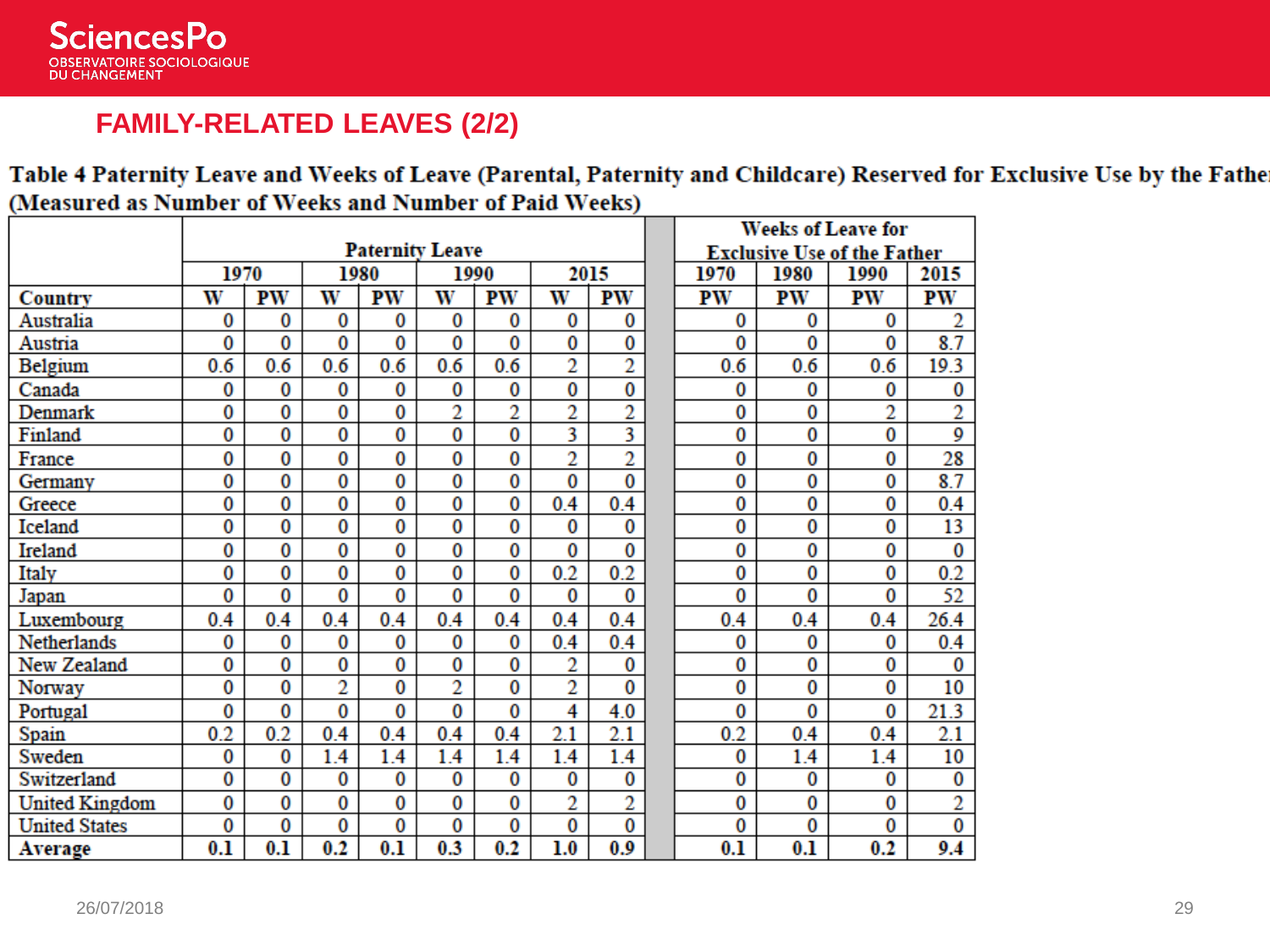

#### **ECEC**

Table 5 Spending on Early Childhood Education and Care (ECEC) and Percentage of Children Enrolled in Formal Childcare and Pre school Institutions (age 0-2), 1980-2014.

|                       |      |      | <b>Spending ECEC</b> |      | <b>Enrolment in Formal Childcare</b> |                |           |                        |       |  |
|-----------------------|------|------|----------------------|------|--------------------------------------|----------------|-----------|------------------------|-------|--|
| <b>Countries</b>      | 1980 | 1990 | 1997                 | 1998 | 2013                                 | 1988           | 1993      | 2003                   | 2014  |  |
| Australia             | 0    | 0.1  | 0.2                  | 0.3  | 0.6                                  | NA             | NA        | NA                     | 32    |  |
| Austria               | 0.3  | 0.2  | 0.3                  | 0.2  | 0.5                                  | NA             | 3         | 5.2                    | 19.2  |  |
| Belgium               | 0    | 0    | 0.1                  | 0.5  | 0.8                                  | 20             | 30        | 33.6                   | 54.7  |  |
| Canada                | NA   | NA   | 0.1                  | 0.1  | 0.2                                  | NA             | NA        | NA                     | NA    |  |
| Denmark               | 1.1  | 1.3  | 1.5                  | 1.4  | 1.4                                  | 50             | 50        | 56.1                   | 65.2  |  |
| Finland               | 0.6  | 1.1  | 1.1                  | 1.0  | 1.1                                  | 20             | 27        | 21.3                   | 27.9  |  |
| France                | 0.2  | 0.6  | 0.7                  | 1.3  | 1.3                                  | 20             | 23        | 28                     | 51.9  |  |
| Germany               | 0.2  | 0.3  | 0.4                  | 0.4  | 0.6                                  | 5              | NA        | 9                      | 32.3  |  |
| Greece                | NA   | 0.1  | 0.1                  | 0.1  | NA                                   | 5              | 3         | 7                      | 13.8  |  |
| Iceland               | NA   | 0.5  | 0.7                  | 0.7  | 1.8                                  | NA             | NA        | 47.6                   | 59.7  |  |
| Ireland               | 0    | 0    | 0                    | 0.2  | 0.5                                  | 2              | 2         | 15                     | 35    |  |
| Italy                 | 0.1  | 0.1  | 0.1                  | 0.5  | 0.5                                  | 5              | 6         | NA                     | 24.2  |  |
| Japan                 | 0.2  | 0.2  | 0.3                  | 0.3  | 0.4                                  | NA             | NA        | 14.5                   | 30.6  |  |
| Luxembourg            | 0.2  | 0    | 0.2                  | 0.4  | 0.8                                  | 2              | NA        | 14                     | 55.1  |  |
| Netherlands           | NA   | NA   | NA                   | 0.3  | 0.7                                  | $\overline{2}$ | 8         | 29.5                   | 55.9  |  |
| New Zealand           | 0    | 0    | 0.3                  | 0.6  | 1.0                                  | NA             | NA        | 31.5                   | 41.9  |  |
| Norway                | 0.3  | 0.6  | 0.8                  | 0.8  | 1.3                                  | 10             | NA        | 29.5                   | 54.7  |  |
| Portugal              | 0    | 0    | 0                    | 0.2  | 0.4                                  | 5              | 12        | 12.7                   | 47.9  |  |
| Spain                 | 0    | 0    | 0                    | 0.4  | 0.5                                  | 5              | 5         | 11.3                   | 38.1  |  |
| Sweden                | 1.5  | 1.9  | 1.3                  | 1.2  | 1.6                                  | 30             | 33        | 44.1                   | 46.9  |  |
| Switzerland           | NA   | 0.1  | 0.1                  | 0.2  | 0.3                                  | NA             | NA        | NA                     | 38    |  |
| <b>United Kingdom</b> | NA   | NA   | 0                    | 0.5  | 0.8                                  | 2              | 2         | 27.1                   | 33.6  |  |
| <b>United States</b>  | NA   | NA   | 0                    | 0.4  | 0.4                                  | NA             | <b>NA</b> | $\overline{\text{NA}}$ | $28*$ |  |
| <b>Average</b>        | 0.29 | 0.38 | 0.37                 | 0.53 | 0.79                                 | 12.2           | 15.7      | 24.3                   | 40.9  |  |

(Measured as Percentage of GDP and Percentage of the Total Age Cohort)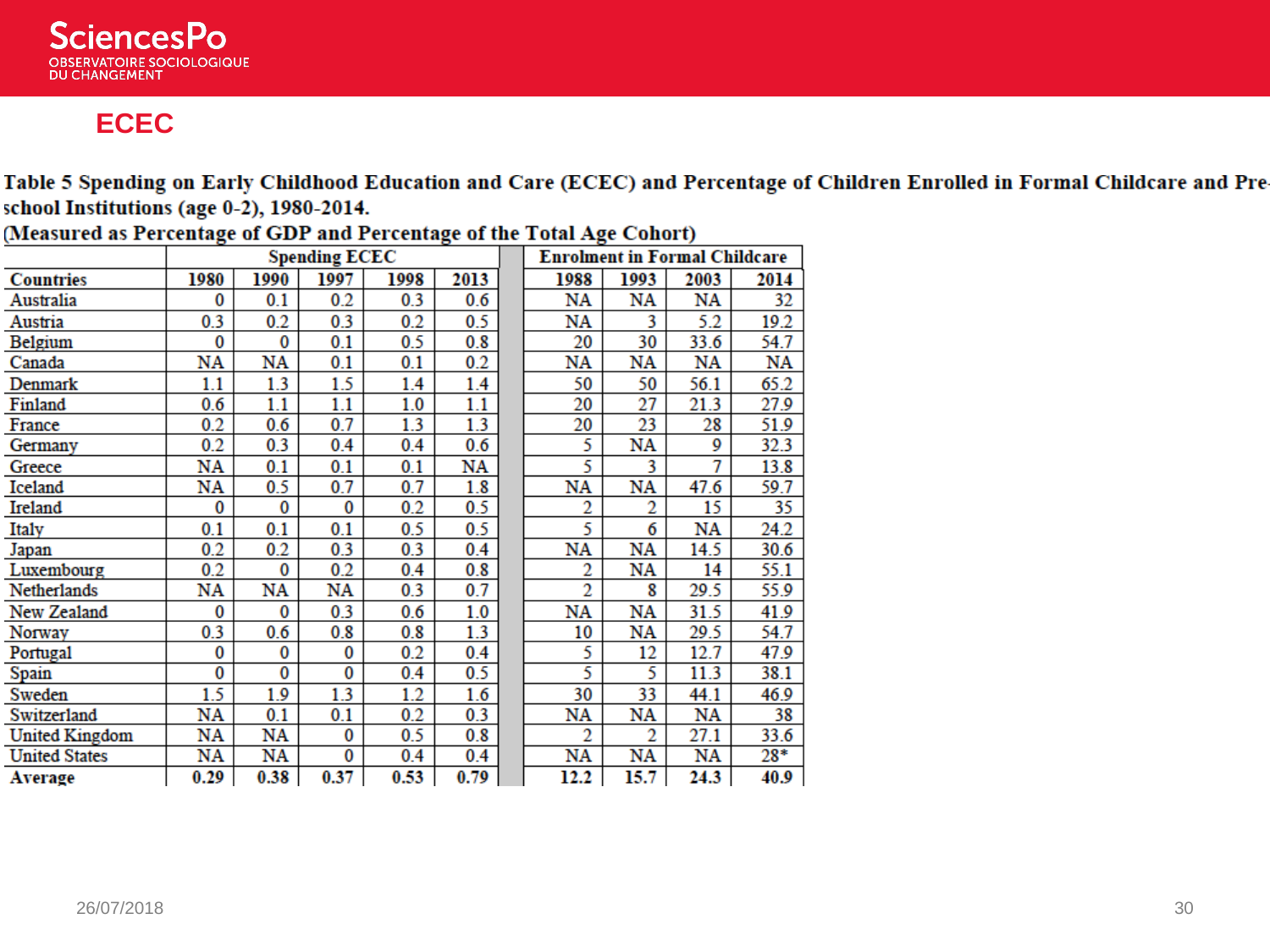

#### **OVERALL PATTERNING IN FAMILY POLICY DEVELOPMENT (1/2)**

Table 6 Overview Table: Child Income Supports to Families, Family-related Leave and ECEC Over Time in 23 OECD Countries, **Various Measures and Years** 

| <b>Child Income Supports to Families</b>                                                                |      |      |      |      |  |  |  |  |  |  |
|---------------------------------------------------------------------------------------------------------|------|------|------|------|--|--|--|--|--|--|
|                                                                                                         | 1960 | 1980 | 1990 | 2010 |  |  |  |  |  |  |
| Replacement Rate Universal Child Benefit (as % of the Average Production Worker's Wage)                 | 1.9  | 5.7  | 5.7  | 4.8  |  |  |  |  |  |  |
| Replacement Rate Tax Based Child Benefit (as % of the Average Production Worker's Wage)                 | 1.6  | 2.2  | 2.1  | 5.2  |  |  |  |  |  |  |
| Replacement Rate Total Child Income Supports (as % of the Average Production Worker's Wage)             | 7.2  | 9.4  | 9.4  | 12.1 |  |  |  |  |  |  |
| <b>Family-related Leave</b>                                                                             |      |      |      |      |  |  |  |  |  |  |
|                                                                                                         | 1960 | 1980 | 1990 | 2010 |  |  |  |  |  |  |
| Maternity Leave (Weeks)                                                                                 | 9.5  | 12.5 | 12.1 | 14.4 |  |  |  |  |  |  |
| Maternity Leave (Average Replacement Rate)                                                              | 42.9 | 54.3 | 58.0 | 58.6 |  |  |  |  |  |  |
| Parental Leave (Weeks)                                                                                  | 2.4  | 18.0 | 34.7 | 54.2 |  |  |  |  |  |  |
| Parental Leave (Average Replacement Rate)                                                               | 4.5  | 11.3 | 24.2 | 33.2 |  |  |  |  |  |  |
|                                                                                                         | 1970 | 1980 | 1990 | 2015 |  |  |  |  |  |  |
| Paternity Leave (Unpaid Weeks in Total)                                                                 | 0.1  | 0.2  | 0.3  | 1.0  |  |  |  |  |  |  |
| Paternity Leave (Paid Weeks)                                                                            | 0.1  | 0.1  | 0.2  | 0.9  |  |  |  |  |  |  |
| Weeks of Leave (Parental + Paternity + Childcare) Reserved for Exclusive Use by the Father (Paid Weeks) | 0.1  | 0.1  | 0.2  | 9.4  |  |  |  |  |  |  |
| ECEC                                                                                                    |      |      |      |      |  |  |  |  |  |  |
|                                                                                                         | 1960 | 1980 | 1990 | 2013 |  |  |  |  |  |  |
| Spending on ECEC* (as a % of GDP)                                                                       | NA   | 0.29 | 0.38 | 0.79 |  |  |  |  |  |  |
|                                                                                                         | 1960 | 1988 | 1993 | 2014 |  |  |  |  |  |  |
| Percentage of Children (0-2) Enrolled in Formal Childcare and Pre-School Institutions                   | NA   | 12.2 | 15.7 | 40.9 |  |  |  |  |  |  |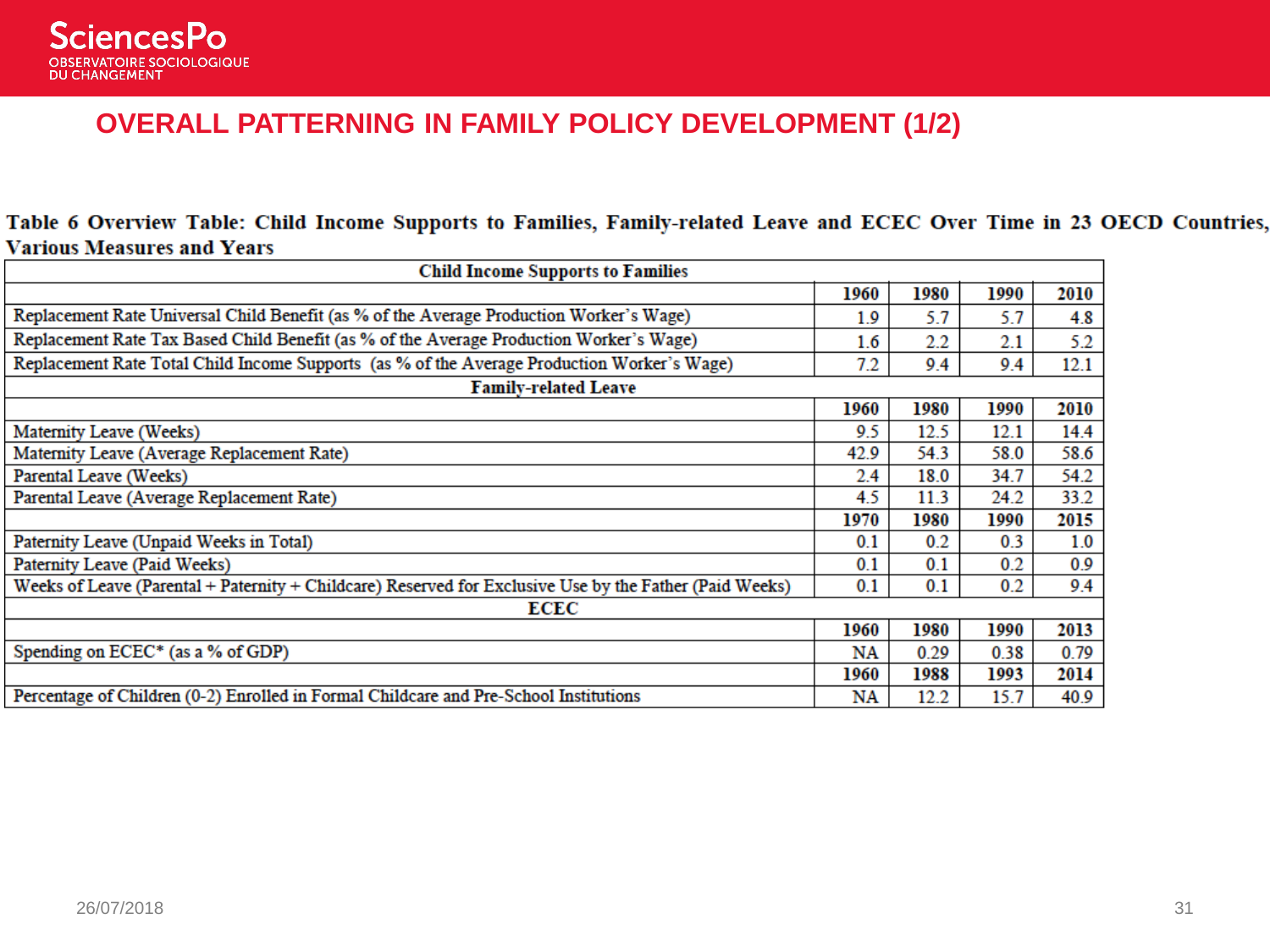

#### **OVERALL PATTERNING IN FAMILY POLICY DEVELOPMENT (2/2)**

- 5 trends:
- 1. General expansion
- 2. ECEC stands apart from early 2000s
- 3. Resilience of income support despite change over time
- 4. Existence of a foundational phase
- 5. Movement toward a consolidation phase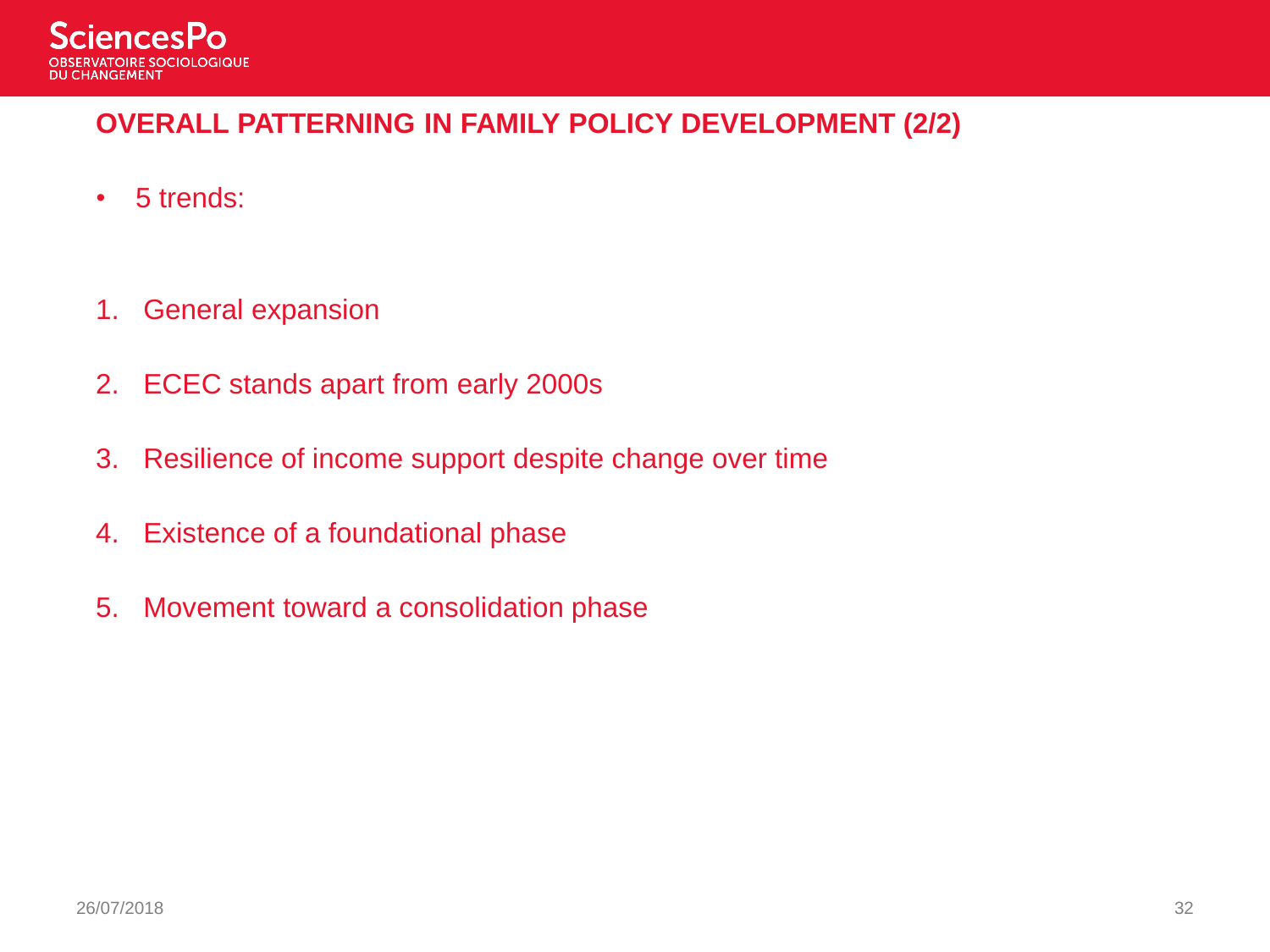

#### **MEASURING CONVERGENCE (1/6)**

Using the same data we empirically investigate the convergence of family policy measuring the following trends:

(1) The over-time and cross-country variation of the standard deviation of all family policy indicators (with spending and qualitative data) since the 1960s

(2) The over-time and cross-country variation of female participation to labour market and their employment rates in the service sector over the last 15 years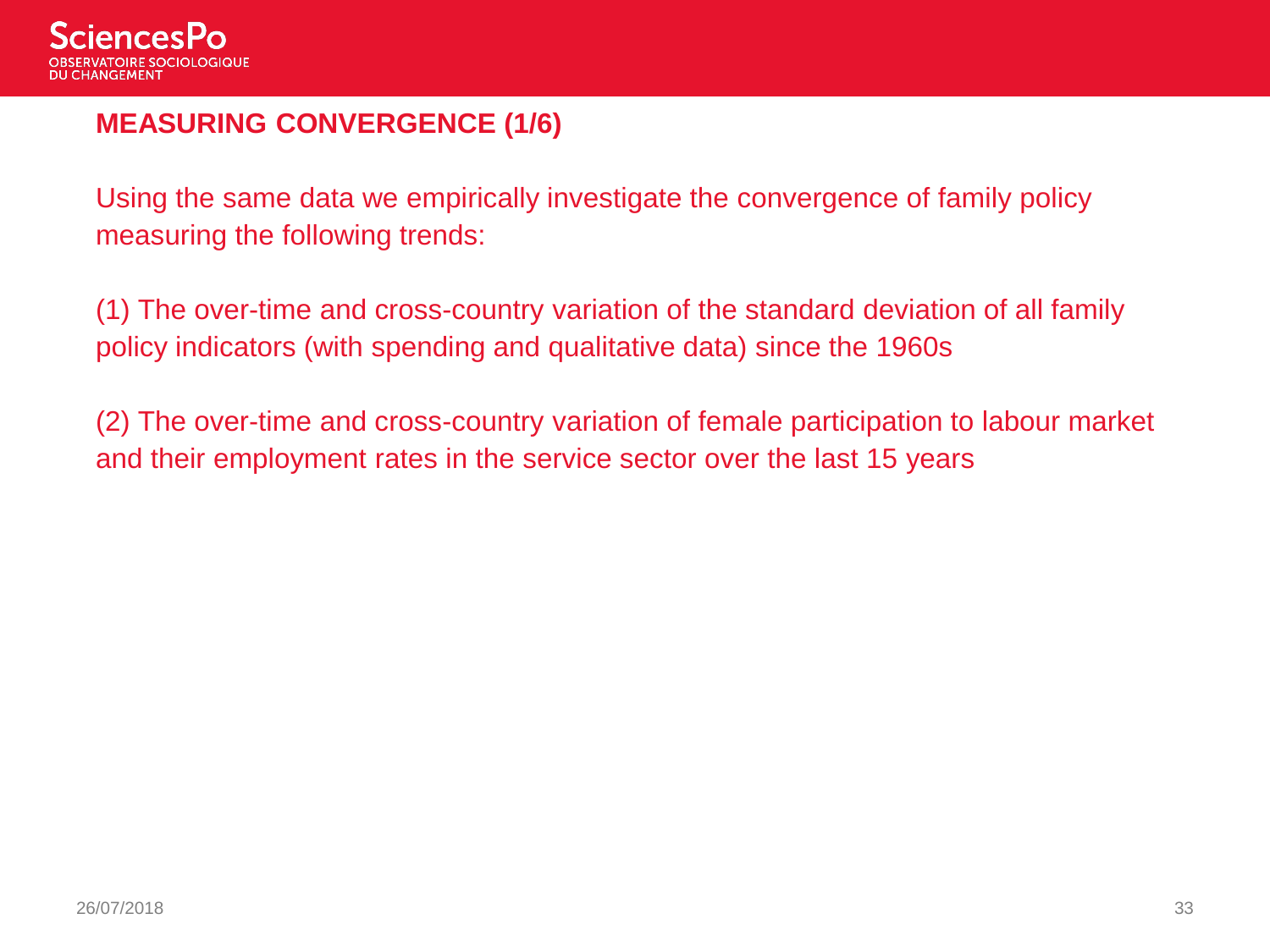

#### **MEASURING CONVERGENCE (2/6)**

- We also measure the variation of the minimum income guarantees for couples with two children
- Minimum income guarantees for couple with children is a redistributive measure that heavily affects the income maintenance of poor parents with children
- Minimum income guarantees decommodify individuals and protect their standard of living besides their labour market position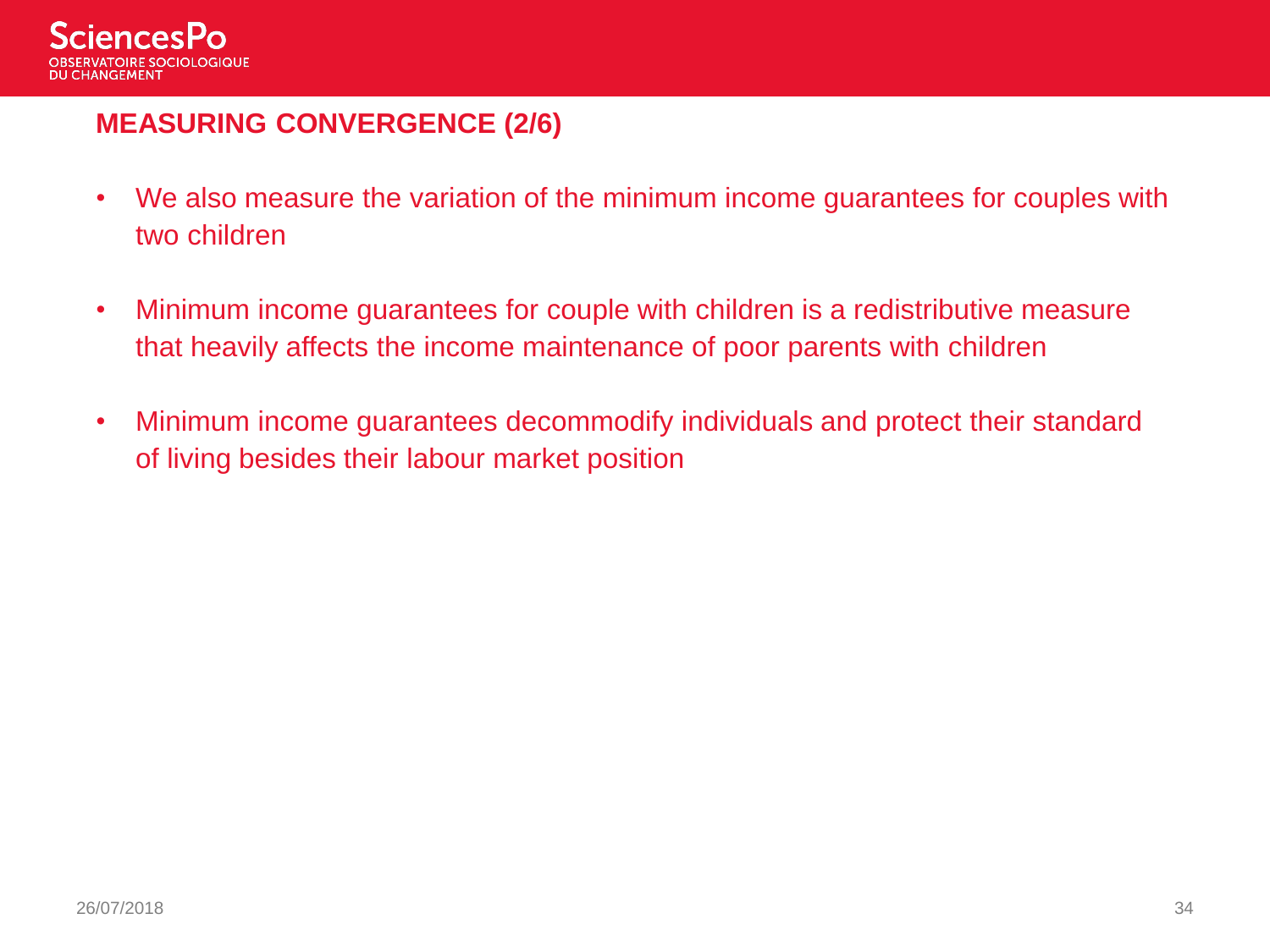

#### **MEASURING CONVERGENCE (3/6)**

**Over Time Variation of the Relative Standard Deviation between 23 OECD Countries for Family Policy Generosity, 1960s-2010s**

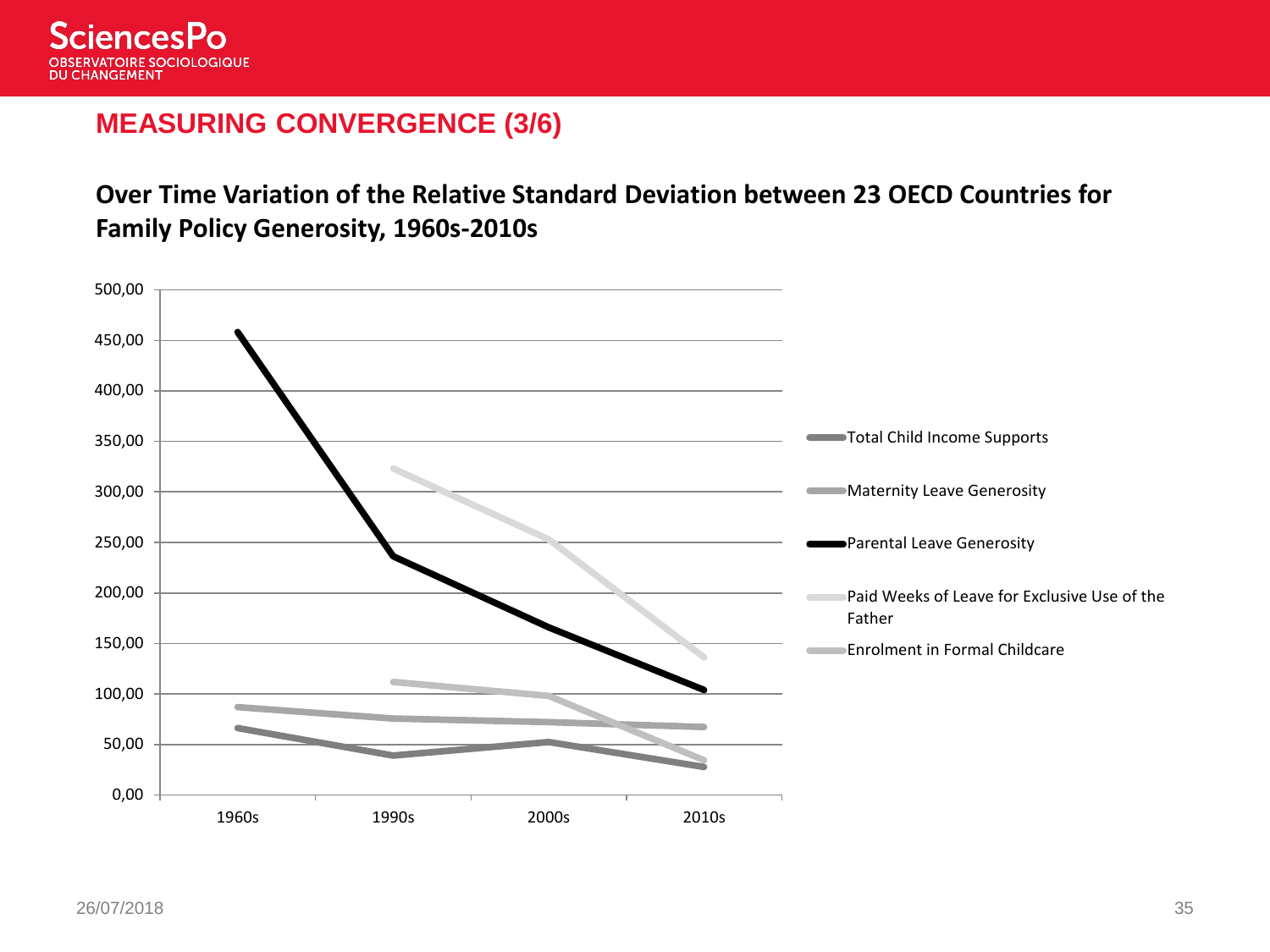

#### **MEASURING CONVERGENCE (4/6)**

**Over Time Variation of the Relative Standard Deviation between 23 OECD Countries for Selected Indicators of Family Policy Spending, 1980-2013**

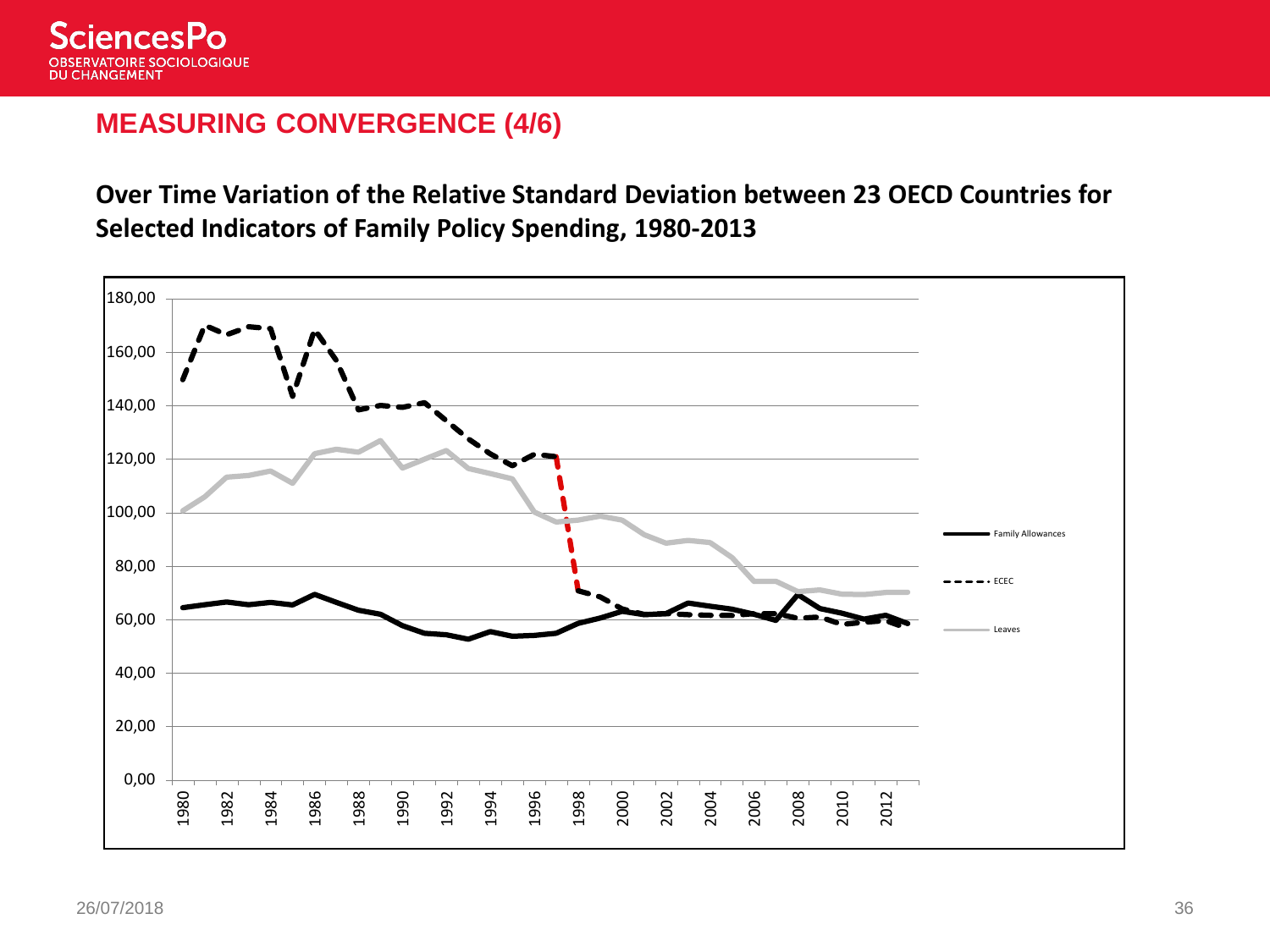

#### **MEASURING CONVERGENCE (5/6)**

- Female participation rates are increasingly similar across OECD countries
- The same consideration applies to the percentage of women working in the service sector:
	- Around 88% in 2015 against 82% in the 2000
	- From 8.3 to 4.9 relative standard deviations (while that of men has increased)
- Despite an increase of female activity rates, global earning differentials between men and women are growing almost everywhere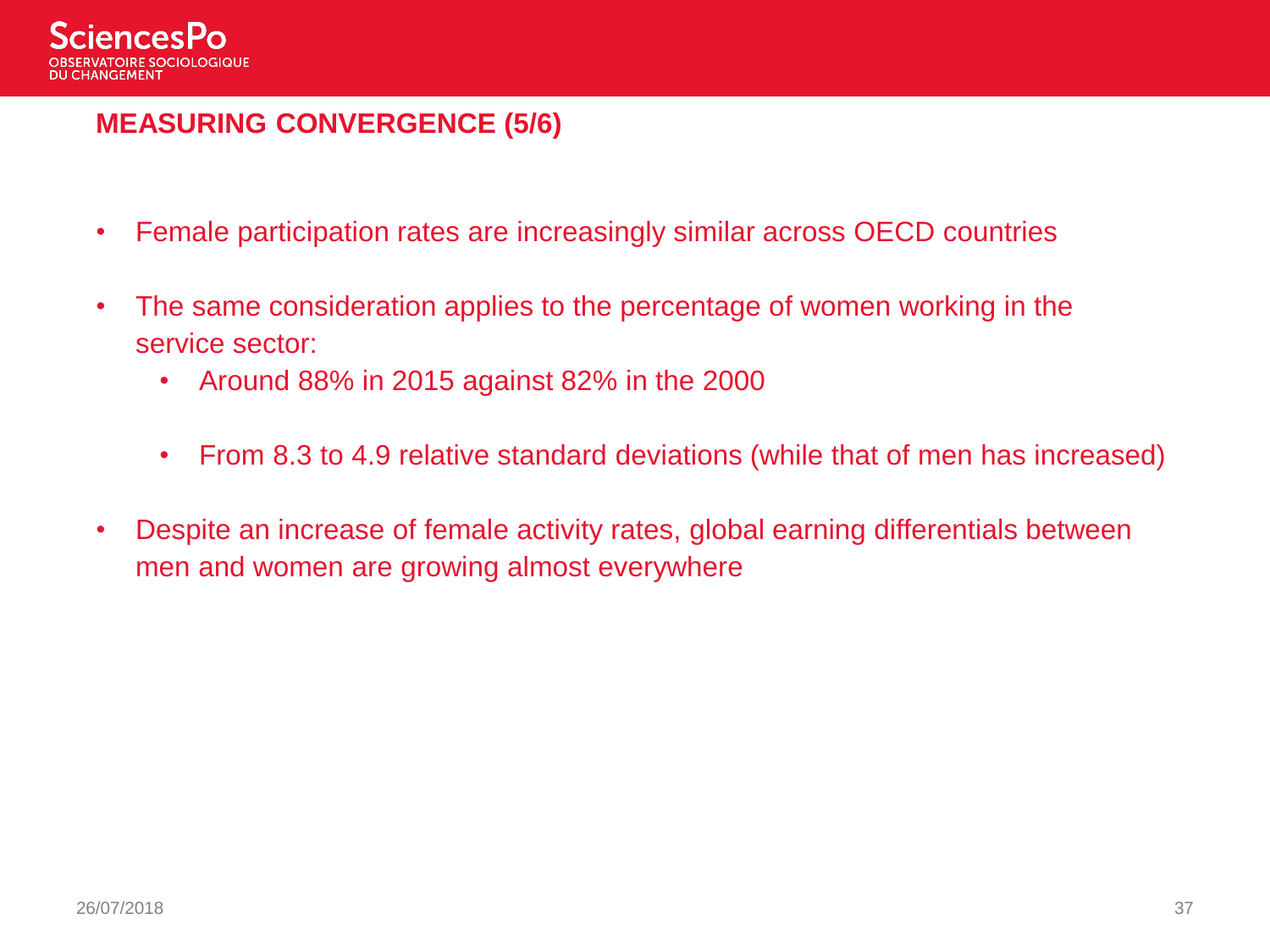

#### **MEASURING CONVERGENCE (6/6)**

- Strong reduction of minimum income guarantees for couples with children
- In 2005 the average replacement rate was 41% of the median household income (34% in 2015)
- The redistributive capacity of welfare states has been further undermined by cuts to social security, unemployment benefits and income maintenance
- Impact on poor families
	- In a context characterized by deregulation and growing precarization, lowincome parents have to accept any employment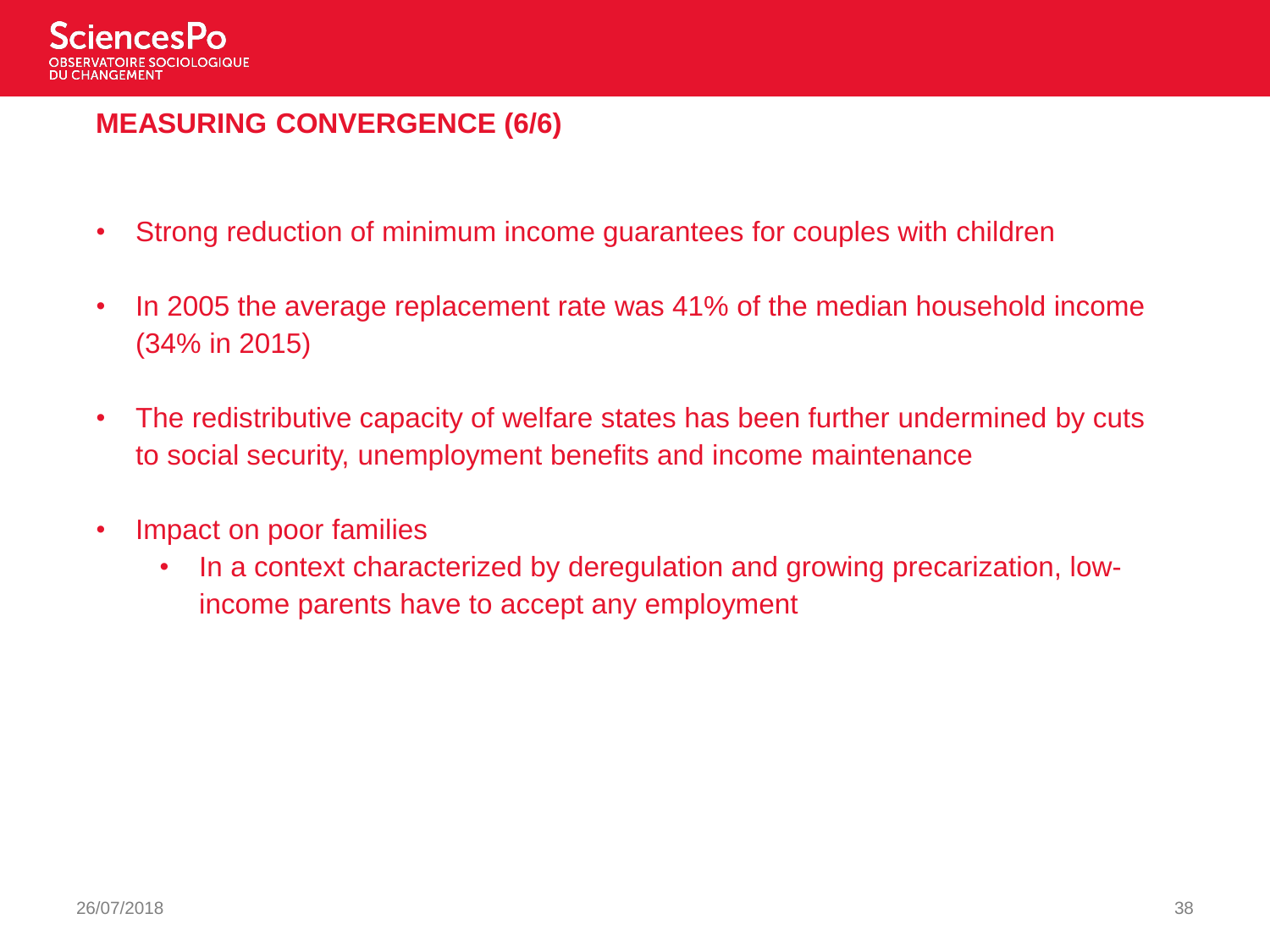

#### **AGENDA**

Introduction

Definitions and Context

Describing Family Policy Expansion and Convergence

A Critical Interpretation of Family Policy Expansion

**Conclusion**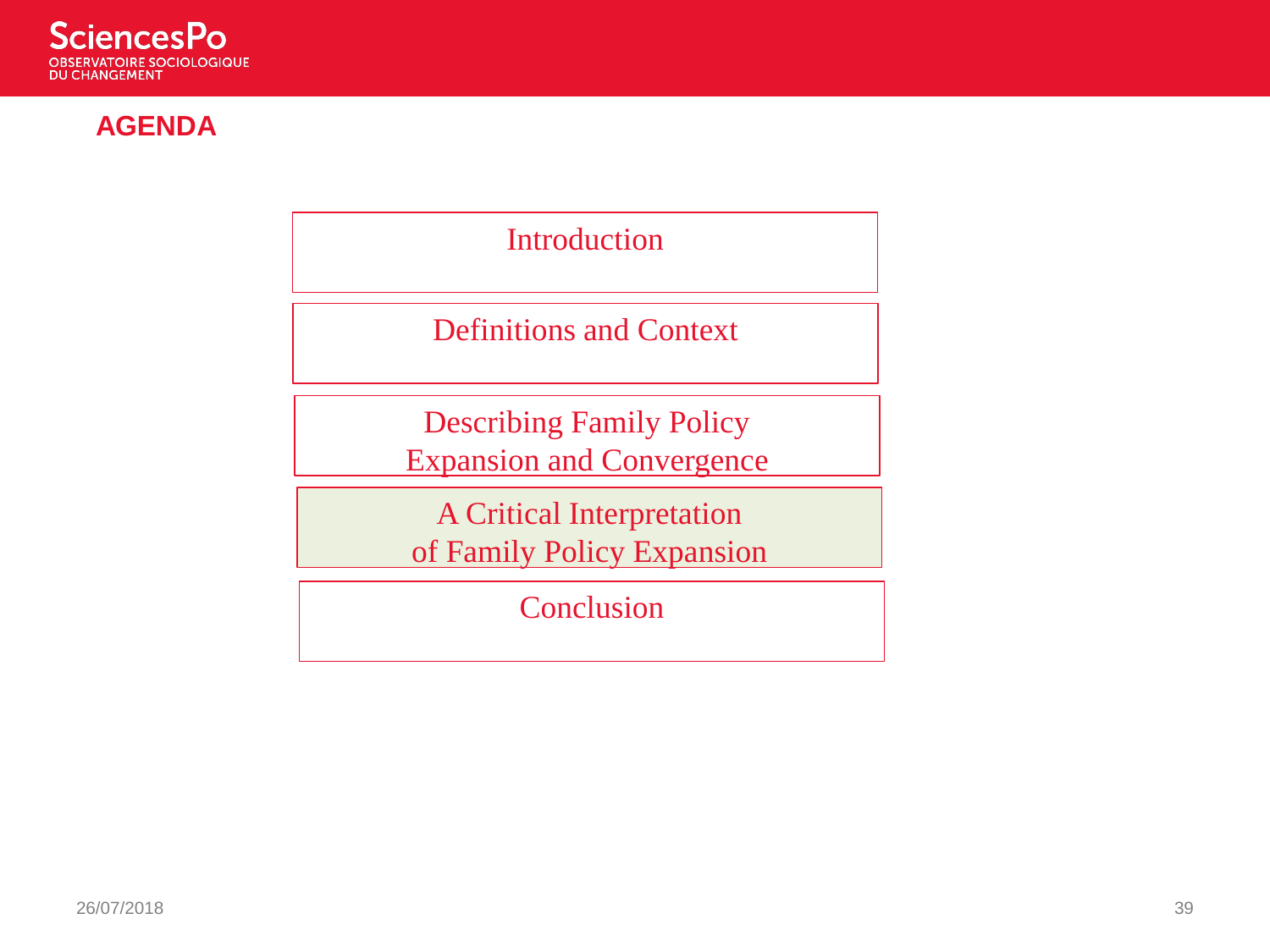

#### **A CRITICAL INTERPRETATION OF FAMILY POLICY EXPANSION (1/20)**

- Scholars with different normative stances emphasized how welfare state expansion after World War II mediated the conflict between capital and labour
- For neo-Marxist, the welfare state was a 'contradictory' and 'fiscally unsustainable' tool in the hands of capitalism to appease the working class
- For power-resource theorists, the strength of organised labour and its conflict with capital determined different levels of generosity and shaped welfare state across countries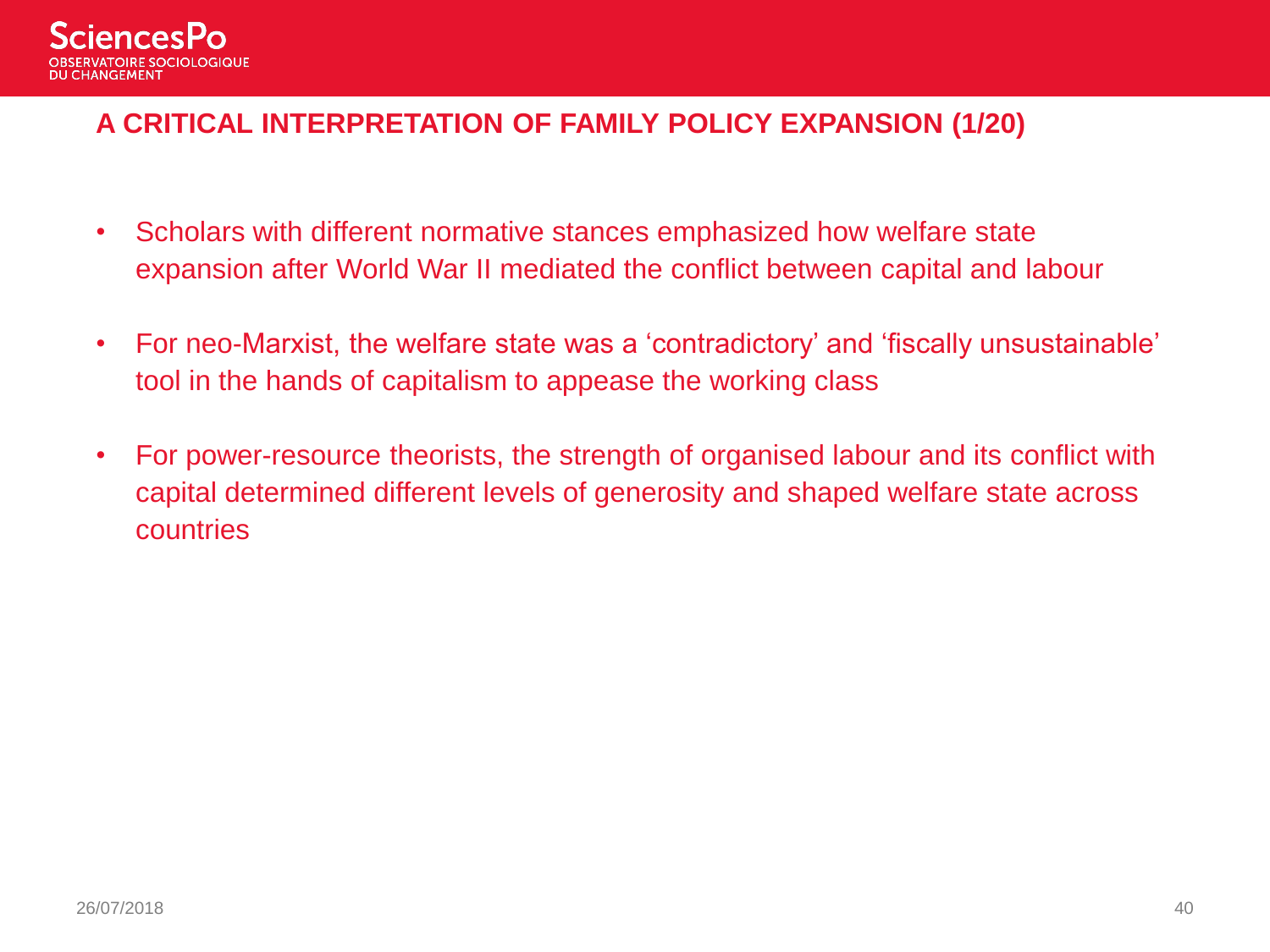

#### **A CRITICAL INTERPRETATION OF FAMILY POLICY EXPANSION (2/20)**

- This expansionary phase was interrupted between the 1970s and the 1980s (restructuring in a regime of permanent austerity)
- The maintenance of many social programs has been jeopardised especially after the 2008 financial crisis and the austerity turn
	- Importance of welfare regime variety when analysing retrenchment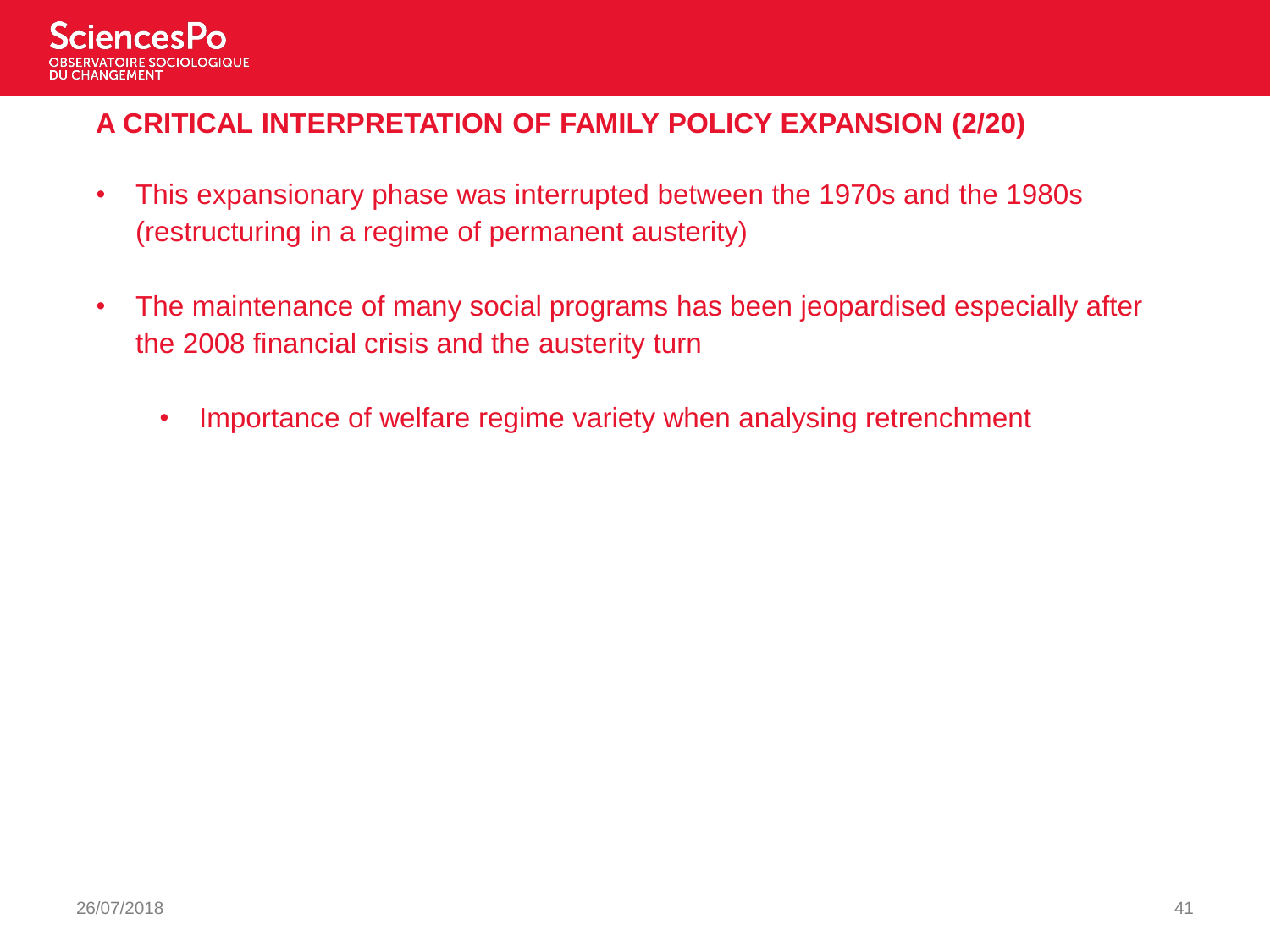

#### **A CRITICAL INTERPRETATION OF FAMILY POLICY EXPANSION (3/20)**

- Since the end of the 1970s family policy expansion constitutes an exception within the overall motion of the welfare state
- Family policy started to expand and exactly when the welfare state exhausted its expansionary phase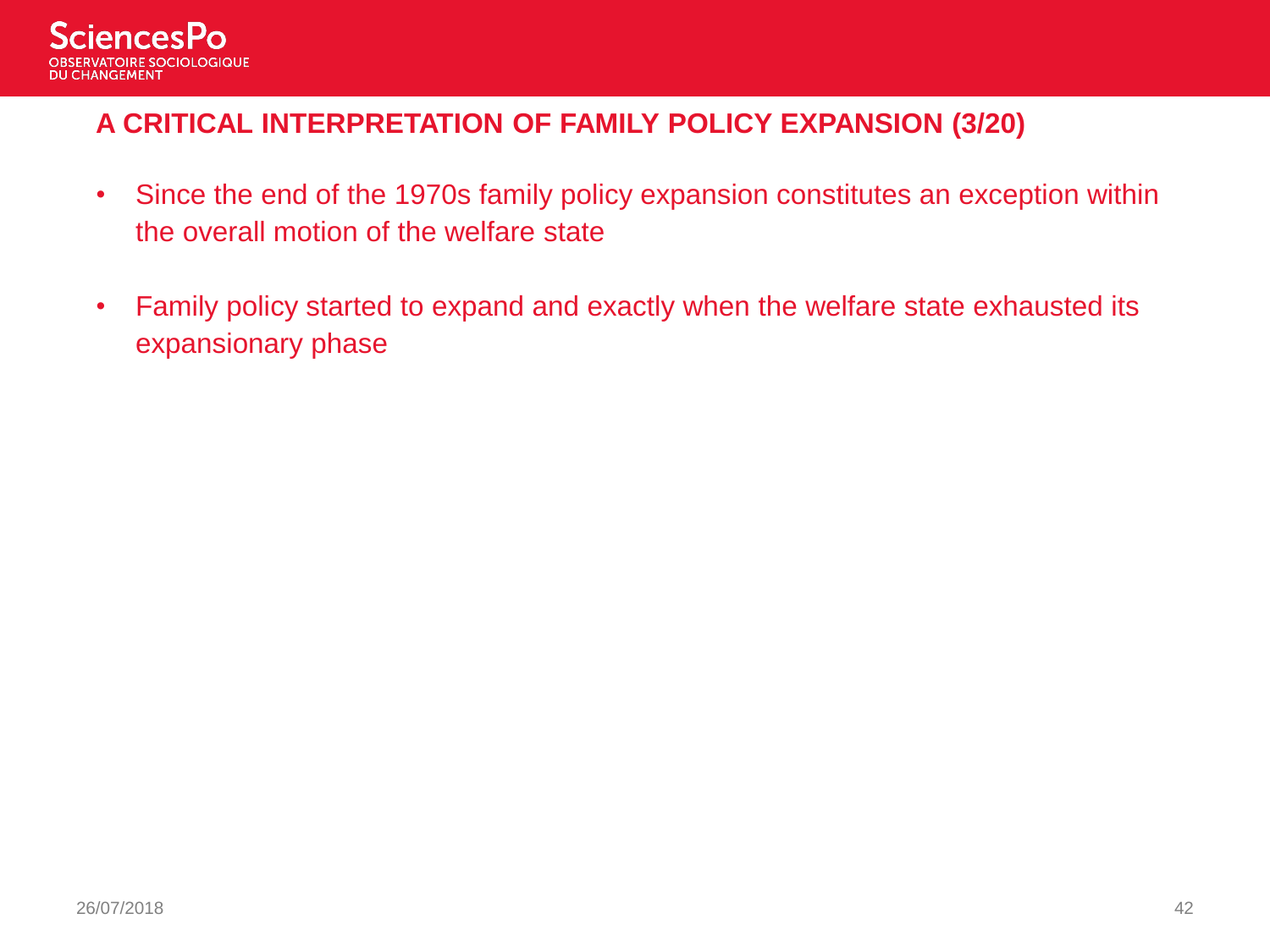

#### **A CRITICAL INTERPRETATION OF FAMILY POLICY EXPANSION (4/20)**

- This phase can be interpreted as a 'tipping period' during which, family policy progressively moves from childhood to adolescence
	- Long transitory phase during which cumulative causes of change built up and only after several decades lead by layering to a significant change of institutional settings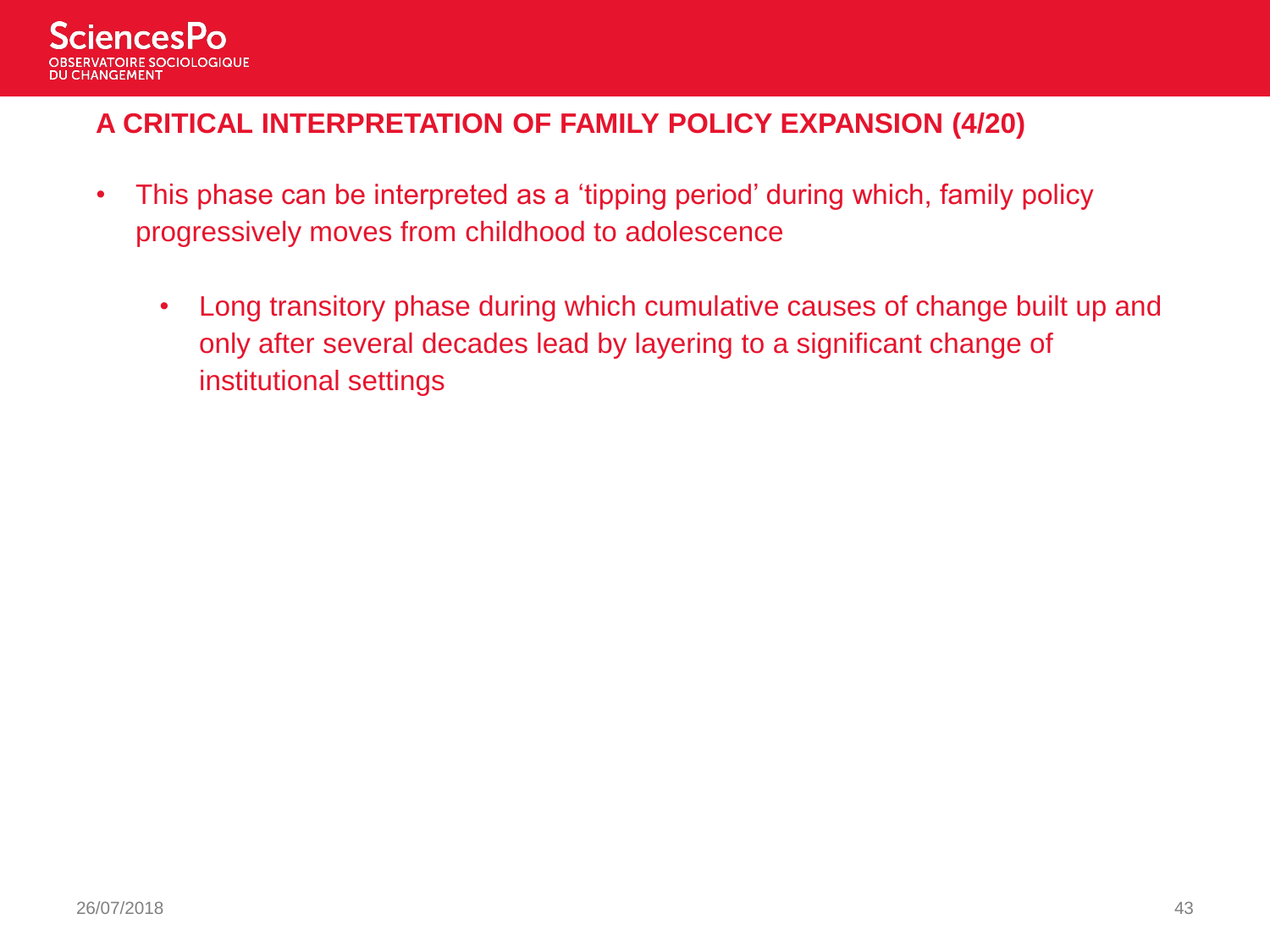

#### **A CRITICAL INTERPRETATION OF FAMILY POLICY EXPANSION (5/20)**

- This expansion intervenes in the relation between capital and labour
- Family policy expansion is the good face of activation, signalling a paradigm shift :
	- From the old passive social protection to an active approach,
	- From a inequality of condition to inequality of opportunity
- While welfare state is retrenched, childcare services expand contributing to boost maternal employment in a political economy context characterised by labour market precarization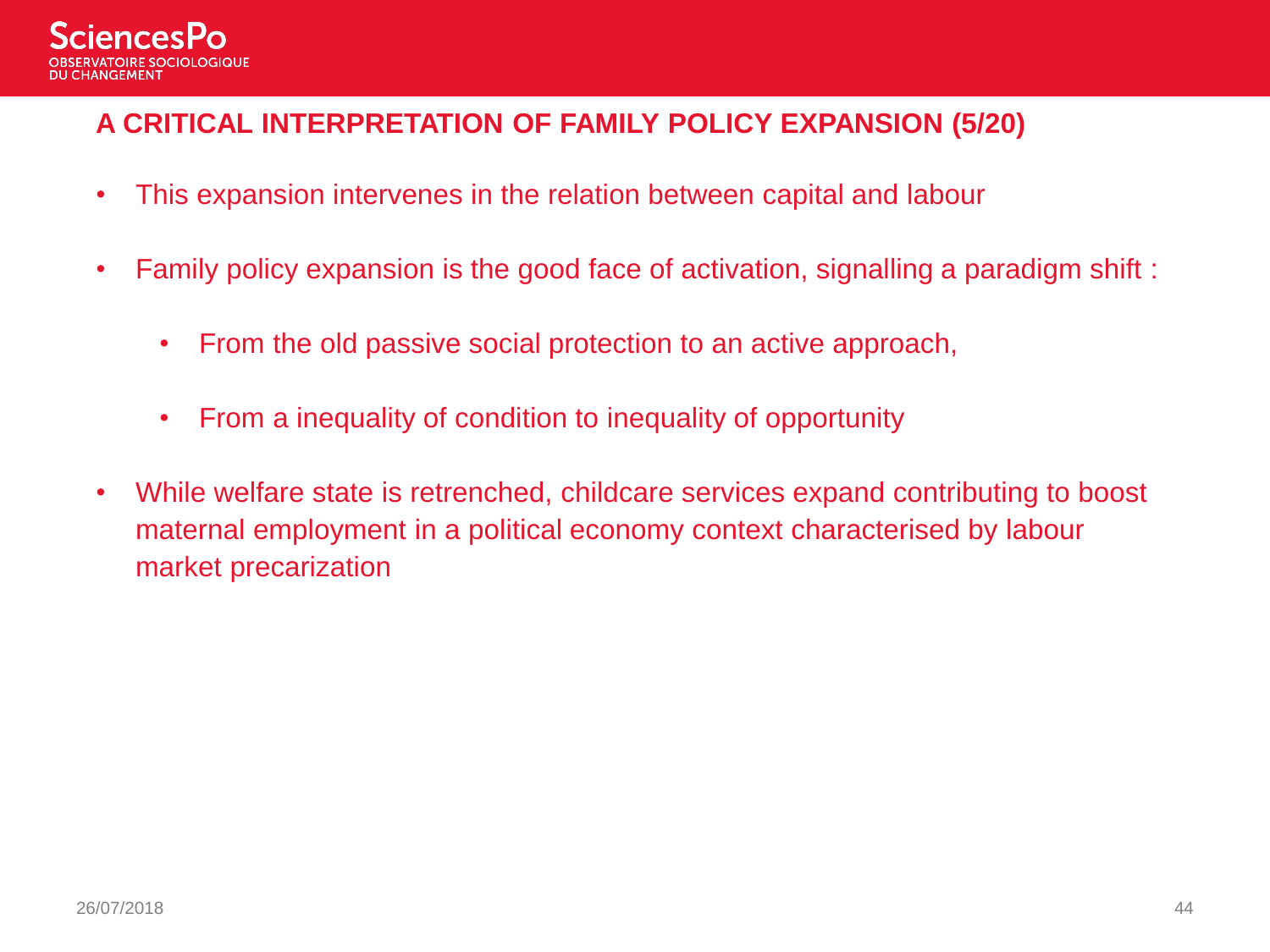

#### **A CRITICAL INTERPRETATION OF FAMILY POLICY EXPANSION (6/20)**

- From a gender perspective, family policy expansion also intervenes in time of austerity to ease some pressure on women
- Social reproduction in advanced capitalist economies generates growing intrahousehold conflicts and put under strain women in lack of material resources
- While the welfare state was retrenched, obliging women to assume the role of 'shock absorber of last resort', family policy expansion moved in an opposite direction supporting parents in conciliating care and labour market partcipation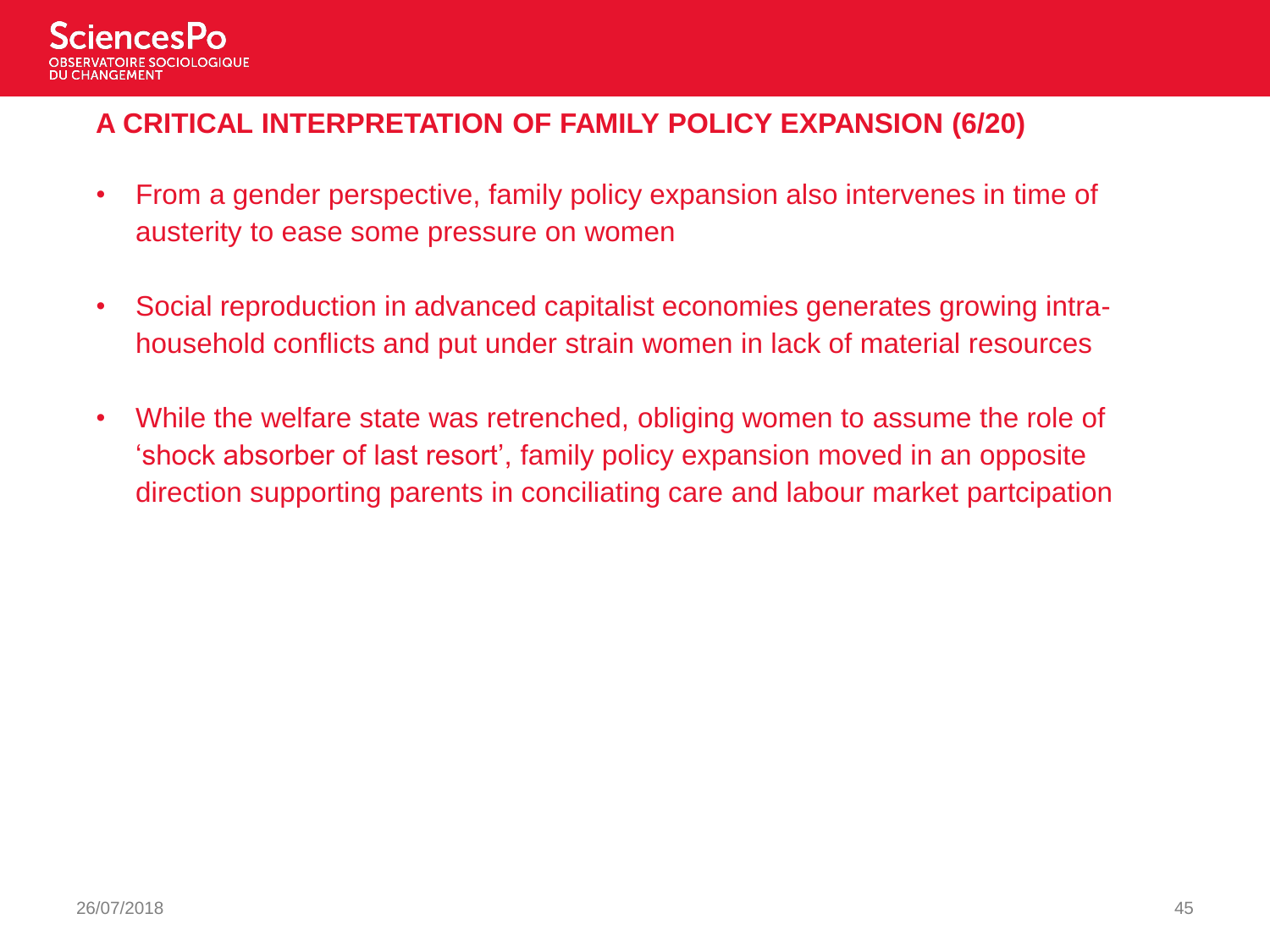

#### **A CRITICAL INTERPRETATION OF FAMILY POLICY EXPANSION (7/20)**

- The flexibilization of labour markets and the expansion of employment-oriented family policy supports the interest of employers and organised capital
- It also intervenes in gender relations, offering to women the possibility to acquire a freedom that was constrained under the Fordist family model
- As argued by Streeck:

"the associated increase in economic uncertainty and social instability appeared to be a price worth paying for what was seen as secular social progress. Commodification of labour, once perceived by the left as a threat to the dignity of the individual and the stability of society, became redefined as a desirable alternative to a repressive, premodern way of life, or at least a necessary answer to a new generation of men who could no longer be relied upon to accept traditional social obligations as husbands and heads of families"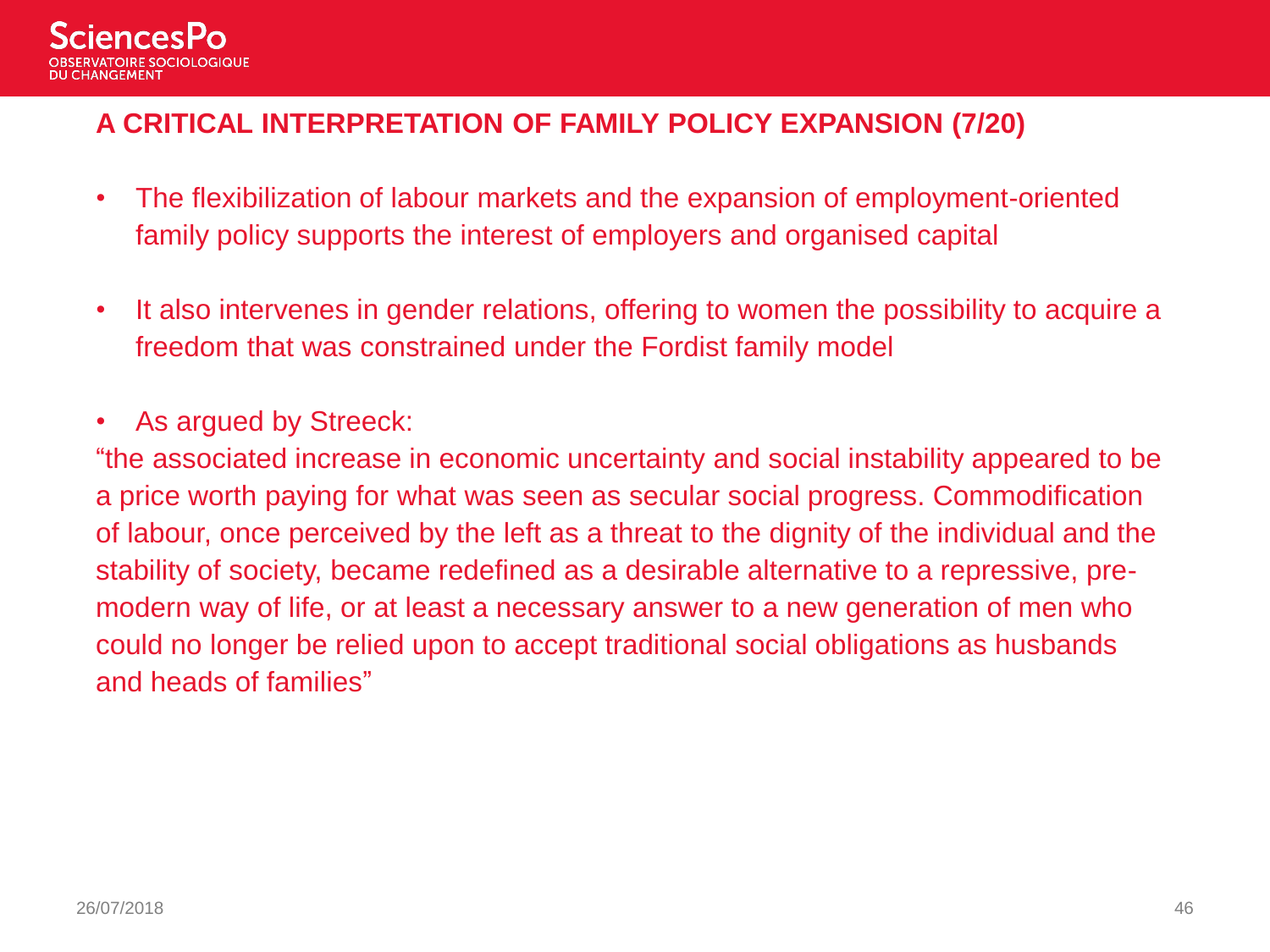

#### **A CRITICAL INTERPRETATION OF FAMILY POLICY EXPANSION (8/20)**

- The simultaneous movement of family policy expansion and welfare state retrenchment is entrenched within a *Great Transformation* of political economy
- Polanyi argued that the social unrest Europe experienced before World War II resulted from a *Great Transformation*, characterized by epochal political economy shifts, i.e. the establishment of the Gold Standard
- Similarly, the demise of Bretton Woods in 1971 is a key starting point to evaluate the shift to a new normal in political economy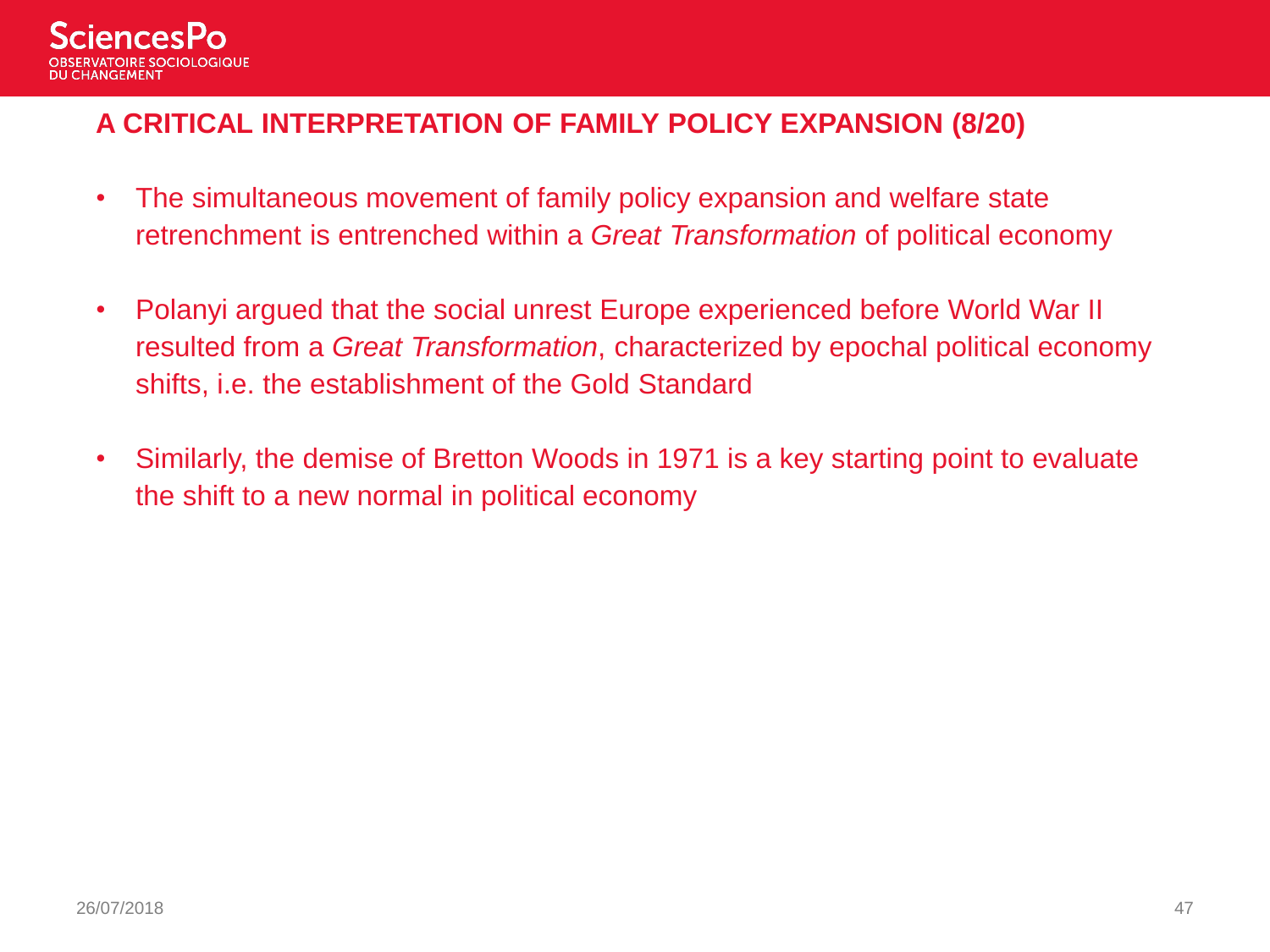

#### **A CRITICAL INTERPRETATION OF FAMILY POLICY EXPANSION (9/20)**

- The 1970s have been characterized by a new *Great Transformation* resulting from at last three intertwined macro-processes:
- 1. The advent of Neoliberalism which redefined the relation between states and markets, and capital and labour
- 2. A process of EU integration without sufficient fiscal counter-balancing mechanisms
	- Creation of a new monetary straitjacket and transfer of the social costs of global trade adjustments onto workers' shoulders
- 3. The growing inadequacy of the welfare state to cover new social risks increased the social and economic costs borne by underprivileged citizens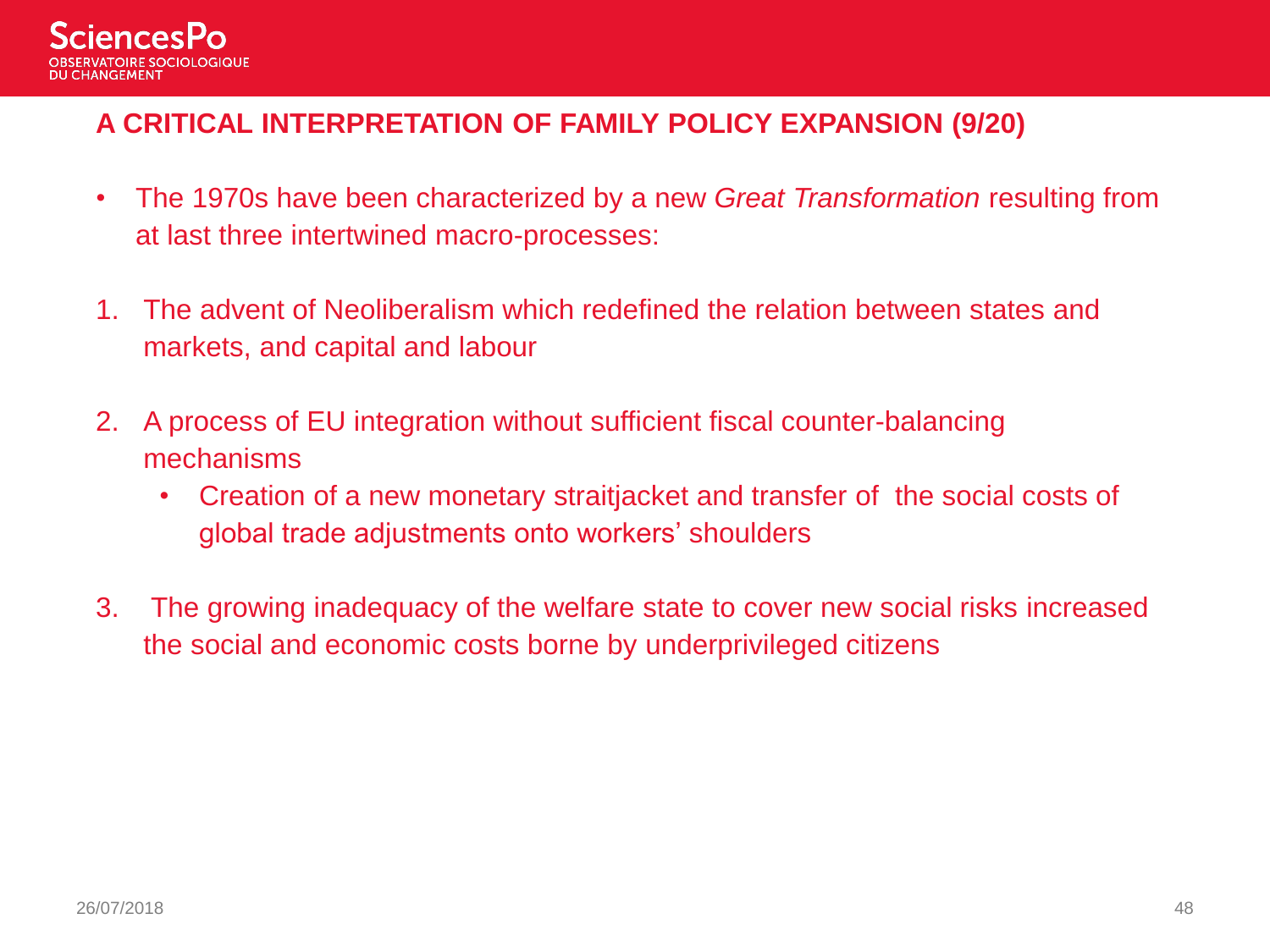

#### **A CRITICAL INTERPRETATION OF FAMILY POLICY EXPANSION (10/20)**

- The disruptive nature of the *Great Transformation* is dependent on the attempt to chase up with the stark utopia of creating perfect and self-adjusting markets
- The creation of self-adjusting markets is a utopia impossible to achieve because society has the tendency to react against the full commodification of social life
- Productive factors like labour are too entrenched within social life and family relations to be left to the solely regulation of a self-adjusting market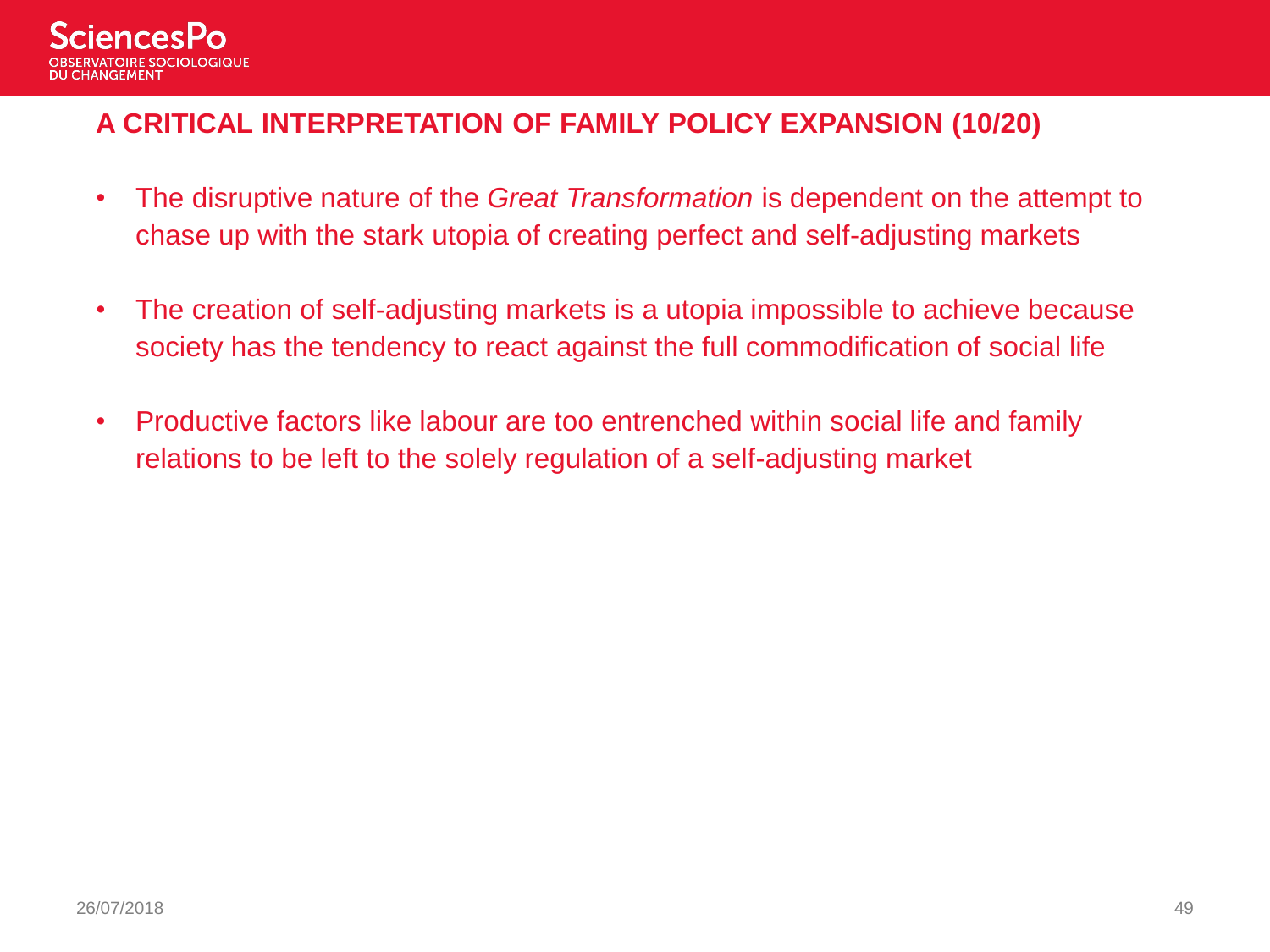

#### **A CRITICAL INTERPRETATION OF FAMILY POLICY EXPANSION (10/20)**

- Following Polanyi, two processes allow us to understand daily life under capitalism
- 1. The progressive disembedding of the economy from social life
- 2. The pervasion of capitalist imperatives into social relationships as markets come to mediate human reproduction
- These two analytical points are essential to interpret family policy expansion in relation to welfare state retrenchment
- Family policy is a privileged locus to observe movements toward commodification and liberalization and counter-movements of gender liberation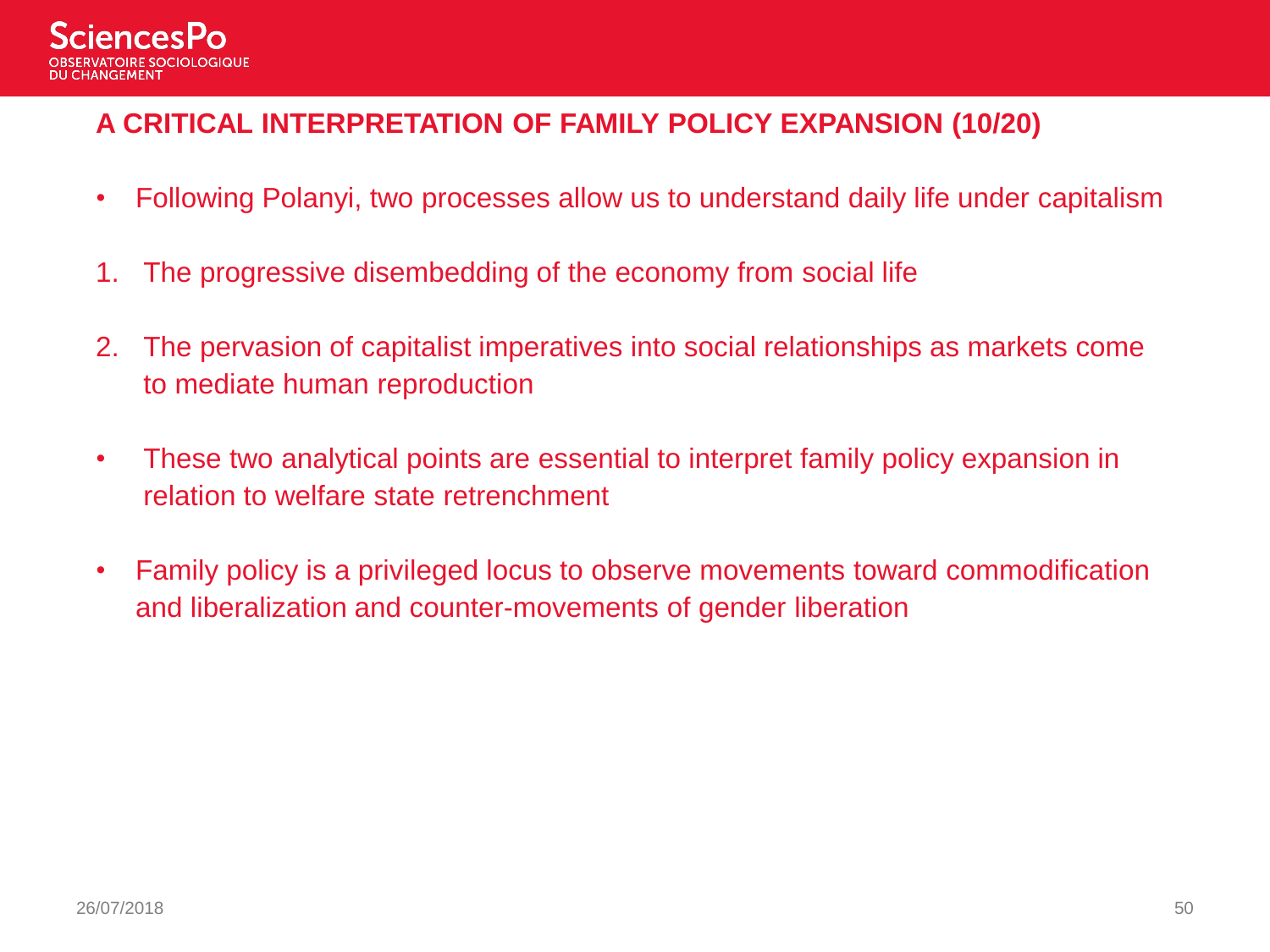

#### **A CRITICAL INTERPRETATION OF FAMILY POLICY EXPANSION (11/20)**

- The liberalization and defamilialization subsequent to family policy expansion is an attempt to activate all individuals in society
- On the one hand, the provision of collective childcare services incentivize mothers to work,
	- however, this process in an economy characterized by the exponential growth of precarious and low-paid jobs – also contributes to increase the offer of low skilled work and wage compression.

At the macroeconomic level, women (and other marginal groups, i.e. migrants, young people) seem to have brought an increased level of flexibility to labour markets, taking up the slack of reduced public service provision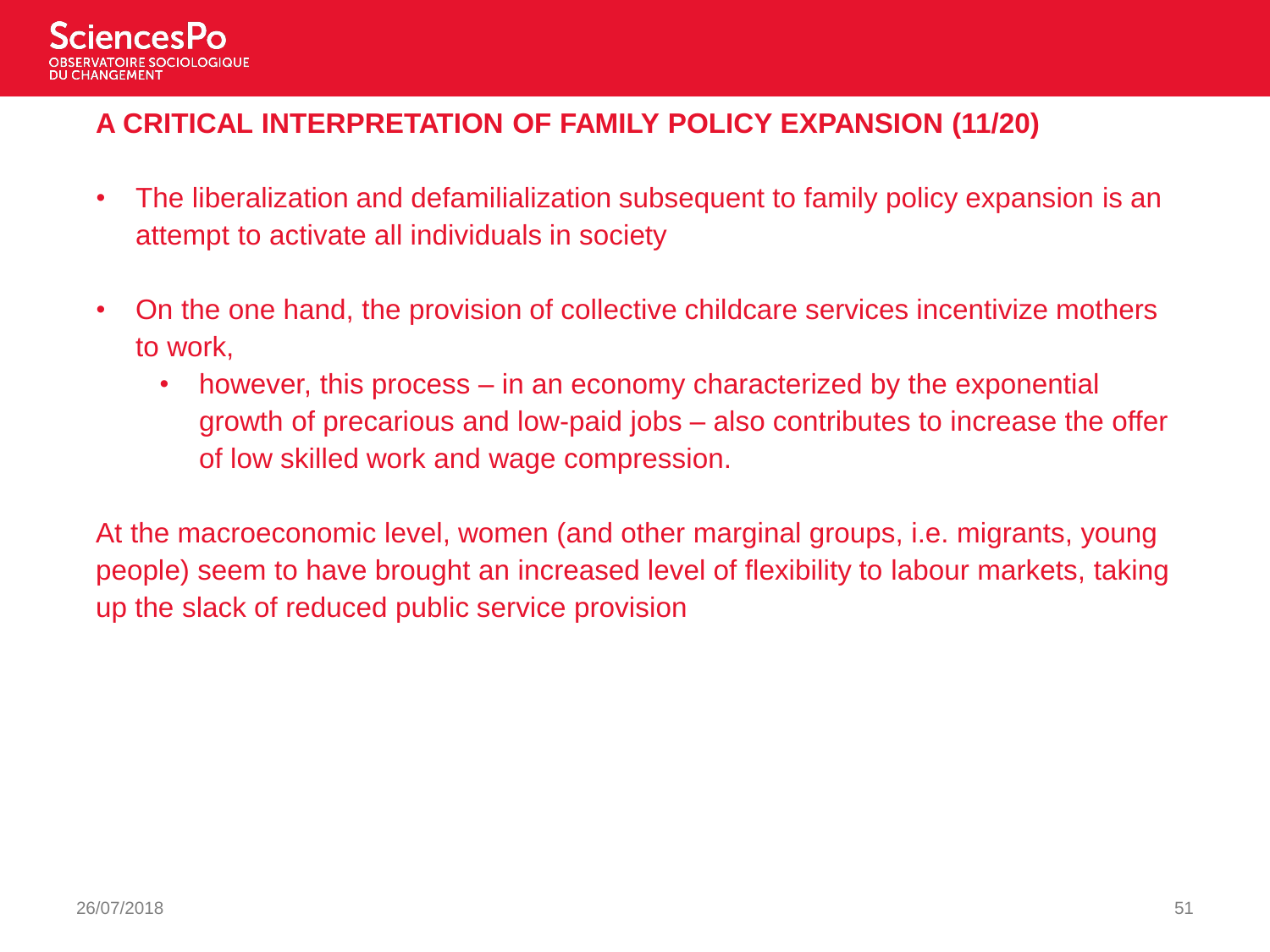

#### **A CRITICAL INTERPRETATION OF FAMILY POLICY EXPANSION (12/20)**

- On the other, a counter-movement interpretation might consider the expansion of childcare services and the more egalitarian share of leave between mothers and fathers as a way to support family and foster an egalitarian family model
- If the transformation of political economy has largely contributed to a crisis of social reproduction to perpetrate the current patterns of capital accumulation, then family policy has an anti-cyclical effect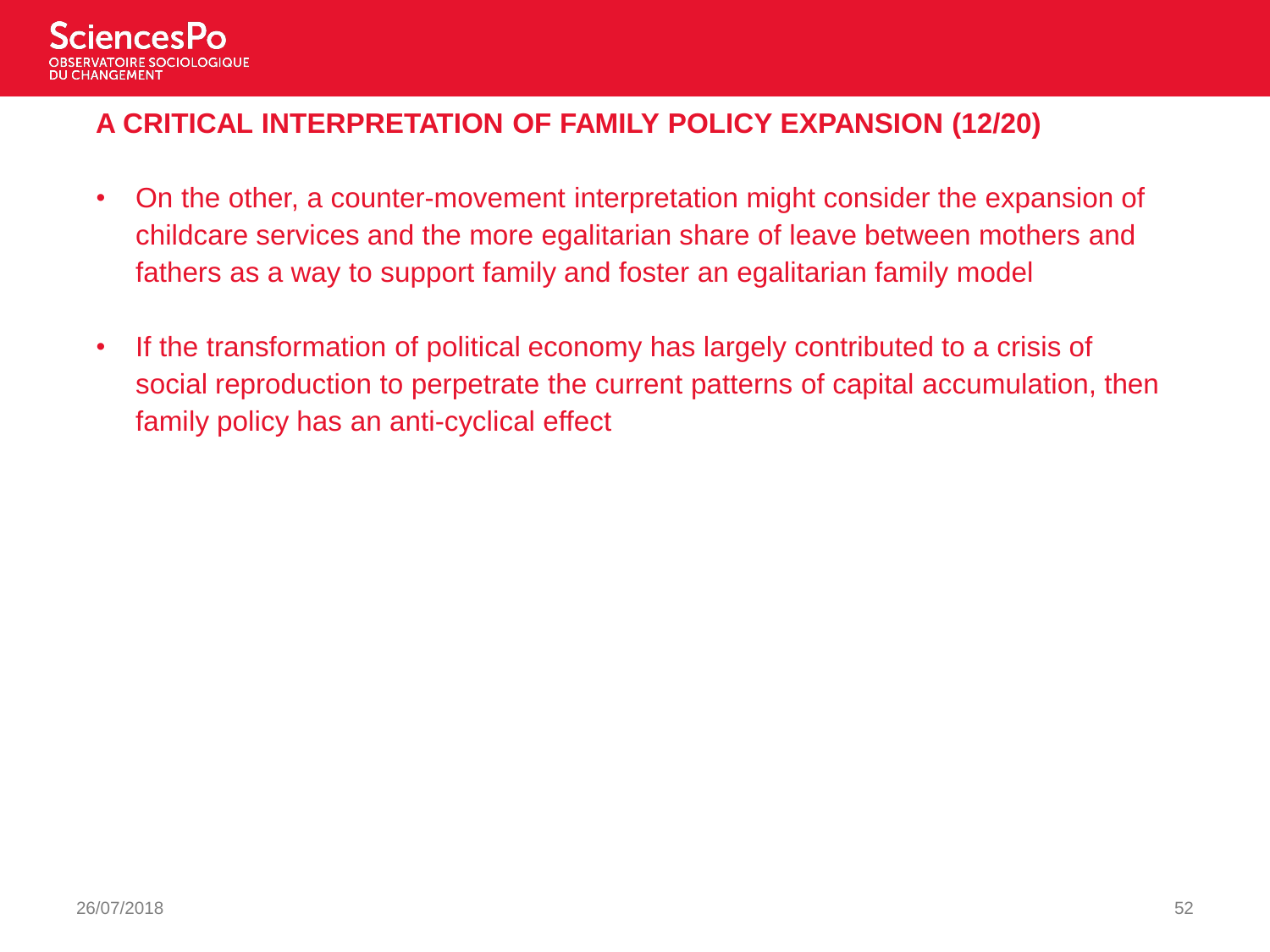

#### **A CRITICAL INTERPRETATION OF FAMILY POLICY EXPANSION (13/20)**

- Several questions follow these two interpretations
- Is it family policy expansion a regulatory way to foster liberalization processes, allowing a continuous commodification of labour without completely disrupting family life and the reproductive capacity of individuals in high-income societies?
- Or the counter-movement is stronger, decisively trying to re-balance the growing individualism in society fostering a collective mechanism for care?
- Is it family policy expansion yet another way to foster neoliberal capitalism or a way of promoting gender equality supporting social reproduction?
- Can these two movements overlap and concomitantly play to explain the paradoxical expansion of family policy?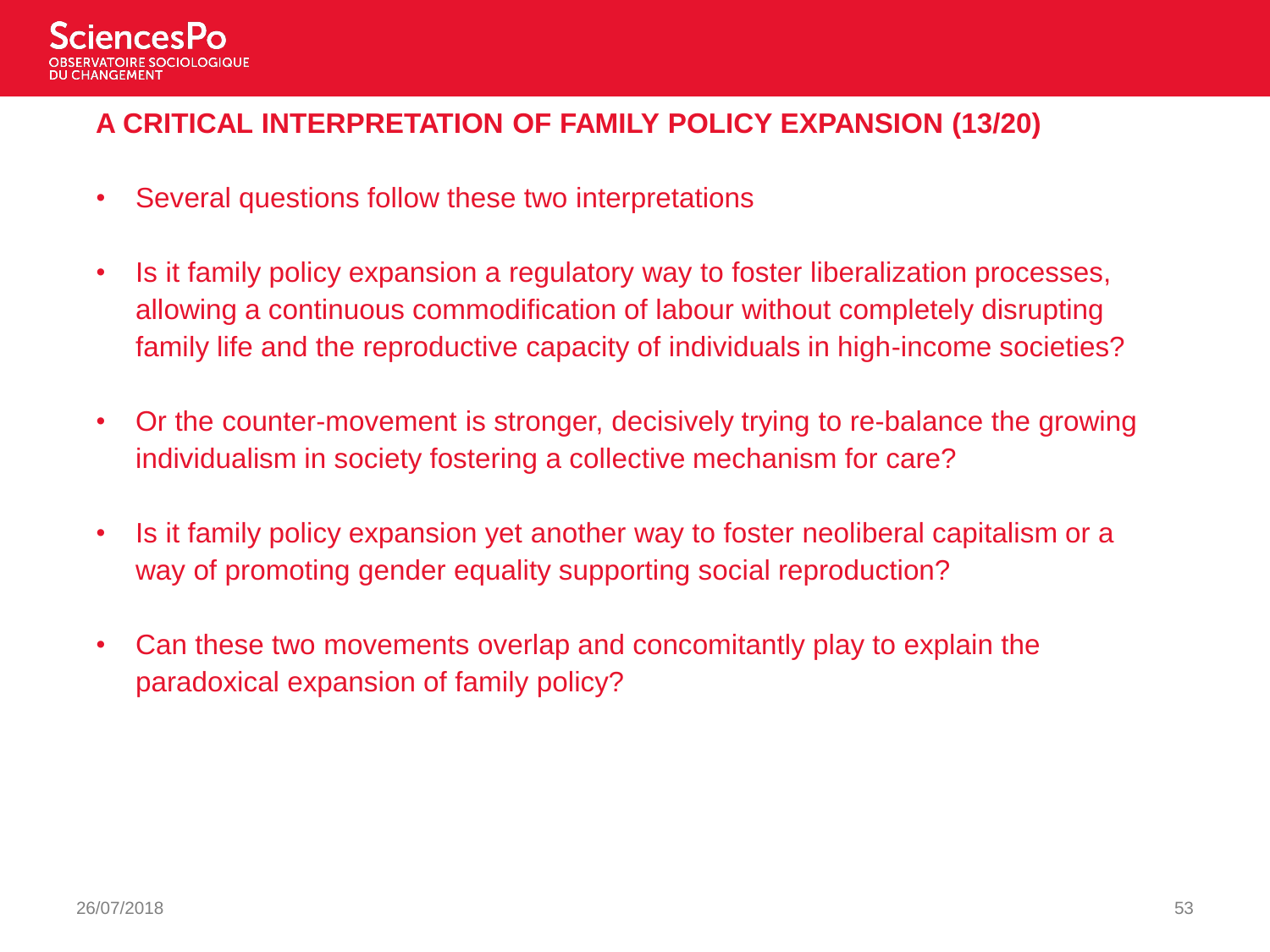

#### **A CRITICAL INTERPRETATION OF FAMILY POLICY EXPANSION (14/20)**

- Following the first interpretation, the retrenchment of redistributive policies is coherent with family policy expansion in:
	- Increasing labour supply with mothers accepting precarious positions and low salaries,
	- Reducing social protection costs linked to unemployment and income maintenance
- Family policy expansion is a component of the shift from the Keynesian Welfare State (KWS) to the Schumpeterian Workfare State (SWS)
- The SWS replaces the distributive logic of the KWS with a productivist logic:
	- Expansion of 'market making' and retrenchment of 'market breaking' policies
	- social policy is subordinated to labour market flexibility and competition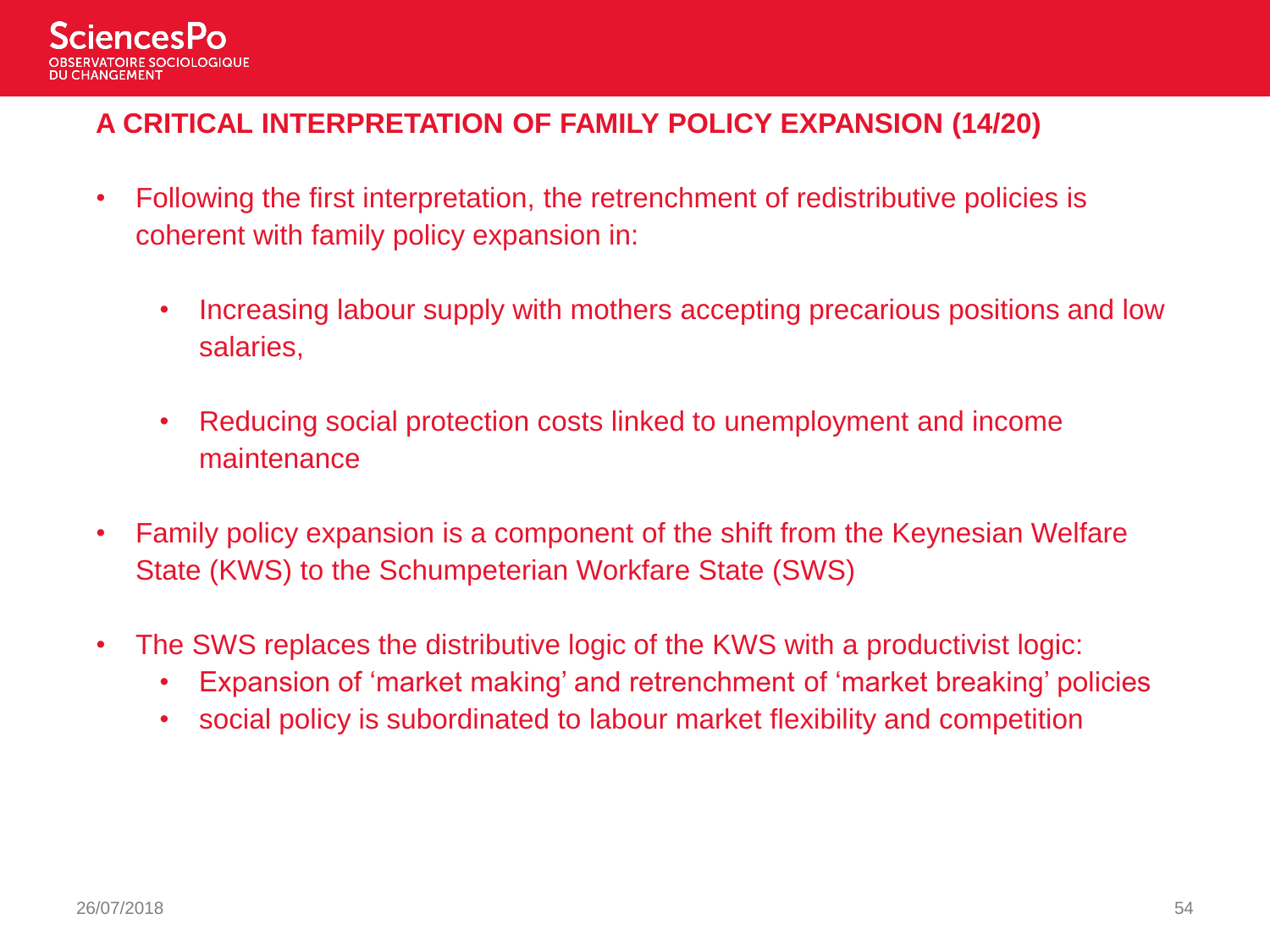

#### **A CRITICAL INTERPRETATION OF FAMILY POLICY EXPANSION (15/20)**

- Minimum income guarantees for couples with children are curtailed in parallel to childcare expansion even where the male breadwinner model was dominant
	- It is as if the long-lasting Fordist economies are catching-up with those countries who based their competitive advantage on non-Fordist niches.
	- These countries adopt a supply-side approach and manage their welfare state with greater attention to competiveness than pure Fordist economies
- The Scandinavian early move toward family policy expansion can be read differentially, with gender playing an ancillary role to the competitive imperative
	- However, the expansion of family policy in a period of growing welfare state generosity is different from and expansion in a context of retrenchment and labour market deregulation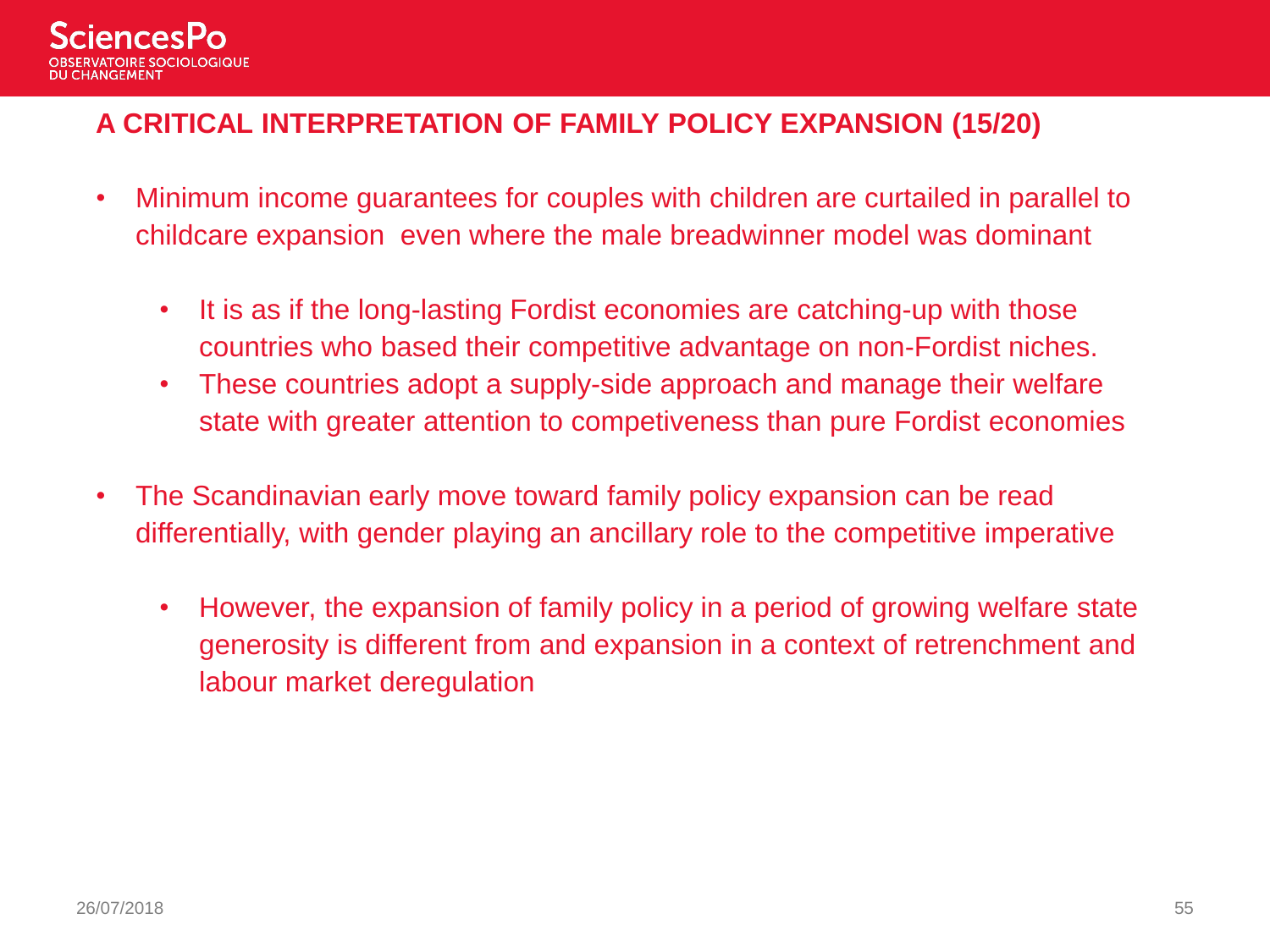

#### **A CRITICAL INTERPRETATION OF FAMILY POLICY EXPANSION (16/20)**

- The shift to the SWS opens new opportunities for profit extraction by commodifying daily life practices
	- To extract new surplus, capitalism demands a continuous spatial reconfiguration of production and social reproduction
- The traditional male breadwinner model is curbed in favour of a productivist logic; however despite the apparent gender egalitarian effect of these reforms, women continue to pay the main cost of political economy adjustments
	- In the Fordist world they mostly performed unpaid work,
	- In the SWS they tend to occupy low-paid and insecure occupations, continuing at the same time to perform a large share of domestic tasks necessary for social reproduction (only partially reduced by family policy)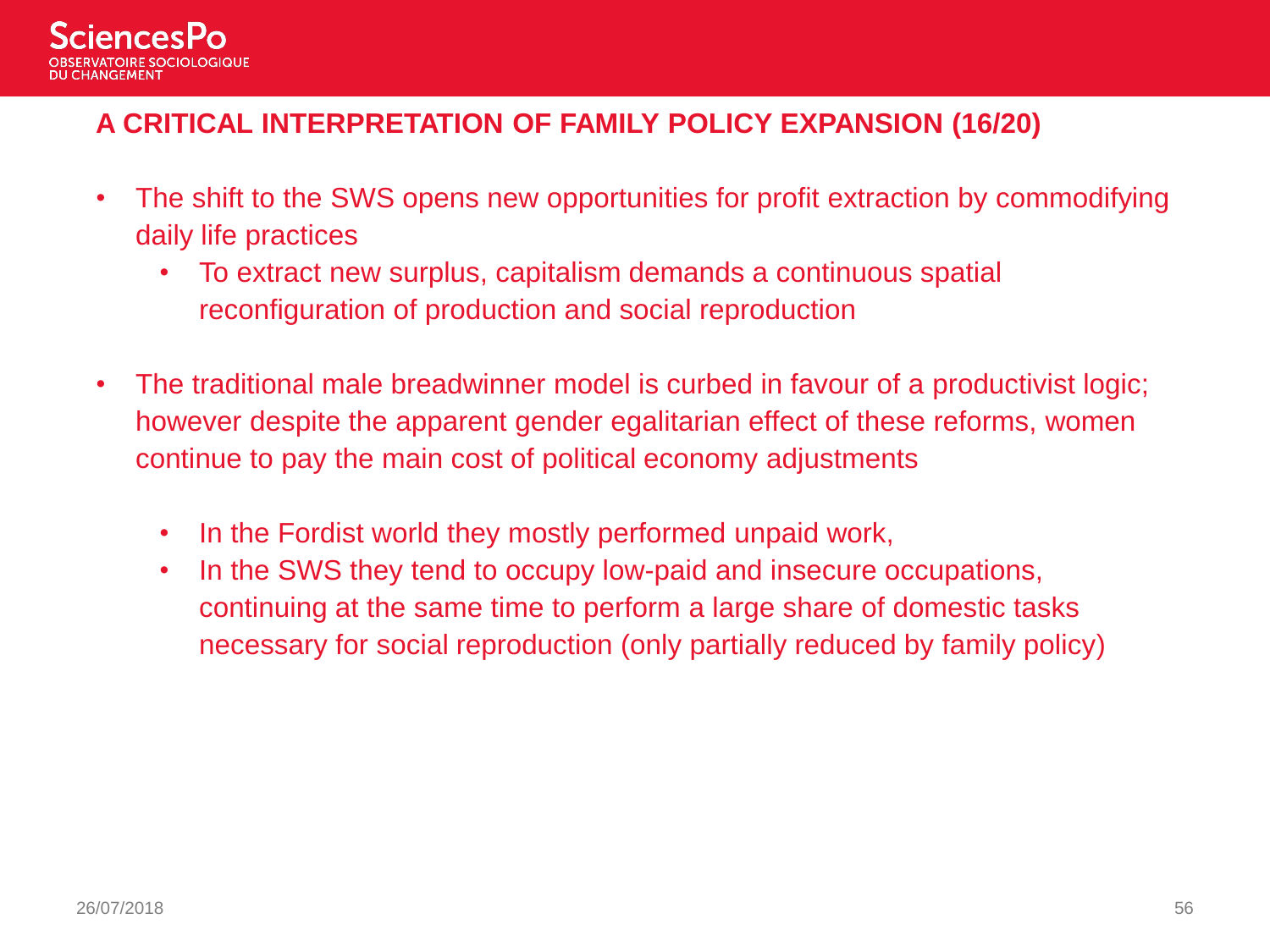

#### **A CRITICAL INTERPRETATION OF FAMILY POLICY EXPANSION (17/20)**

- We observe a politics of social policy based on a small carrot (the expansion of childcare) and a big stick (overall welfare state retrenchment),
	- Boosting women's employment rates at the cost of negative distributional consequences for the lower classes
	- This is because the reduction of minimum income guarantees hits low-income families
- Generous policies reconciling work and care have a positive effect on employment mainly at the top end of the gender wage distribution but not at the bottom
- Family-friendly policies encourage a much greater access to employment at the bottom of the income distribution, eroding the economic advantages of these policies for lower class women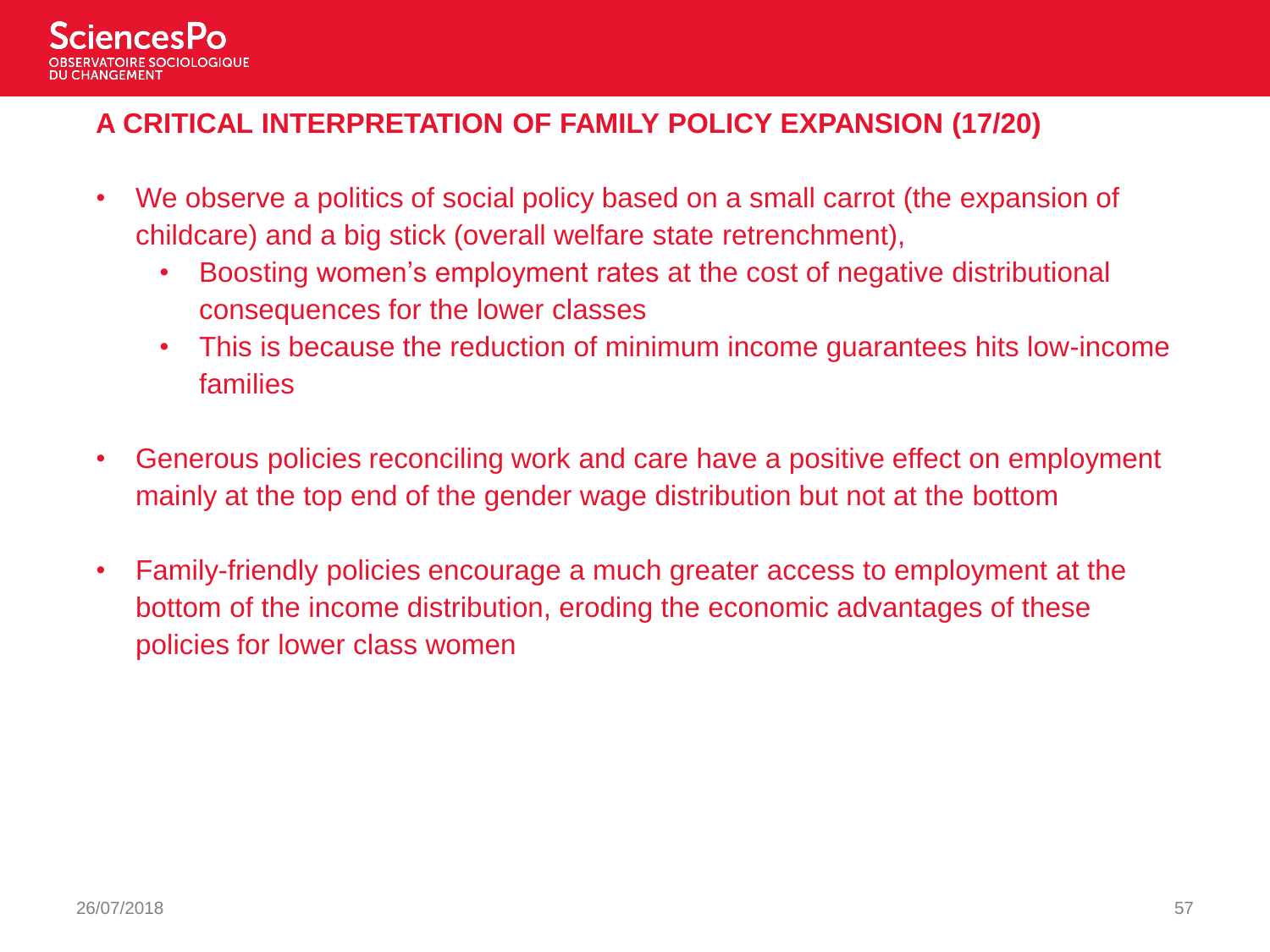

#### **A CRITICAL INTERPRETATION OF FAMILY POLICY EXPANSION (18/20)**

- The second interpretation is based on the liberating role of family policy for mothers and the contribution of this policy package to move from an old welfare state – based on the protection of the (male) APW – to a new one embedded in the adult worker model
- Family policy expansion is targeted to support deserving individuals: working parents having children despite the increasing cost of care
- If one considers social reproduction as a positional struggle for resources and increased control of time in a capitalist economy, the expansion of childcare seem an important policy measure to support individuals in finding a complicated life balance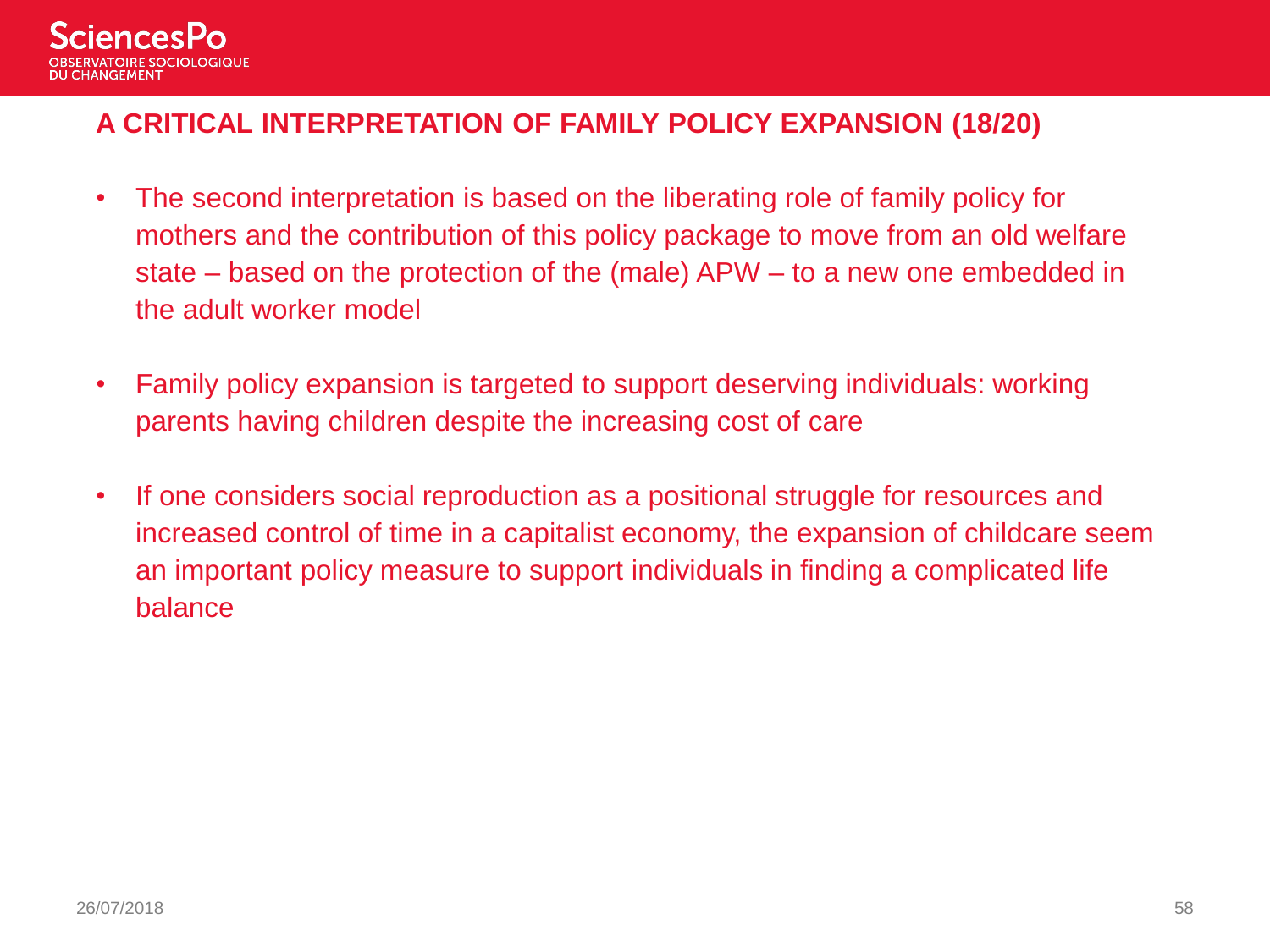

#### **A CRITICAL INTERPRETATION OF FAMILY POLICY EXPANSION (19/20)**

- According to this interpretation, family policy expansion rather than being conceived as a component of the SWS is a piece of the institutional puzzle necessary to reduce new social risks and converge towards a LEGO model
- This model is characterized by future-oriented policy aimed at improving human capital and community activity in order to reduce care and time deficits
- Childcare expansion reduces the space for informal work, supports the professionalization of care and contributes to create new jobs in a regulated state service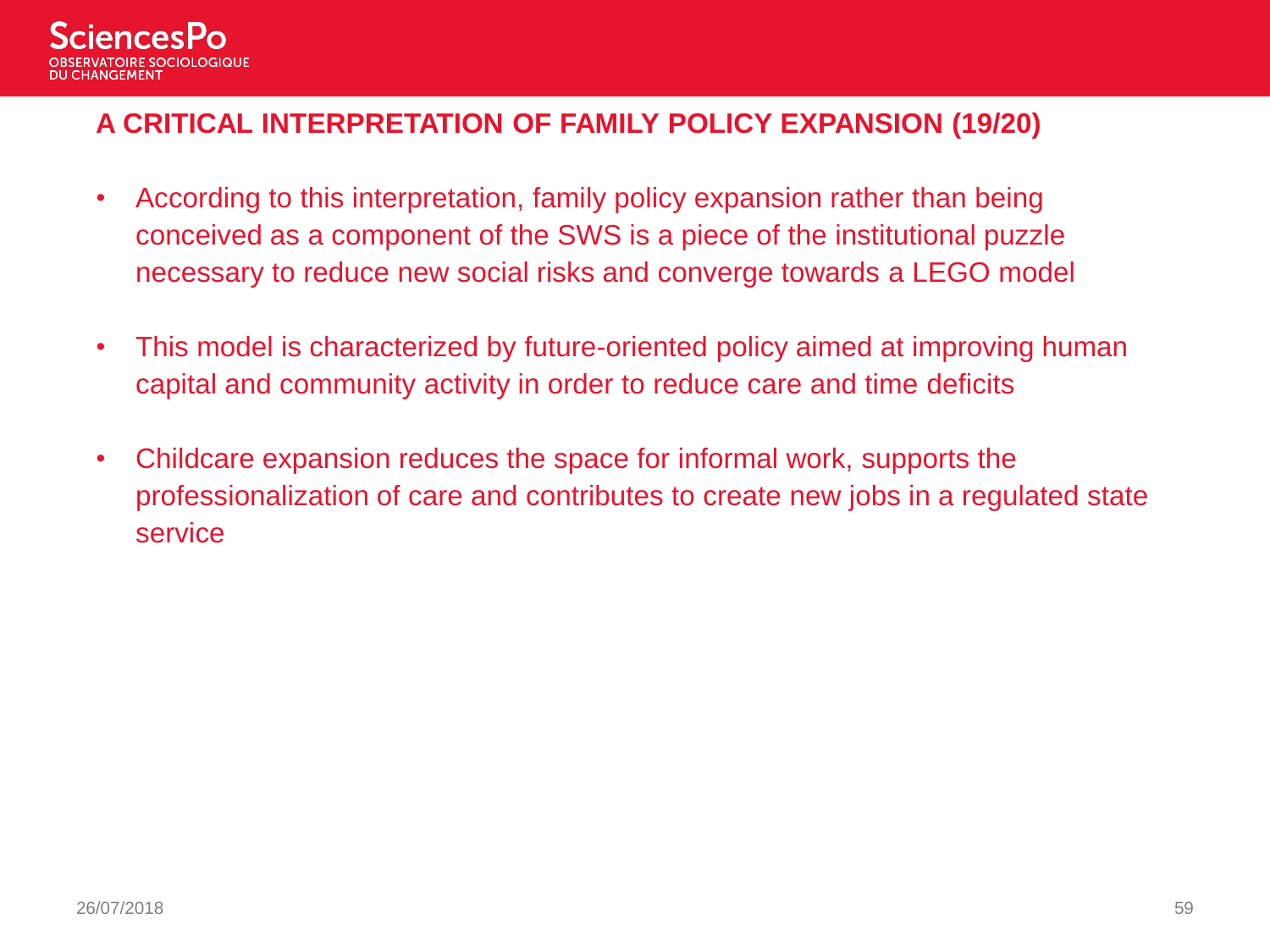

#### **A CRITICAL INTERPRETATION OF FAMILY POLICY EXPANSION (20/20)**

- Both movements and interpretations are at play
- Family policy expansion is an additional tool to boost maternal employment in low service sector jobs acting simultaneously together with other policies of welfare state retrenchment and liberalization, but at the same it also helps families to balance work and care, moderating some of the negative effects generated by the first phenomenon
- We suggest the predominance of one movement over the other is connected to the size of cuts to redistributive policies and the degree of family policy expansion
	- Where family policy expansion is not matched by heavy retrenchment, the countermovement should be prevalent and give rise to a legislative framework of gentle activation in a context of continuous protection against old social risks, in the other case, the negative effects should be prevalent and follow the wake of hard activation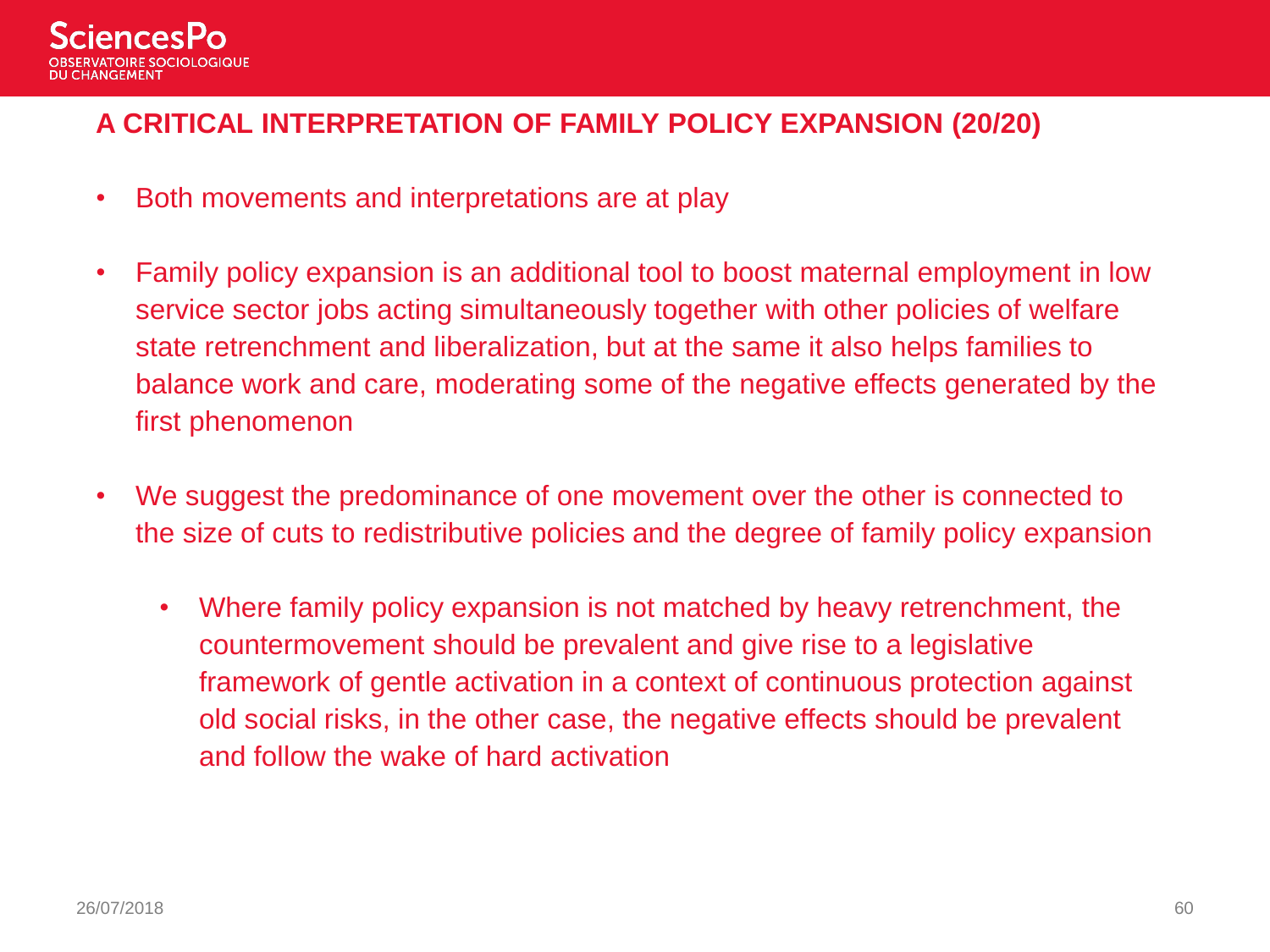

**Variation of Childcare Spending and Cash Minimum-Income Benefits for Couples with Two-Children, 2005-2015**. **Measured as % of the GDP (X-axis) and Net Income Value in % of Median Household Incomes (Y-axis)**

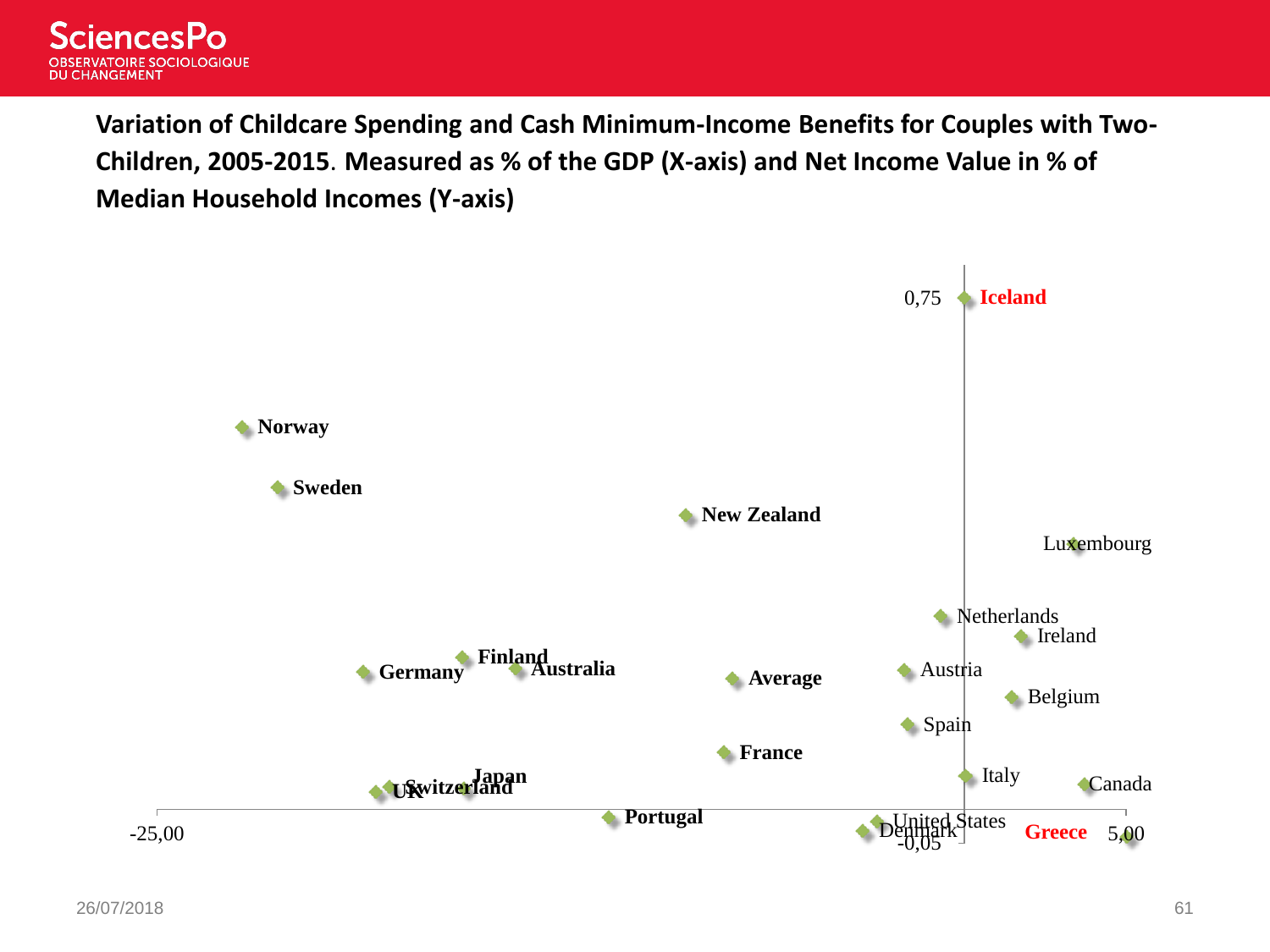

#### **NATIONAL VARIATIONS (1/4)**

- Norway and Sweden display a movement of expansion and a countermovement of retrenchment of similar entity:
	- childcare expansion is the highest across our sample (with the exception of Iceland) while cuts to minimum income guarantees for families with two children are the heaviest
- New Zealand closely follows the same pattern although with a lower level of childcare expansion and a more contained curtailment of minimum income guarantees
- Also France, the Netherlands, Austria and Spain display a childcare spending increase and a parallel reduction of family income maintenance. However expansion and retrenchment are minor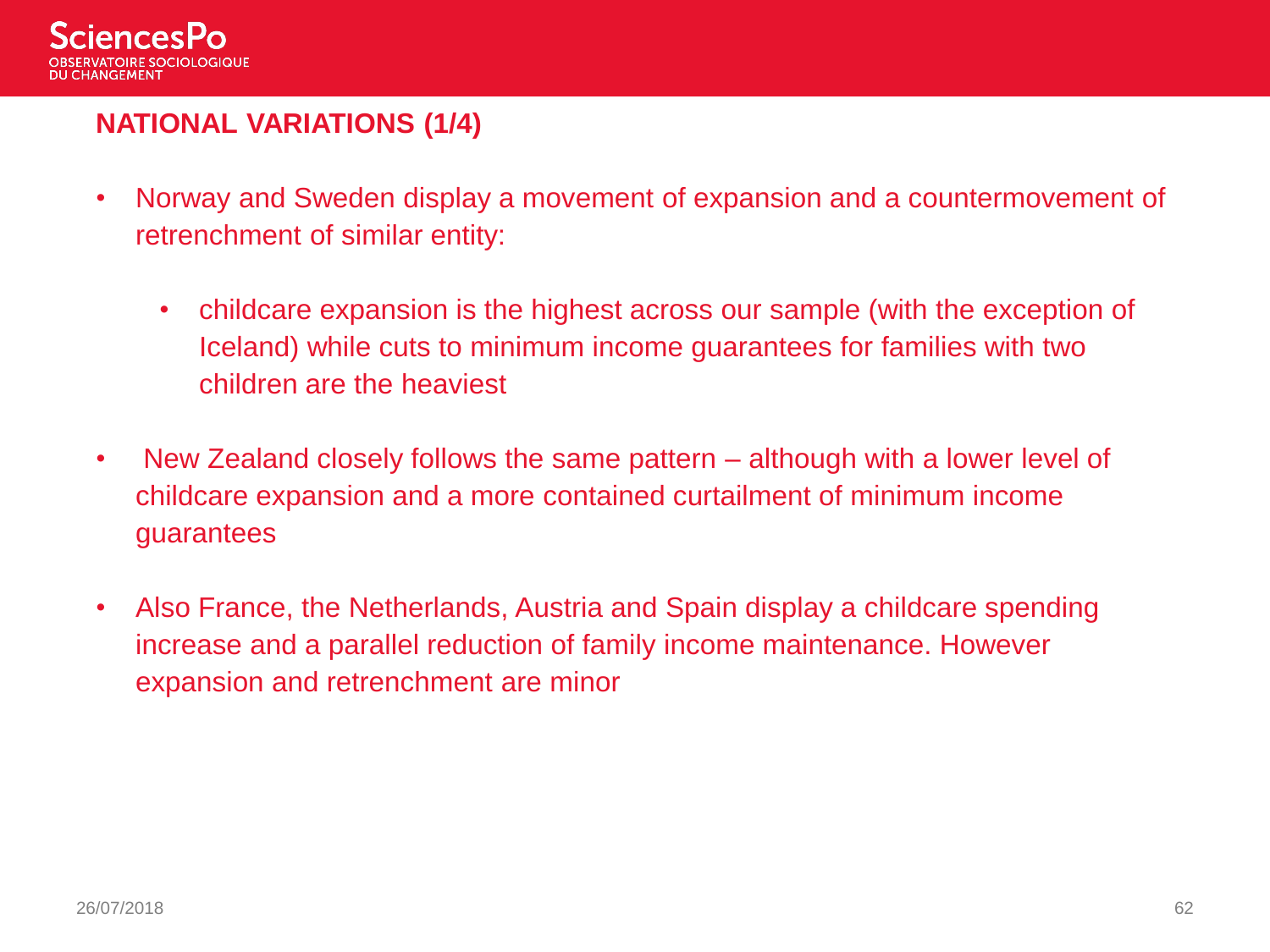

#### **NATIONAL VARIATIONS (2/4)**

- Differently, in Germany, Finland, Australia, UK, Switzerland and Japan, the prevalence of family income maintenance retrenchment over childcare expansion is marked
	- Countries with least generous welfare states the UK, Switzerland and Japan – display little additional investment in childcare while cuts to income maintenance are considerable
- Portugal, US and Denmark although starting from very different generosity levels – display cuts to minimum income guarantees and childcare
	- In these cases retrenchment in income support is not even balanced out by an expansion of childcare services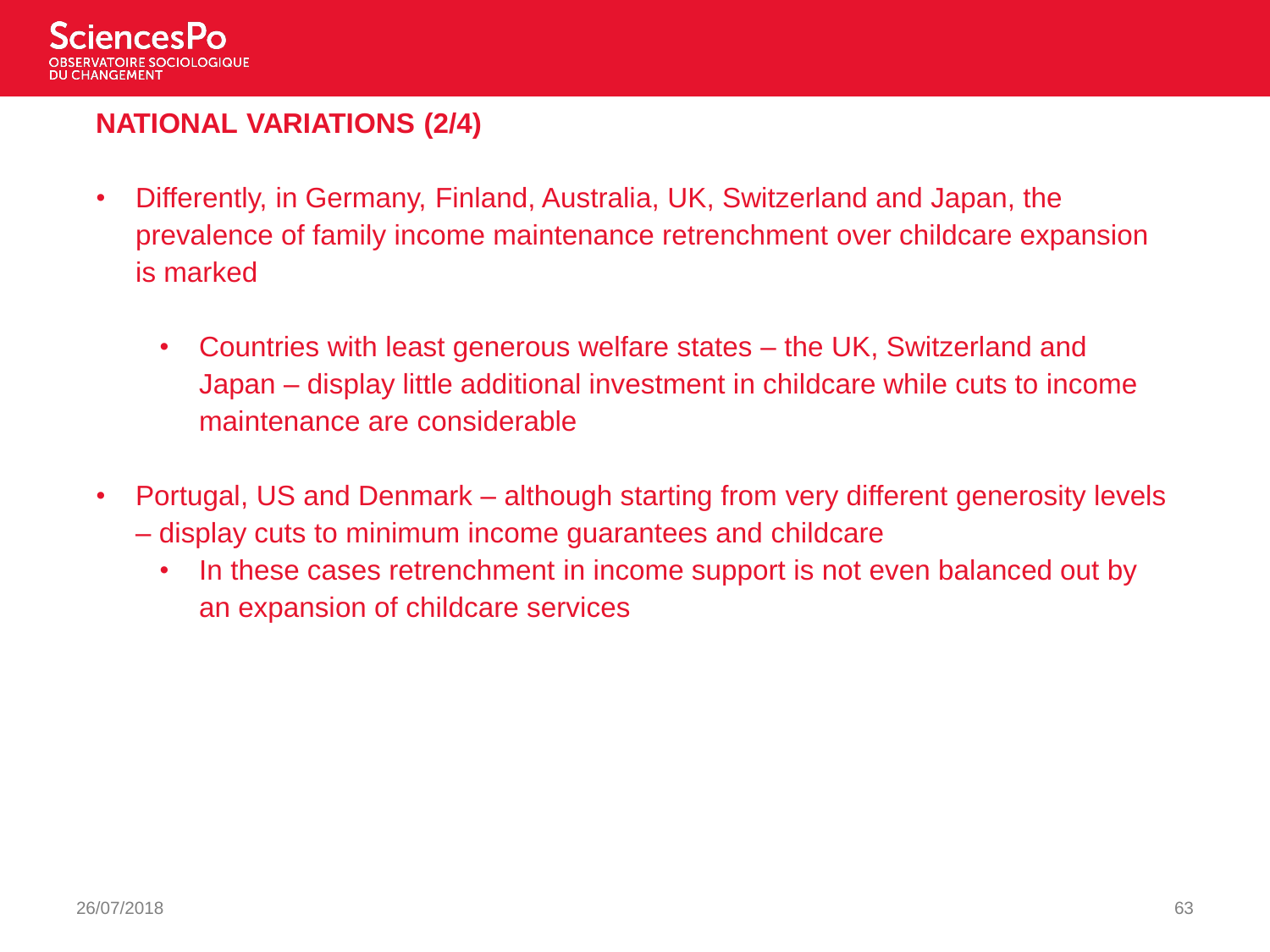

#### **NATIONAL VARIATIONS (3/4)**

- A smaller number of countries does not follow the logic of pursuing childcare expansion in a context of minimum income guarantees retrenchment
	- Luxembourg, Ireland, Belgium, Canada display an increase although very modest – of minimum income guarantees for couples with children
- Iceland stands far apart from the others for the overall and gender-neutral development of family policy
- Greece operates with an opposite logic; a small increment of minimum income guarantees (although from almost zero level) is matched by small cuts to childcare spending
- In the Italian case there is no minimum income guarantee (hence cuts)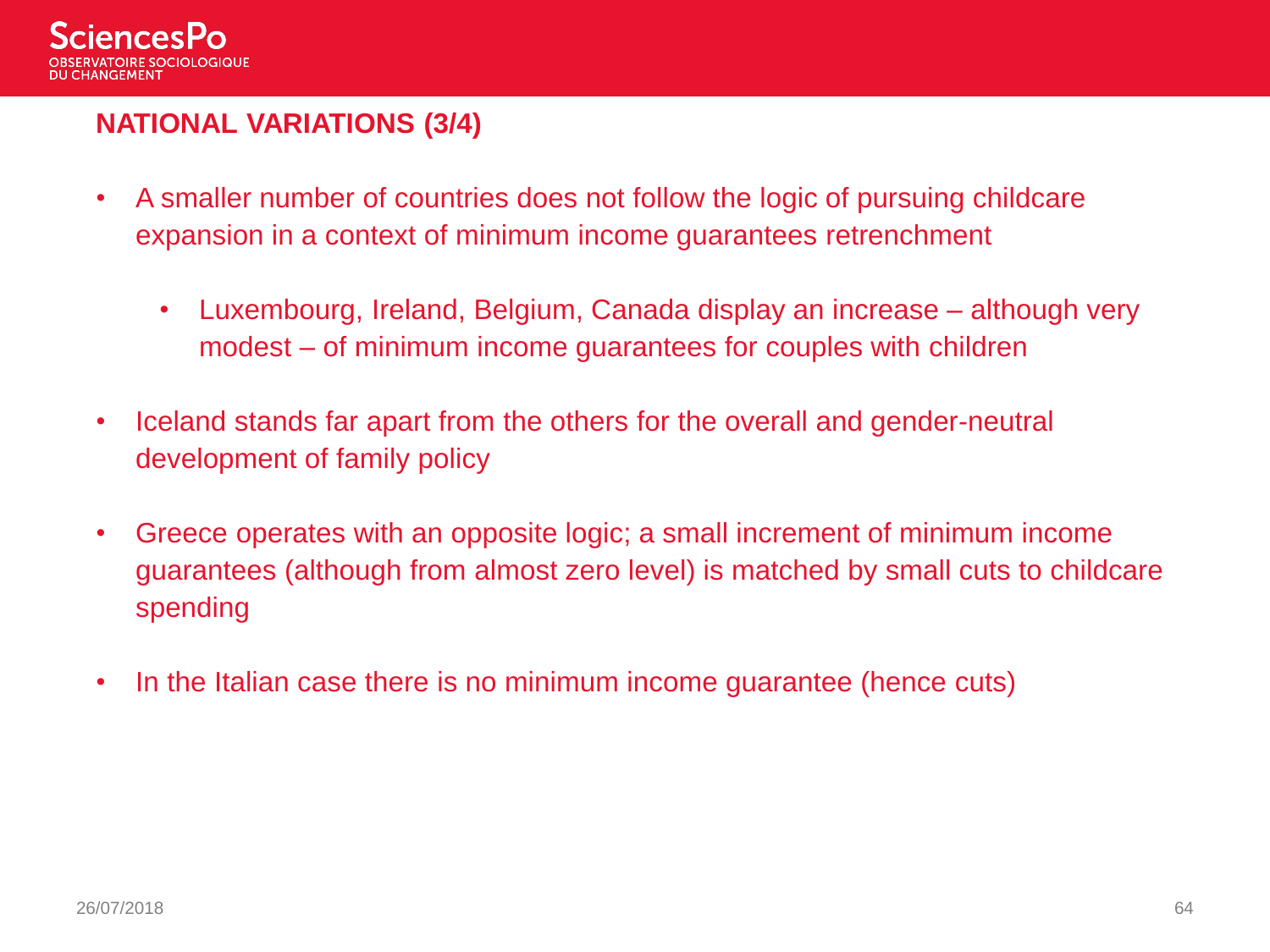

#### **NATIONAL VARIATIONS (4/4)**

- To sum up, the first movement the coherence of family policy expansion and welfare state retrenchment aimed at fostering employment in low service sector jobs – seems prevalent over the second (family policy as a shock absorber and gender equalizer)
- However, the story is complex and the individuation of a prevailing trend does not mean all countries are synchronized
- 'Contingent convergence'
	- new political economy pressures and welfare restructuring processes are mediated by national institutional structures and family policy responses
- Our prevailing interpretation of family policy expansion as coherent to welfare state retrenchment in boosting low-income employment for mothers should not be taken to imply an inexorable path, but rather as a strong tendency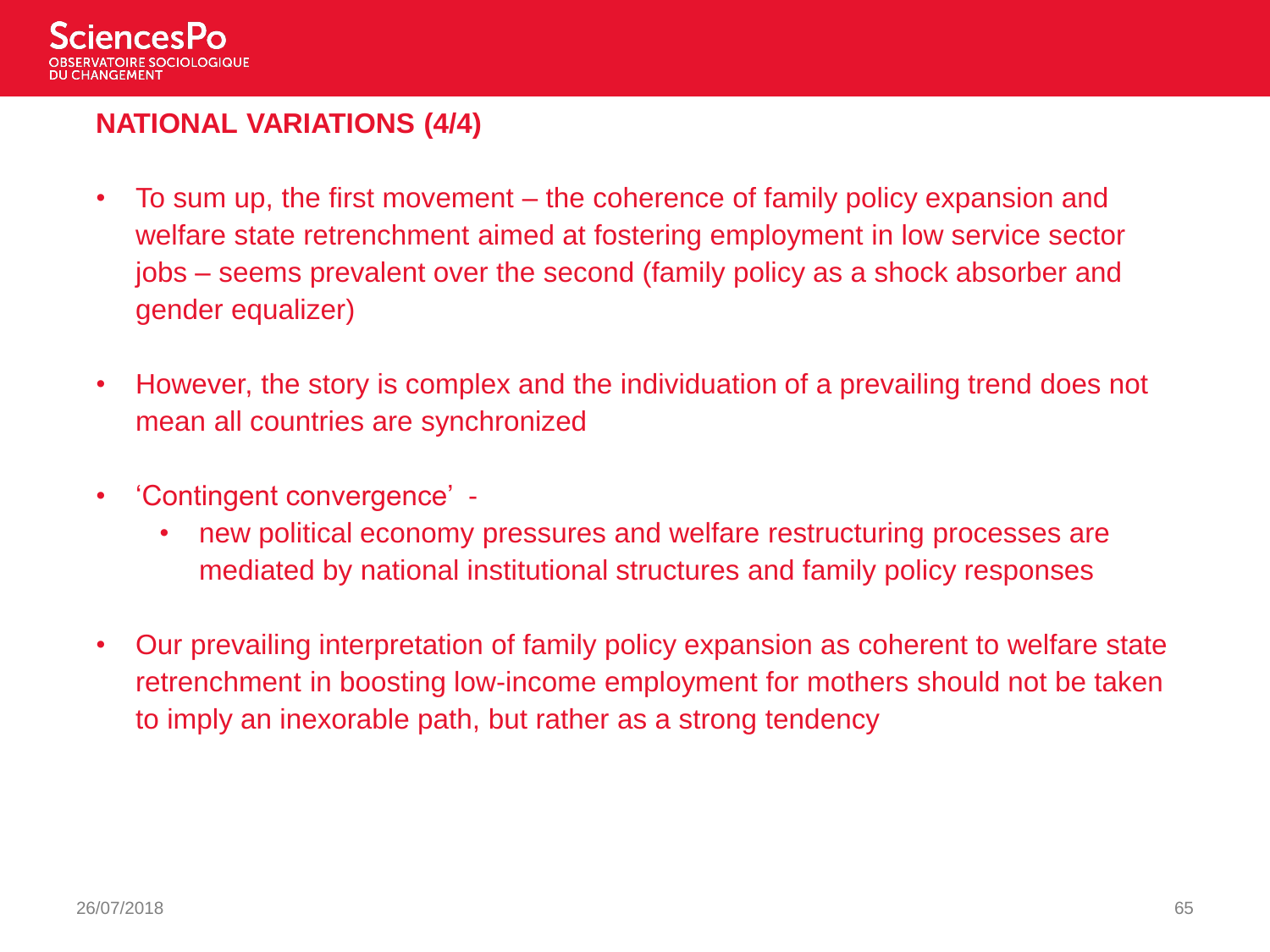

#### **AGENDA**

Introduction

Definitions and Context

Describing Family Policy Expansion and Convergence

A Critical Interpretation of Family Policy Expansion

Conclusion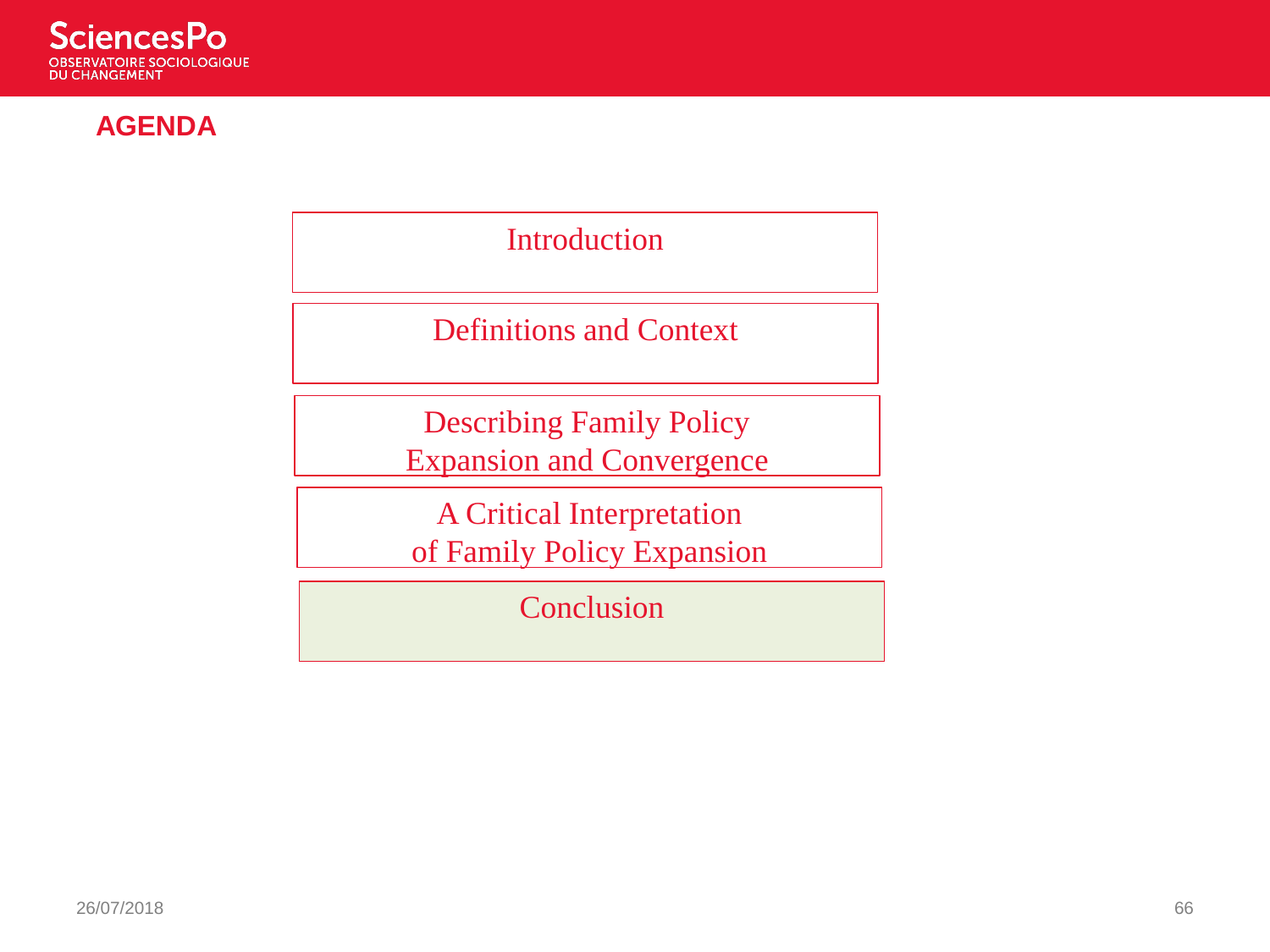

# **CONCLUSION (1/5)**

- Since the 1970s family policy is expanding and converging across high-income countries
- Although at different pace, the family policy package becomes more similar to the Scandinavian blueprint, with growing spending for public childcare and a more egalitarian share of leave between parents
- However, in a political economy context of declining wages and labour market precarization, the rapid expansion of childcare services is matched by a broad reduction of minimum income guarantees for couples with children
	- A state of affairs which contributes to pressurise low-income parents into work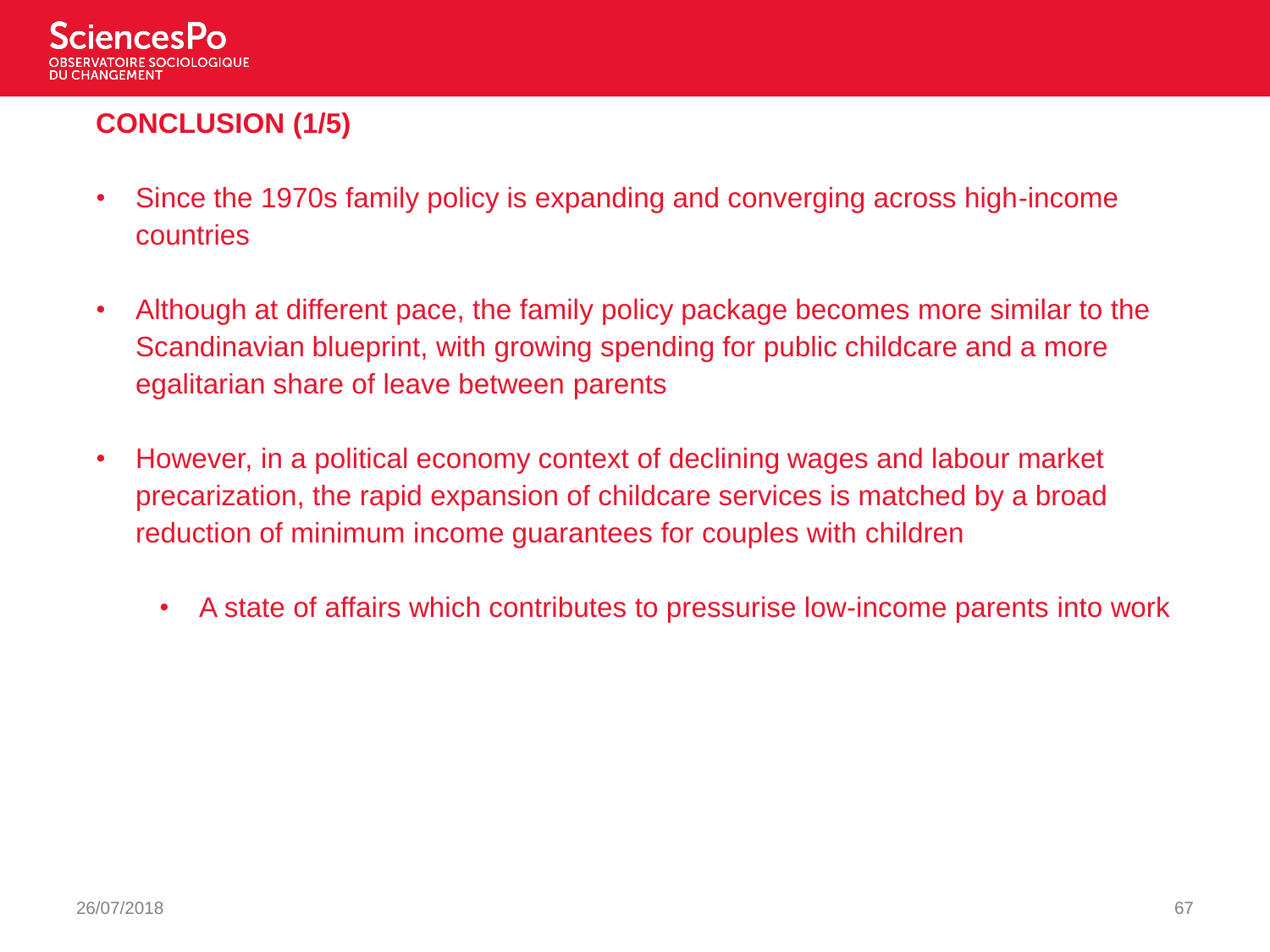

# **CONCLUSION (2/5)**

- Two opposite movements
- On the one hand, family policy expansion coherently with welfare state retrenchment – seems to provide further incentives for mothers to more easily accept low salaries in a service-based economy
- On the other, it contributes to liberate mothers from care-work and fosters the overall shift from an old welfare state to a new adult worker model
- The first movement sees family policy as another tool to foster neoliberal capitalism, while the second shows that family policy expansion is instrumental to support working parents with young children in meeting increasing care costs in a more gender-friendly context
- Both movements interplay, however the first is stronger than the second in a large majority of high-income countries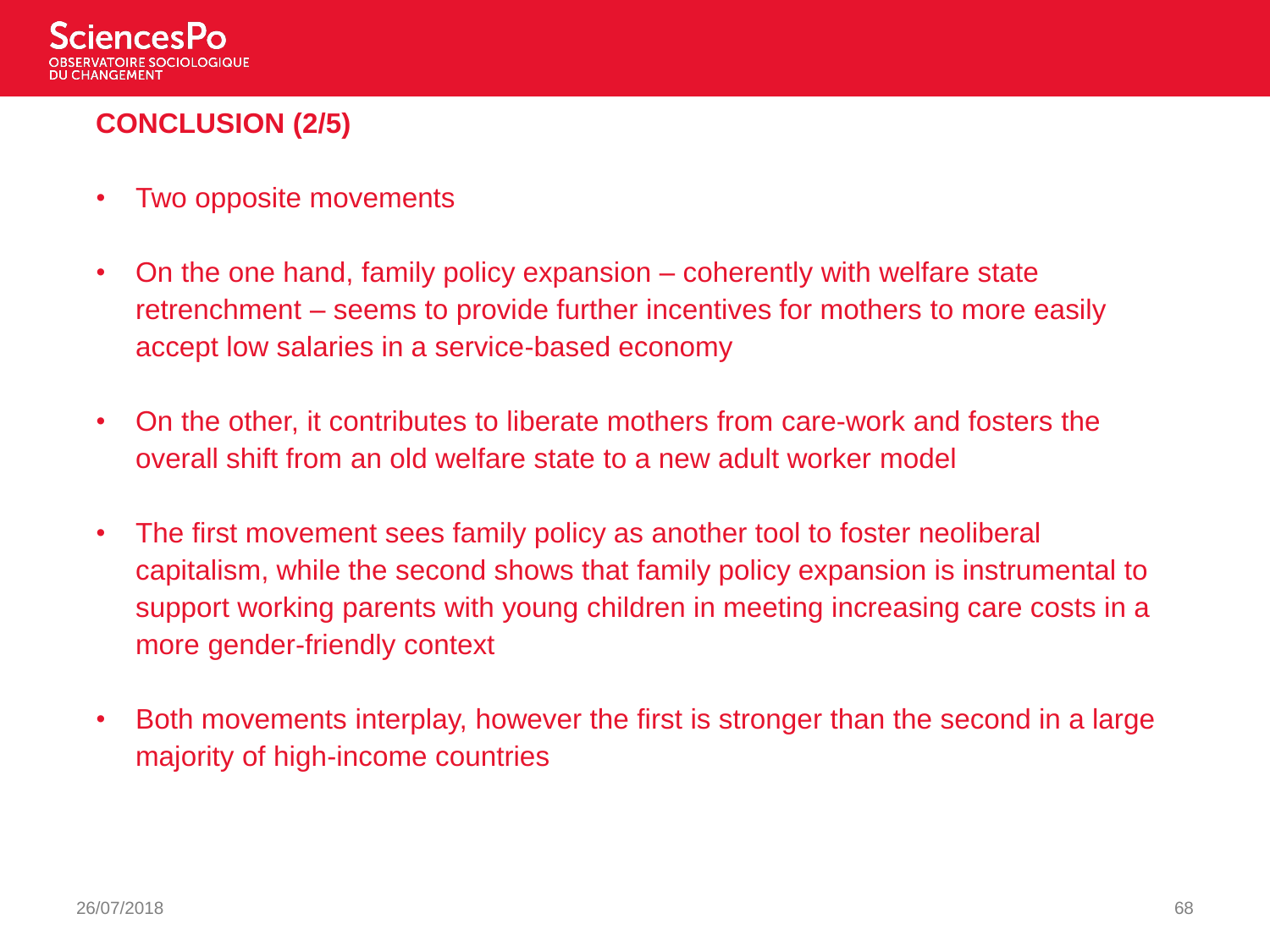

# **CONCLUSION (3/5)**

- From a public policy perspective, family policy expansion seems a magic wound for politicians as it gathers significant electoral consensus
- Public opinion data show the growing support of a certain image of the modern mother which is paired by an increased opposition to redistributive policies
- Who would disagree with the fact that we need to provide childcare services to 'good' mothers that take care of their children and also work?
- Who would disagree with the fact that 'good' working mothers are more deserving than unemployed or poor people?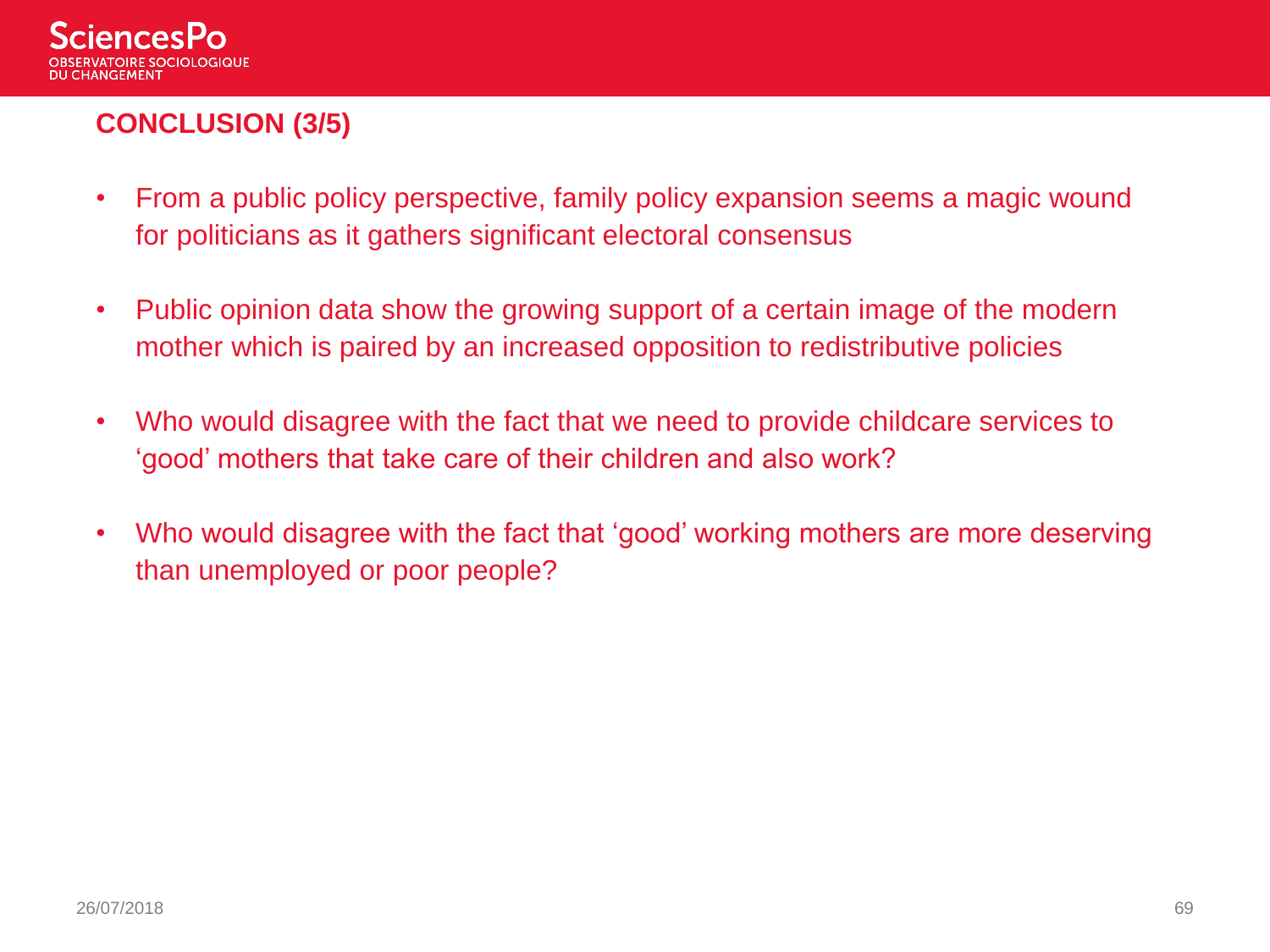

# **CONCLUSION (4/5)**

- However, the commodification of women's labour boosted by family policy expansion, welfare state retrenchment and labour market flexibilization does not seem to be universally conducive to greater gender equality
- While many middle-upper class women entered wage labour as consequence of real free choice for those in the lower classes this choice is heavily constrained by the compulsion to earn more income in a precarious political economy context
- This restricts the validity of the liberal claim that gender inequality has been strongly reduced with the expansion of female employment – to the upper part of the income distribution
- The increasing participation of women to the labour market remains strongly characterized by persisting occupational and industrial segregation, wage differentials, and gender precariousness